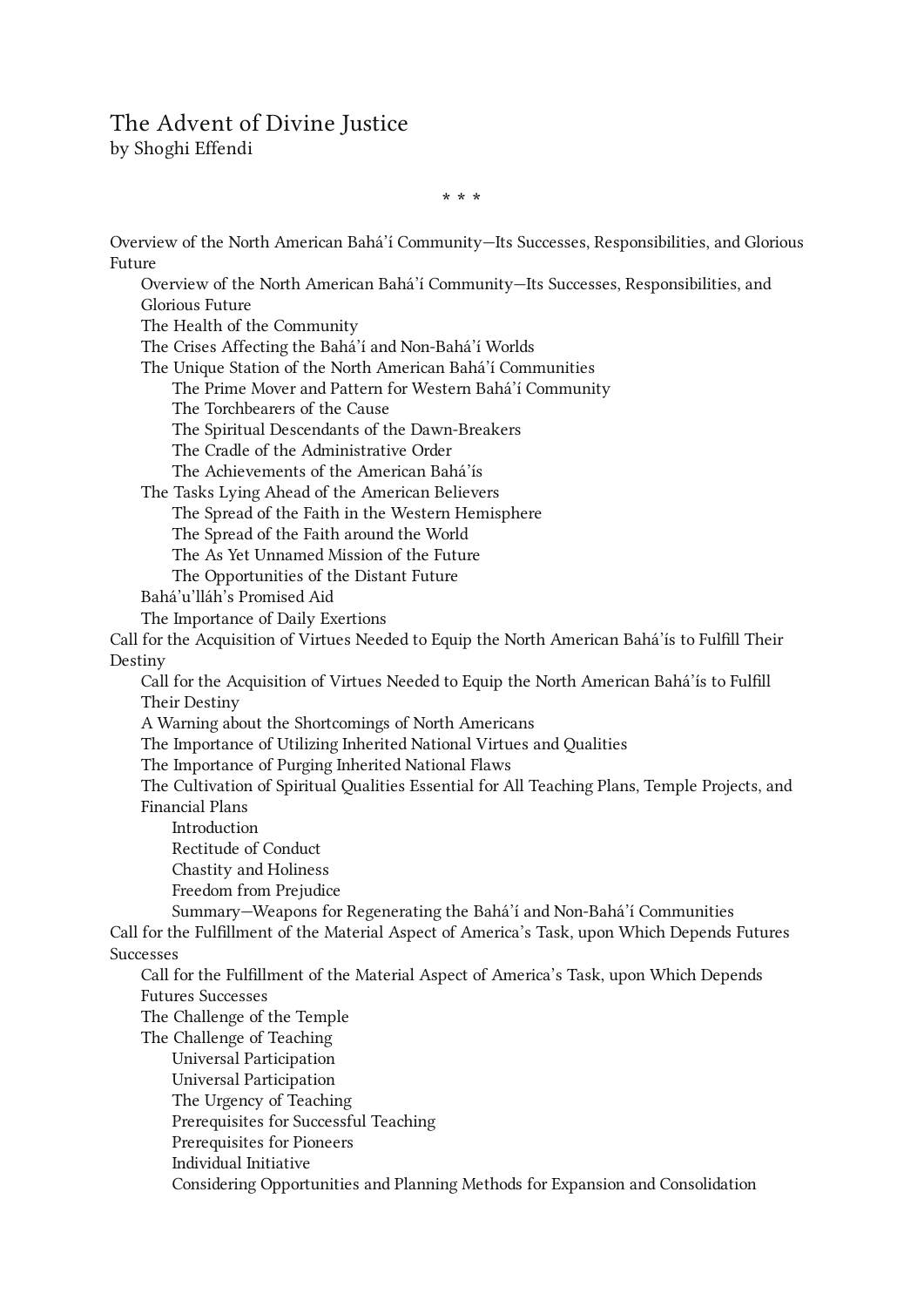Working with [Administrative](#page-24-0) Agencies Making [Teaching](#page-24-1) the First Priority Teaching [Minorities](#page-24-2) Winning [Homefront](#page-25-0) Goals [Winning](#page-26-0) Foreign Goals [Administrative](#page-26-1) Preparation for Teaching Individual [Preparation](#page-27-0) for Teaching [Assurances](#page-27-1) of Aid [Establishing](#page-28-0) Foundations for Local and National Institutions [Translating](#page-29-0) Literature Finding Souls of [Receptivity](#page-29-1) and Capacity Appeal for [Self-Supporting](#page-30-0) and Deputized Pioneers The Importance of [Collaborating](#page-30-1) with Bahá'í Institutions and Native Believers The Importance of [Self-Supporting](#page-30-2) Pioneers Tribute to Women [Pioneers](#page-31-0) [Appeal](#page-31-1) to Youth to Help Win Goals The Special [Importance](#page-31-2) of Panama Assurance of the North American Bahá'í Community's Success in the Unfoldment of ['Abdu'l‑Bahá's](#page-32-0) Tablets of the Divine Plan Assurance of the North American Bahá'í Community's Success in the Unfoldment of ['Abdu'l‑Bahá's](#page-32-0) Tablets of the Divine Plan ['Abdu'l‑Bahá's](#page-33-0) Assurance of North America's Destiny Shoghi Effendi's Faith in the North [American](#page-33-1) Bahá'ís Passages from the Writings of Bahá'u'lláh to Aid in [Discharging](#page-33-2) Multiple Tasks The High [Station](#page-34-0) of the People of Bahá The [Greatness](#page-34-1) of the Day of God The [Regeneration](#page-36-0) of Human Life [Warnings](#page-36-1) and Counsels about the End of an Age The Paramount [Importance](#page-37-0) of Teaching The Destiny of [America](#page-38-0)

\* \* \*

## To the beloved of God and the handmaids of the Merciful throughout the United States and Canada.

Best-beloved brothers and sisters in the love of Bahá'u'lláh:

<span id="page-1-0"></span>It would be difficult indeed to adequately express the feelings of irrepressible joy and exultation that flood my heart every time I pause to contemplate the ceaseless evidences of the dynamic energy which animates the stalwart pioneers of the World Order of Bahá'u'lláh in the execution of the Plan committed to their charge. The signature of the contract, by your elected national representatives, signalizing the opening of the final phase of the greatest enterprise ever launched by the followers of the Faith of Bahá'u'lláh in the West, no less than the extremely heartening progress recorded in the successive reports of their National Teaching Committee, attest, beyond the shadow of a doubt, the fidelity, the vigor, and the thoroughness with which you are conducting the manifold operations which the evolution of the Seven Year Plan must necessarily involve. In both of its aspects, and in all its details, it is being prosecuted with exemplary regularity and precision, with undiminished efficiency, and commendable dispatch.

<span id="page-1-1"></span>The resourcefulness which the national representatives of the American believers have, in recent months, so strikingly demonstrated, as evidenced by the successive measures they have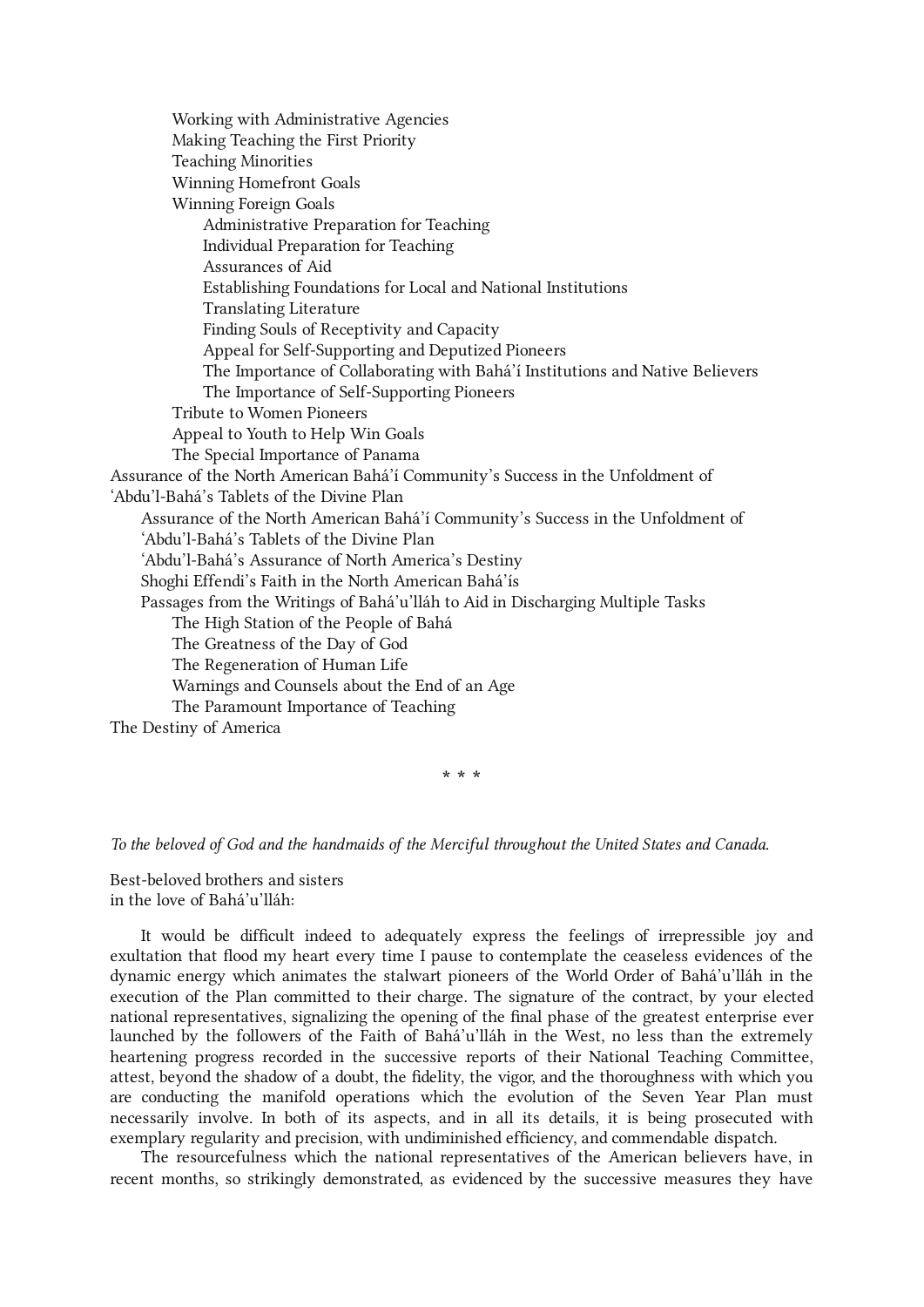adopted, has been matched by the loyal, the unquestioning and generous support accorded them by all those whom they represent, at every critical stage, and with every fresh advance, in the discharge of their sacred duties. Such close interaction, such complete cohesion, such continual harmony and fellowship between the various agencies that contribute to the organic life, and constitute the basic framework, of every properly functioning Bahá'í community, is a phenomenon which offers a striking contrast to the disruptive tendencies which the discordant elements of present-day society so tragically manifest. Whereas every apparent trial with which the unfathomable wisdom of the Almighty deems it necessary to afflict His chosen community serves only to demonstrate afresh its essential solidarity and to consolidate its inward strength, each of the successive crises in the fortunes of a decadent age exposes more convincingly than the one preceding it the corrosive influences that are fast sapping the vitality and undermining the basis of its declining institutions.

For such demonstrations of the interpositions of an ever-watchful Providence they who stand identified with the Community of the Most Great Name must feel eternally grateful. From every fresh token of His unfailing blessing on the one hand, and of His visitation on the other, they cannot but derive immense hope and courage. Alert to seize every opportunity which the revolutions of the wheel of destiny within their Faith offers them, and undismayed by the prospect of spasmodic convulsions that must sooner or later fatally affect those who have refused to embrace its light, they, and those who will labor after them, must press forward until the processes now set in motion will have each spent its force and contributed its share towards the birth of the Order now stirring in the womb of a travailing age.

<span id="page-2-0"></span>These recurrent crises which, with ominous frequency and resistless force, are afflicting an ever-increasing portion of the human race must of necessity continue, however impermanently, to exercise, in a certain measure, their baleful influence upon a world community which has spread its ramifications to the uttermost ends of the earth. How can the beginnings of a world upheaval, unleashing forces that are so gravely deranging the social, the religious, the political, and the economic equilibrium of organized society, throwing into chaos and confusion political systems, racial doctrines, social conceptions, cultural standards, religious associations, and trade relationships—how can such agitations, on a scale so vast, so unprecedented, fail to produce any repercussions on the institutions of a Faith of such tender age whose teachings have a direct and vital bearing on each of these spheres of human life and conduct?

Little wonder, therefore, if they who are holding aloft the banner of so pervasive a Faith, so challenging a Cause, find themselves affected by the impact of these world-shaking forces. Little wonder if they find that in the midst of this whirlpool of contending passions their freedom has been curtailed, their tenets contemned, their institutions assaulted, their motives maligned, their authority jeopardized, their claim rejected.

In the heart of the European continent a community which, as predicted by 'Abdu'l-Bahá, is destined, by virtue of its spiritual potentialities and geographical situation, to radiate the splendor of the light of the Faith on the countries that surround it, has been momentarily eclipsed through the restrictions which a regime that has sorely misapprehended its purpose and function has chosen to impose upon it. Its voice, alas, is now silenced, its institutions dissolved, its literature banned, its archives confiscated, and its meetings suspended.

In central Asia, in the city enjoying the unique distinction of having been chosen by 'Abdu'l-Bahá as the home of the first Mashriqu'l-Adhkár of the Bahá'í world, as well as in the towns and villages of the province to which it belongs, the sore-pressed Faith of Bahá'u'lláh, as a result of the extraordinary and unique vitality which, in the course of several decades, it has consistently manifested, finds itself at the mercy of forces which, alarmed at its rising power, are now bent on reducing it to utter impotence. Its Temple, though still used for purposes of Bahá'í worship, has been expropriated, its Assemblies and committees disbanded, its teaching activities crippled, its chief promoters deported, and not a few of its most enthusiastic supporters, both men and women, imprisoned.

In the land of its birth, wherein reside the immense majority of its followers—a country whose capital has been hailed by Bahá'u'lláh as the "mother of the world" and the "dayspring of the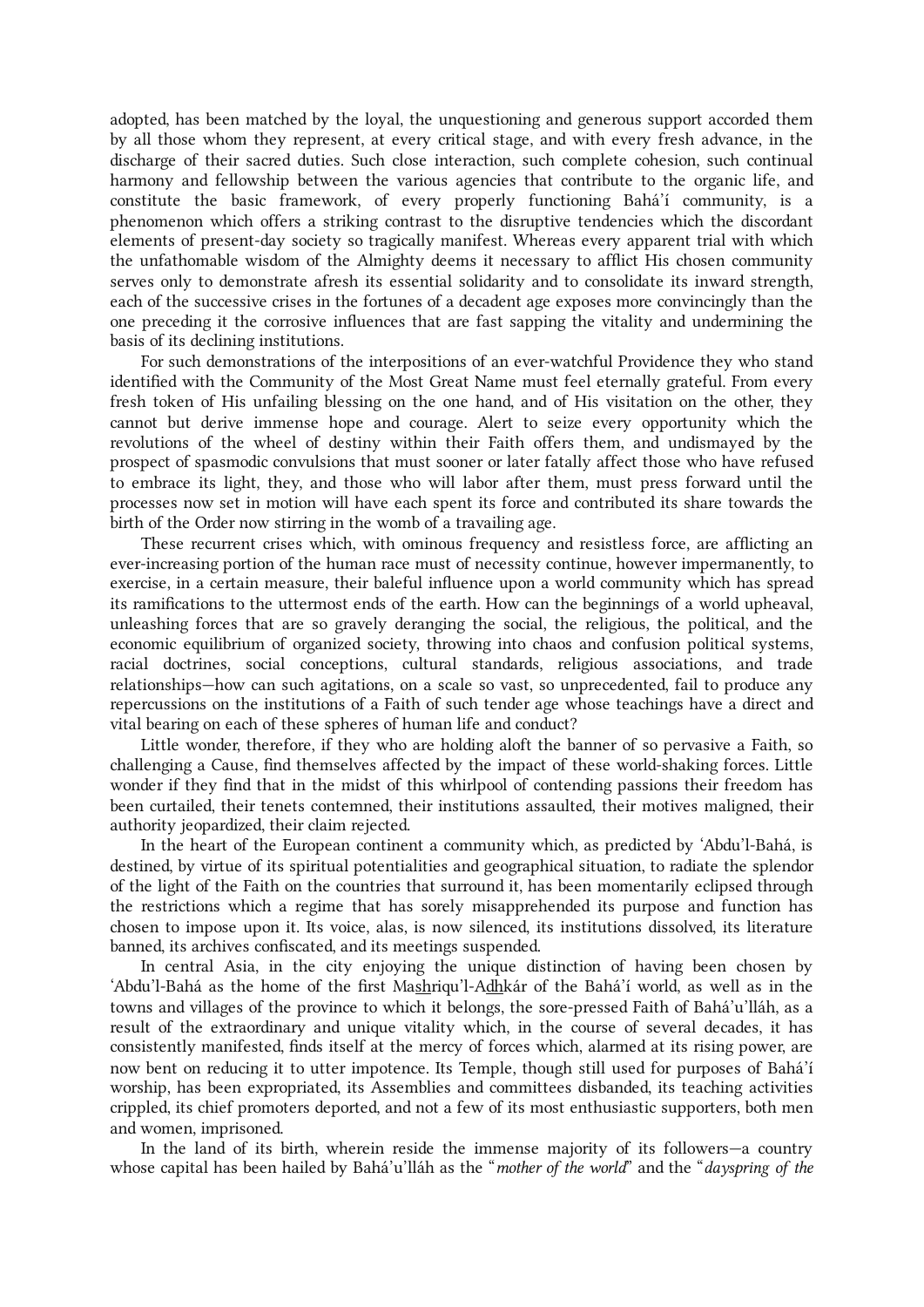joy of mankind"—a civil authority, as yet undivorced officially from the paralyzing influences of an antiquated, a fanatical, and outrageously corrupt clergy, pursues relentlessly its campaign of repression against the adherents of a Faith which it has for well-nigh a century striven unsuccessfully to suppress. Indifferent to the truth that the members of this innocent and proscribed community can justly claim to rank as among the most disinterested, the most competent, and the most ardent lovers of their native land, contemptuous of their high sense of world citizenship which the advocates of an excessive and narrow nationalism can never hope to appreciate, such an authority refuses to grant to a Faith which extends its spiritual jurisdiction over well-nigh six hundred local communities, and which numerically outnumbers the adherents of either the Christian, the Jewish, or the Zoroastrian Faiths in that land, the necessary legal right to enforce its laws, to administer its affairs, to conduct its schools, to celebrate its festivals, to circulate its literature, to solemnize its rites, to erect its edifices, and to safeguard its endowments.

And now recently in the Holy Land itself, the heart and nerve-center of a world-embracing Faith, the fires of racial animosity, of fratricidal strife, of unabashed terrorism, have lit a conflagration that gravely interferes, on the one hand, with that flow of pilgrims that constitutes the lifeblood of that center, and suspends, on the other, the various projects that had been initiated in connection with the preservation and extension of the areas surrounding the sacred Spots it enshrines. The safety of the small community of resident believers, faced by the rising tide of lawlessness, has been imperiled, its status as a neutral and distinct community indirectly challenged, and its freedom to carry out certain of its observances curtailed. A series of murderous assaults, alternating with outbursts of bitter fanaticism, both racial and religious, involving the leaders as well as the followers of the three leading Faiths in that distracted country, have, at times, threatened to sever all normal communications both within its confines as well as with the outside world. Perilous though the situation has been, the Bahá'í Holy Places, the object of the adoration of a world-encircling Faith, have, notwithstanding their number and exposed position, and though to outward seeming deprived of any means of protection, been vouchsafed a preservation little short of miraculous.

A world, torn with conflicting passions, and perilously disintegrating from within, finds itself confronted, at so crucial an epoch in its history, by the rising fortunes of an infant Faith, a Faith that, at times, seems to be drawn into its controversies, entangled by its conflicts, eclipsed by its gathering shadows, and overpowered by the mounting tide of its passions. In its very heart, within its cradle, at the seat of its first and venerable Temple, in one of its hitherto flourishing and potentially powerful centers, the as-yet unemancipated Faith of Bahá'u'lláh seems indeed to have retreated before the onrushing forces of violence and disorder to which humanity is steadily falling a victim. The strongholds of such a Faith, one by one and day after day, are to outward seeming being successively isolated, assaulted and captured. As the lights of liberty flicker and go out, as the din of discord grows louder and louder every day, as the fires of fanaticism flame with increasing fierceness in the breasts of men, as the chill of irreligion creeps relentlessly over the soul of mankind, the limbs and organs that constitute the body of the Faith of Bahá'u'lláh appear, in varying measure, to have become afflicted with the crippling influences that now hold in their grip the whole of the civilized world.

How clearly and strikingly the following words of 'Abdu'l-Bahá are being demonstrated at this hour: "The darkness of error that has enveloped the East and the West is, in this most great cycle, battling with the light of Divine Guidance. Its swords and its spears are very sharp and pointed; its army keenly bloodthirsty." "This day," He, in another passage has written, "the powers of all the leaders of religion are directed towards the dispersion of the congregation of the All-Merciful, and the shattering of the Divine Edifice. The hosts of the world, whether material, cultural or political are from every side launching their assault, for the Cause is great, very great. Its greatness is, in this day, clear and manifest to men's eyes."

<span id="page-3-0"></span>The one chief remaining citadel, the mighty arm which still raises aloft the standard of an unconquerable Faith, is none other than the blessed community of the followers of the Most Great Name in the North American continent. By its works, and through the unfailing protection vouchsafed to it by an almighty Providence, this distinguished member of the body of the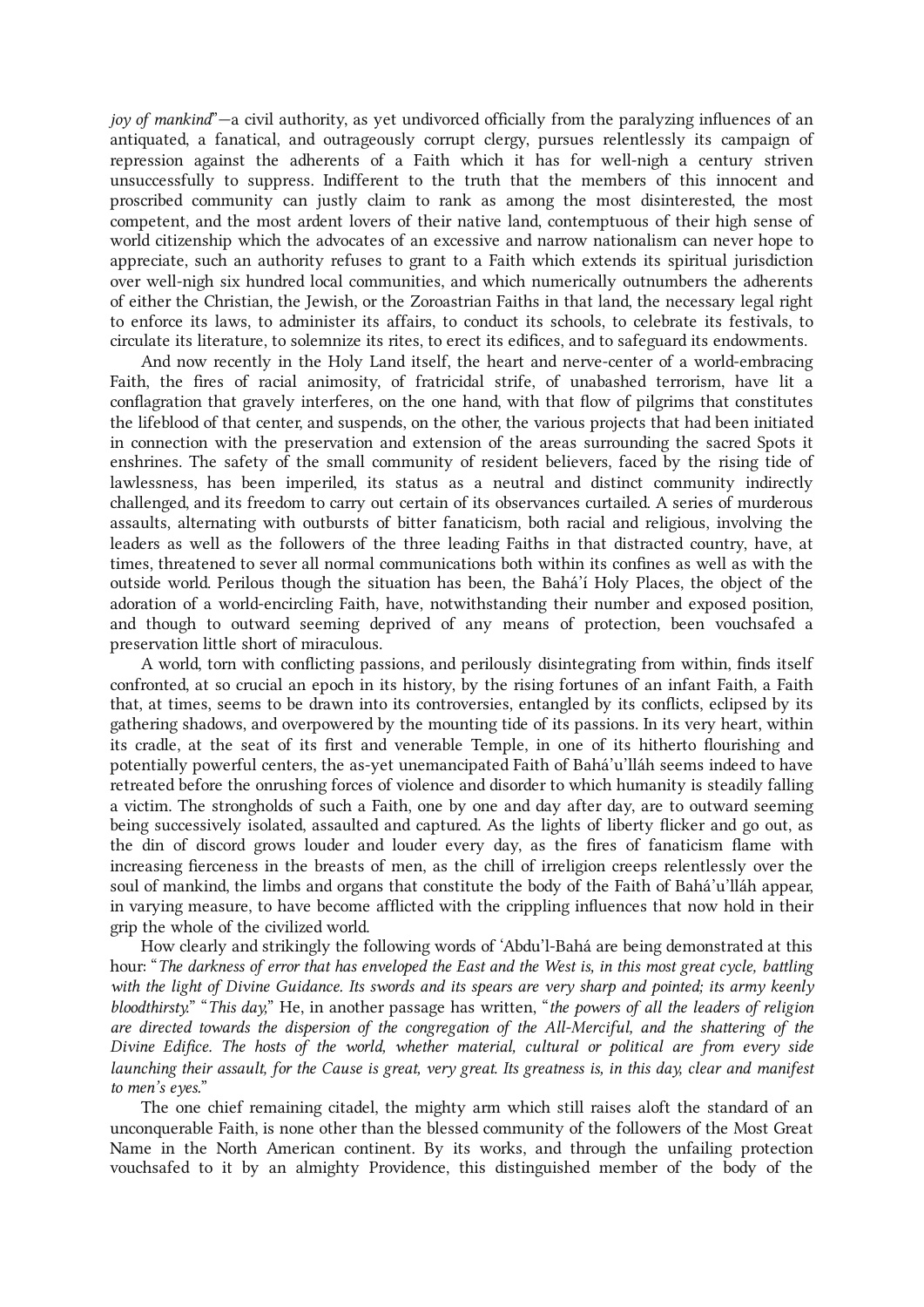constantly interacting Bahá'í communities of East and West, bids fair to be universally regarded as the cradle, as well as the stronghold, of that future New World Order, which is at once the promise and the glory of the Dispensation associated with the name of Bahá'u'lláh.

Let anyone inclined to either belittle the unique station conferred upon this community, or to question the role it will be called upon to play in the days to come, ponder the implication of these pregnant and highly illuminating words uttered by 'Abdu'l-Bahá, and addressed to it at a time when the fortunes of a world groaning beneath the burden of a devastating war had reached their lowest ebb. "The continent of America," He so significantly wrote, "is, in the eyes of the one true God, the land wherein the splendors of His light shall be revealed, where the mysteries of His Faith shall be unveiled, where the righteous will abide, and the free assemble."

<span id="page-4-0"></span>Already, the community of the believers of the North American continent—at once the prime mover and pattern of the future communities which the Faith of Bahá'u'lláh is destined to raise up throughout the length and breadth of the Western Hemisphere—has, despite the prevailing gloom, shown its capacity to be recognized as the torchbearer of that light, the repository of those mysteries, the exponent of that righteousness and the sanctuary of that freedom. To what other light can these above-quoted words possibly allude, if not to the light of the glory of the Golden Age of the Faith of Bahá'u'lláh? What mysteries could 'Abdu'l‑Bahá have contemplated except the mysteries of that embryonic World Order now evolving within the matrix of His Administration? What righteousness if not the righteousness whose reign that Age and that Order can alone establish? What freedom but the freedom which the proclamation of His sovereignty in the fullness of time must bestow?

<span id="page-4-1"></span>The community of the organized promoters of the Faith of Bahá'u'lláh in the American continent—the spiritual descendants of the dawn-breakers of an heroic Age, who by their death proclaimed the birth of that Faith—must, in turn, usher in, not by their death but through living sacrifice, that promised World Order, the shell ordained to enshrine that priceless jewel, the world civilization, of which the Faith itself is the sole begetter. While its sister communities are bending beneath the tempestuous winds that beat upon them from every side, this community, preserved by the immutable decrees of the omnipotent Ordainer and deriving continual sustenance from the mandate with which the Tablets of the Divine Plan have invested it, is now busily engaged in laying the foundations and in fostering the growth of those institutions which are to herald the approach of the Age destined to witness the birth and rise of the World Order of Bahá'u'lláh.

A community, relatively negligible in its numerical strength; separated by vast distances from both the focal-center of its Faith and the land wherein the preponderating mass of its fellowbelievers reside; bereft in the main of material resources and lacking in experience and in prominence; ignorant of the beliefs, concepts and habits of those peoples and races from which its spiritual Founders have sprung; wholly unfamiliar with the languages in which its sacred Books were originally revealed; constrained to place its sole reliance upon an inadequate rendering of only a fragmentary portion of the literature embodying its laws, its tenets, and its history; subjected from its infancy to tests of extreme severity, involving, at times, the defection of some of its most prominent members; having to contend, ever since its inception, and in an everincreasing measure, with the forces of corruption, of moral laxity, and ingrained prejudice—such a community, in less than half a century, and unaided by any of its sister communities, whether in the East or in the West, has, by virtue of the celestial potency with which an all-loving Master has abundantly endowed it, lent an impetus to the onward march of the Cause it has espoused which the combined achievements of its coreligionists in the West have failed to rival.

<span id="page-4-2"></span>What other community, it can confidently be asked, has been instrumental in fixing the pattern, and in imparting the original impulse, to those administrative institutions that constitute the vanguard of the World Order of Bahá'u'lláh? What other community has been capable of demonstrating, with such consistency, the resourcefulness, the discipline, the iron determination, the zeal and perseverance, the devotion and fidelity, so indispensable to the erection and the continued extension of the framework within which those nascent institutions can alone multiply and mature? What other community has proved itself to be fired by so noble a vision, or willing to rise to such heights of self-sacrifice, or ready to achieve so great a measure of solidarity, as to be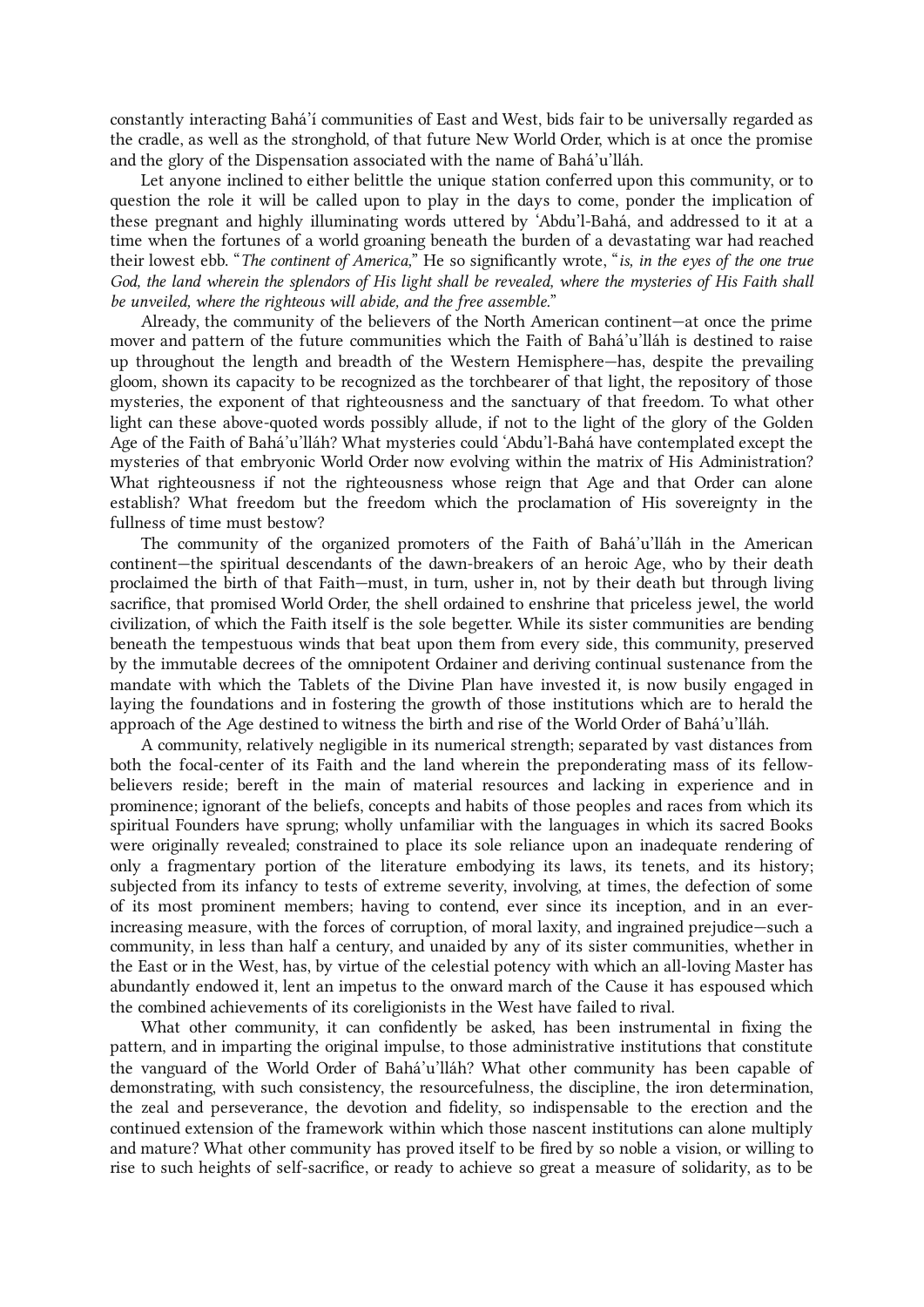able to raise, in so short a time and in the course of such crucial years, an edifice that can well deserve to be regarded as the greatest contribution ever made by the West to the Cause of Bahá'u'lláh? What other community can justifiably lay claim to have succeeded, through the unsupported efforts of one of its humble members, in securing the spontaneous allegiance of Royalty to its Cause, and in winning such marvelous and written testimonies to its truth? What other community has shown the foresight, the organizing ability, the enthusiastic eagerness, that have been responsible for the establishment and multiplication, throughout its territory, of those initial schools which, as time goes by, will, on the one hand, evolve into powerful centers of Bahá'í learning, and, on the other, provide a fertile recruiting ground for the enrichment and consolidation of its teaching force? What other community has produced pioneers combining to such a degree the essential qualities of audacity, of consecration, of tenacity, of self-renunciation, and unstinted devotion, that have prompted them to abandon their homes, and forsake their all, and scatter over the surface of the globe, and hoist in its uttermost corners the triumphant banner of Bahá'u'lláh? Who else but the members of this community have won the eternal distinction of being the first to raise the call of Yá Bahá'u'l-Abhá in such highly important and widely scattered centers and territories as the hearts of both the British and French empires, Germany, the Far East, the Balkan States, the Scandinavian countries, Latin America, the Islands of the Pacific, South Africa, Australia and New Zealand, and now more recently the Baltic States? Who else but those same pioneers have shown themselves ready to undertake the labor, to exercise the patience, and to provide the funds, required for the translation and publication, in no less than forty languages, of their sacred literature, the dissemination of which is an essential prerequisite to any effectively organized campaign of teaching? What other community can lay claim to have had a decisive share in the worldwide efforts that have been exerted for the safeguarding and the extension of the immediate surroundings of its holy shrines, as well as for the preliminary acquisition of the future sites of its international institutions at its world center? What other community can to its eternal credit claim to have been the first to frame its national and local constitutions, thereby laying down the fundamental lines of the twin charters designed to regulate the activities, define the functions, and safeguard the rights, of its institutions? What other community can boast of having simultaneously acquired and legally secured the basis of its national endowments, thus paving the way for a similar action on the part of its local communities? What other community has achieved the supreme distinction of having obtained, long before any of its sister communities had envisaged such a possibility, the necessary documents assuring the recognition, by both the federal and state authorities, of its Spiritual Assemblies and national endowments? And finally what other community has had the privilege, and been granted the means, to succor the needy, to plead the cause of the downtrodden, and to intervene so energetically for the safeguarding of Bahá'í edifices and institutions in countries such as Persia, Egypt, 'Iráq, Russia, and Germany, where, at various times, its fellow-believers have had to suffer the rigors of both religious and racial persecution?

Such a matchless and brilliant record of service, extending over a period of well-nigh twenty years, and so closely interwoven with the interest and fortunes of such a large section of the worldwide Bahá'í community, deserves to rank as a memorable chapter in the history of the Formative Period of the Faith of Bahá'u'lláh. Reinforced and enriched as it is by the memory of the American believers' earlier achievements, such a record is in itself convincing testimony to their ability to befittingly shoulder the responsibilities which any task may impose upon them in the future. To overrate the significance of these manifold services would be well-nigh impossible. To appraise correctly their value, and dilate on their merits and immediate consequences, is a task which only a future Bahá'í historian can properly discharge. I can only for the present place on record my profound conviction that a community capable of showing forth such deeds, of evincing such a spirit, of rising to such heights, cannot but be already possessed of such potentialities as will enable it to vindicate, in the fullness of time, its right to be acclaimed as the chief creator and champion of the World Order of Bahá'u'lláh.

<span id="page-5-0"></span>Magnificent as has been this record, reminiscent as it is, in some of its aspects, of the exploits with which the dawn-breakers of an heroic Age have proclaimed the birth of the Faith itself, the task associated with the name of this privileged community is, far from approaching its climax,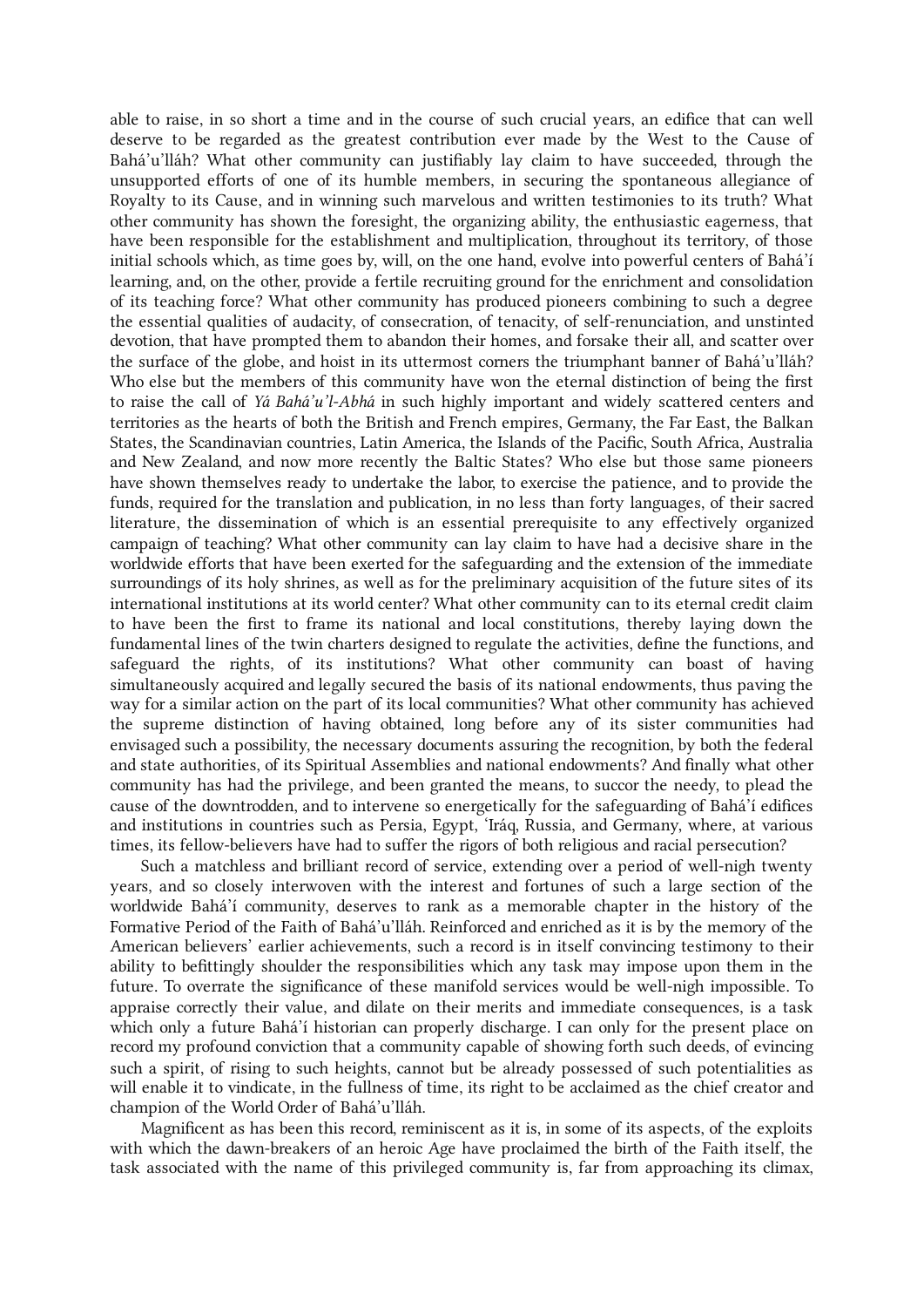only beginning to unfold. What the American believers have, within the space of almost fifty years, achieved is infinitesimal when compared to the magnitude of the tasks ahead of them. The rumblings of that catastrophic upheaval, which is to proclaim, at one and the same time, the death-pangs of the old order and the birth-pangs of the new, indicate both the steady approach, as well as the awe-inspiring character, of those tasks.

The virtual establishment of the Administrative Order of their Faith, the erection of its framework, the fashioning of its instruments, and the consolidation of its subsidiary institutions, was the first task committed to their charge, as an organized community called into being by the Will, and under the instructions, of 'Abdu'l-Bahá. Of this initial task they have acquitted themselves with marvelous promptitude, fidelity, and vigor. No sooner had they created and correlated the various and necessary agencies for the efficient conduct of any policy they might subsequently wish to initiate, than they addressed themselves, with equal zest and consecration, to the next more arduous task of erecting the superstructure of an edifice the cornerstone of which 'Abdu'l‑Bahá Himself had laid. And when that feat was achieved, this community, alive to the passionate pleas, exhortations, and promises recorded in the Tablets of the Divine Plan, resolved to undertake yet another task, which in its scope and spiritual potentialities is sure to outshine any of the works they have already accomplished. Launching with unquenchable enthusiasm and dauntless courage the Seven Year Plan, as the first and practical step towards the fulfillment of the mission prescribed in those epoch-making Tablets, they entered, with a spirit of renewed consecration, upon their dual task, the consummation of which, it is hoped, will synchronize with the celebration of the centenary of the birth of the Faith of Bahá'u'lláh. Well aware that every advance made in the external ornamentation of their majestic edifice would directly react on the progress of the teaching campaign initiated by them in both the northern and southern American continents, and realizing that every victory gained in the teaching field would, in its turn, facilitate the work, and hasten the completion, of their Temple, they are now pressing on, with courage and faith, in their efforts to discharge, in both of its phases, their obligations under the Plan they have dedicated themselves to execute.

Let them not, however, imagine that the carrying out of the Seven Year Plan, coinciding as it does with the termination of the first century of the Bahá'í era, signifies either the termination of, or even an interruption in, the work which the unerring Hand of the Almighty is directing them to perform. The opening of the second century of the Bahá'í era must needs disclose greater vistas, usher in further stages, and witness the initiation of plans more far-reaching than any as yet conceived. The Plan on which is now focused the attention, the aspirations, and the resources of the entire community of the American believers should be viewed as a mere beginning, as a trial of strength, a stepping-stone to a crusade of still greater magnitude, if the duties and responsibilities with which the Author of the Divine Plan has invested them are to be honorably and entirely fulfilled.

<span id="page-6-0"></span>For the consummation of the present Plan can result in no more than the formation of at least one center in each of the Republics of the Western Hemisphere, whereas the duties prescribed in those Tablets call for a wider diffusion, and imply the scattering of a far greater and more representative number of the members of the North American Bahá'í community over the entire surface of the New World. It is the undoubted mission of the American believers, therefore, to carry forward into the second century the glorious work initiated in the closing years of the first. Not until they have played their part in guiding the activities of these isolated and newly fledged centers, and in fostering their capacity to initiate in their turn institutions, both local and national, modeled on their own, can they be satisfied to have adequately discharged their immediate obligations under 'Abdu'l‑Bahá's divinely revealed Plan.

<span id="page-6-1"></span>Nor should it for a moment be supposed that the completion of a task which aims at the multiplication of Bahá'í centers and the provision of the assistance and guidance necessary for the establishment of the Administrative Order of the Bahá'í Faith in the countries of Latin America realizes in its entirety the scheme visualized for them by 'Abdu'l‑Bahá. A perusal, however perfunctory, of those Tablets embodying His Plan will instantly reveal a scope for their activities that stretches far beyond the confines of the Western Hemisphere. With their inter-American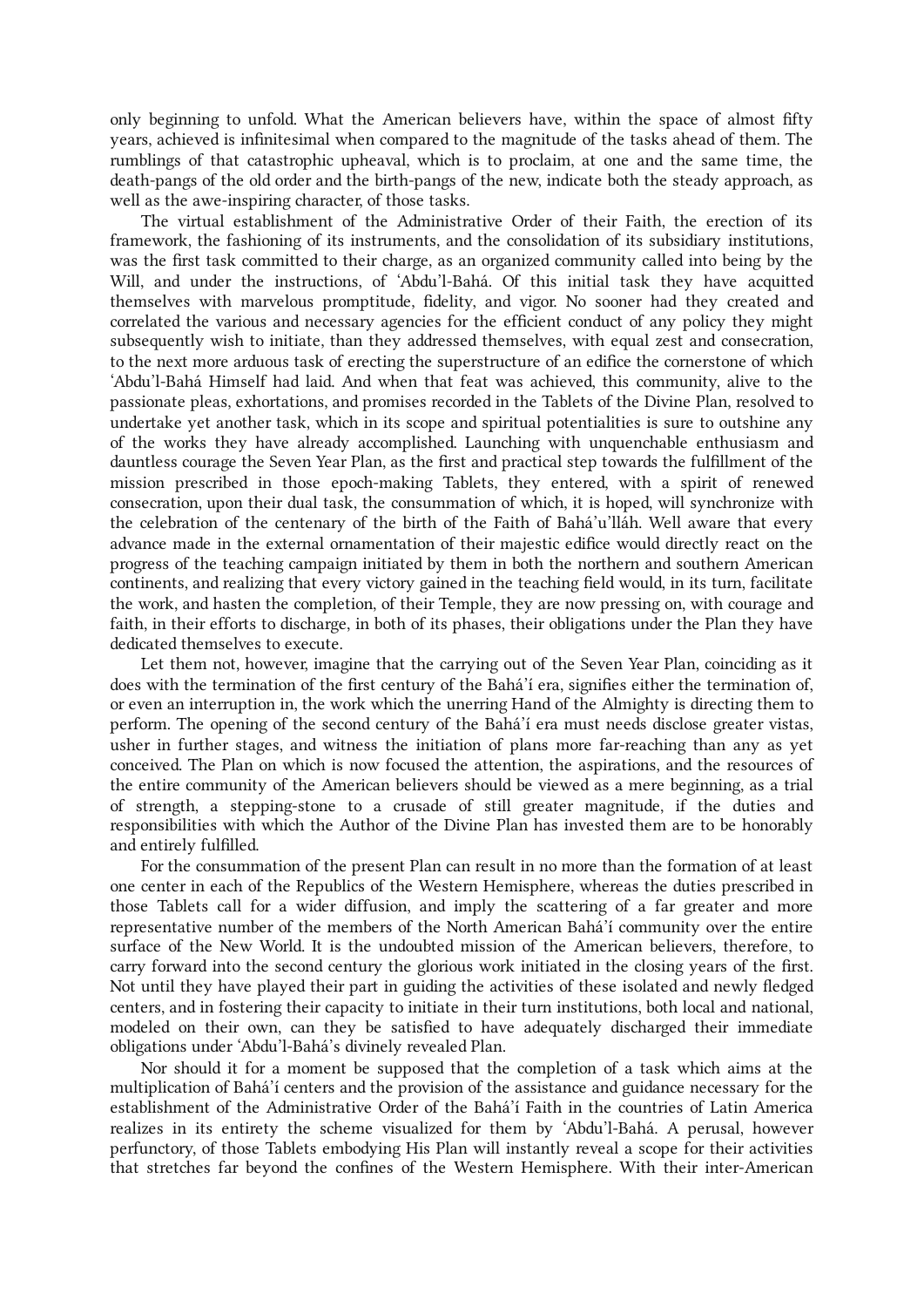tasks and responsibilities virtually discharged, their intercontinental mission enters upon its most glorious and decisive phase. "The moment this Divine Message," 'Abdu'l-Bahá Himself has written, "is carried forward by the American believers from the shores of America and is propagated through the continents of Europe, of Asia, of Africa, and of Australasia, and as far as the islands of the Pacific, this community will find itself securely established upon the throne of an everlasting dominion."

<span id="page-7-0"></span>And who knows but that when this colossal task has been accomplished a greater, a still more superb mission, incomparable in its splendor, and foreordained for them by Bahá'u'lláh, may not be thrust upon them? The glories of such a mission are of such dazzling splendor, the circumstances attending it so remote, and the contemporary events with the culmination of which it is so closely knit in such a state of flux, that it would be premature to attempt, at the present time, any accurate delineation of its features. Suffice it to say that out of the turmoil and tribulations of these "latter years" opportunities undreamt of will be born, and circumstances unpredictable created, that will enable, nay impel, the victorious prosecutors of 'Abdu'l-Bahá's Plan, to add, through the part they will play in the unrolling of the New World Order, fresh laurels to the crown of their servitude to the threshold of Bahá'u'lláh.

<span id="page-7-1"></span>Nor should any of the manifold opportunities, of a totally different order, be allowed to pass unnoticed which the evolution of the Faith itself, whether at its world center, or in the North American continent, or even in the most outlying regions of the earth, must create, calling once again upon the American believers to play a part, no less conspicuous than the share they have previously had in their collective contributions to the propagation of the Cause of Bahá'u'lláh. I can only for the moment cite at random certain of these opportunities which stand out preeminently, in any attempt to survey the possibilities of the future: The election of the International House of Justice and its establishment in the Holy Land, the spiritual and administrative center of the Bahá'í world, together with the formation of its auxiliary branches and subsidiary institutions; the gradual erection of the various dependencies of the first Mashriqu'l-Adhkár of the West, and the intricate issues involving the establishment and the extension of the structural basis of Bahá'í community life; the codification and promulgation of the ordinances of the Most Holy Book, necessitating the formation, in certain countries of the East, of properly constituted and officially recognized courts of Bahá'í law; the building of the third Mashriqu'l-Adhkár of the Bahá'í world in the outskirts of the city of Ṭihrán, to be followed by the rise of a similar House of Worship in the Holy Land itself; the deliverance of Bahá'í communities from the fetters of religious orthodoxy in such Islamic countries as Persia, 'Iráq, and Egypt, and the consequent recognition, by the civil authorities in those states, of the independent status and religious character of Bahá'í National and Local Assemblies; the precautionary and defensive measures to be devised, coordinated, and carried out to counteract the full force of the inescapable attacks which the organized efforts of ecclesiastical organizations of various denominations will progressively launch and relentlessly pursue; and, last but not least, the multitudinous issues that must be faced, the obstacles that must be overcome, and the responsibilities that must be assumed, to enable a sore-tried Faith to pass through the successive stages of unmitigated obscurity, of active repression, and of complete emancipation, leading in turn to its being acknowledged as an independent Faith, enjoying the status of full equality with its sister religions, to be followed by its establishment and recognition as a State religion, which in turn must give way to its assumption of the rights and prerogatives associated with the Bahá'í state, functioning in the plenitude of its powers, a stage which must ultimately culminate in the emergence of the worldwide Bahá'í Commonwealth, animated wholly by the spirit, and operating solely in direct conformity with the laws and principles of Bahá'u'lláh.

The challenge offered by these opportunities the American believers, I feel confident, will, in addition to their answer to the teaching call voiced by 'Abdu'l-Bahá in His Tablets, unhesitatingly take up, and will, with their traditional fearlessness, tenacity, and efficiency, so respond to it as to confirm, before all the world, their title and rank as the champion-builders of the mightiest institutions of the Faith of Bahá'u'lláh.

<span id="page-7-2"></span>Dearly beloved friends! Though the task be long and arduous, yet the prize which the All-Bountiful Bestower has chosen to confer upon you is of such preciousness that neither tongue nor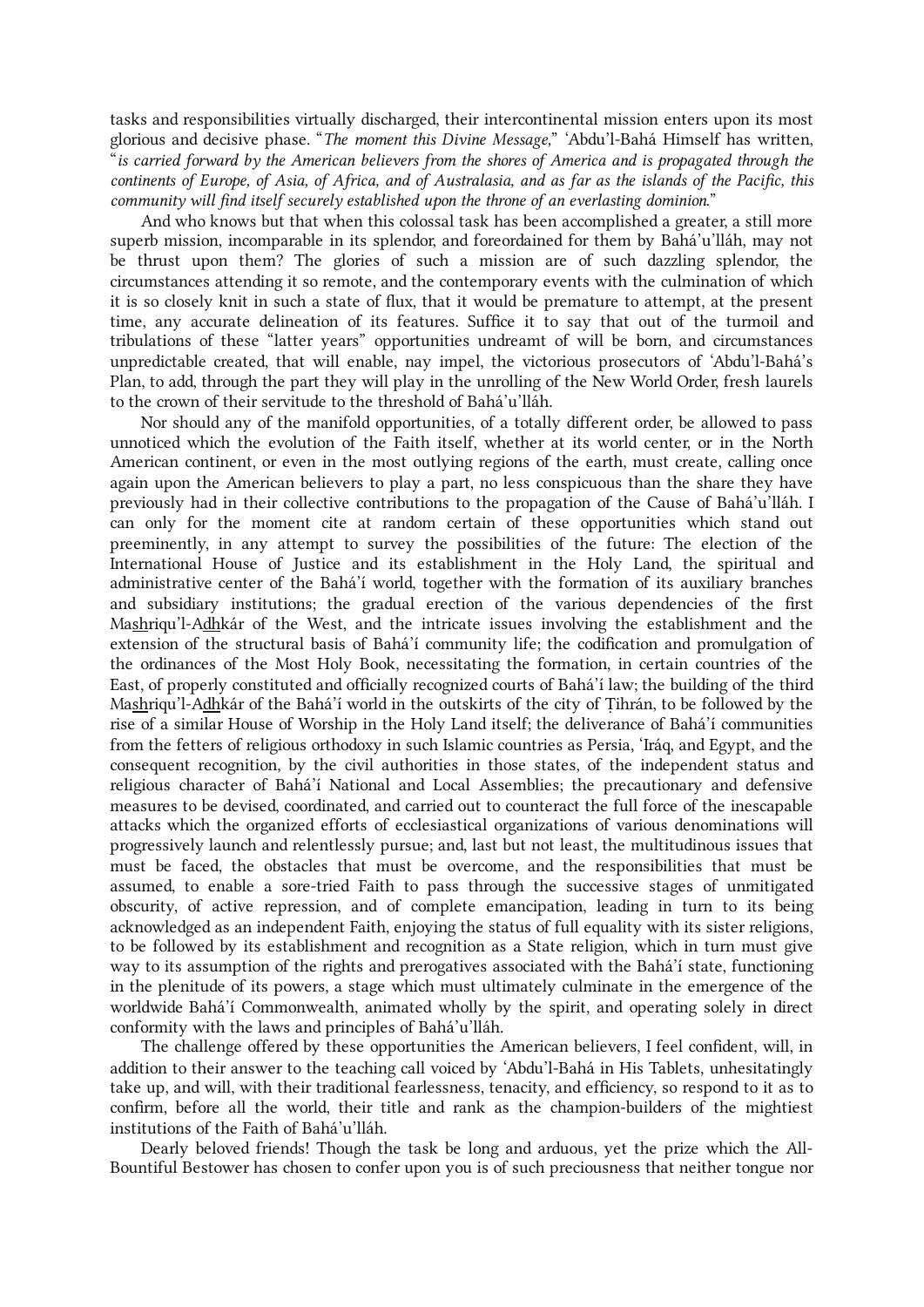pen can befittingly appraise it. Though the goal towards which you are now so strenuously striving be distant, and as yet undisclosed to men's eyes, yet its promise lies firmly embedded in the authoritative and unalterable utterances of Bahá'u'lláh. Though the course He has traced for you seems, at times, lost in the threatening shadows with which a stricken humanity is now enveloped, yet the unfailing light He has caused to shine continually upon you is of such brightness that no earthly dusk can ever eclipse its splendor. Though small in numbers, and circumscribed as yet in your experiences, powers, and resources, yet the Force which energizes your mission is limitless in its range and incalculable in its potency. Though the enemies which every acceleration in the progress of your mission must raise up be fierce, numerous, and unrelenting, yet the invisible Hosts which, if you persevere, must, as promised, rush forth to your aid, will, in the end, enable you to vanquish their hopes and annihilate their forces. Though the ultimate blessings that must crown the consummation of your mission be undoubted, and the Divine promises given you firm and irrevocable, yet the measure of the goodly reward which every one of you is to reap must depend on the extent to which your daily exertions will have contributed to the expansion of that mission and the hastening of its triumph.

<span id="page-8-0"></span>Dearly beloved friends! Great as is my love and admiration for you, convinced as I am of the paramount share which you can, and will, undoubtedly have in both the continental and international spheres of future Bahá'í activity and service, I feel it nevertheless incumbent upon me to utter, at this juncture, a word of warning. The glowing tributes, so repeatedly and deservedly paid to the capacity, the spirit, the conduct, and the high rank, of the American believers, both individually and as an organic community, must, under no circumstances, be confounded with the characteristics and nature of the people from which God has raised them up. A sharp distinction between that community and that people must be made, and resolutely and fearlessly upheld, if we wish to give due recognition to the transmuting power of the Faith of Bahá'u'lláh, in its impact on the lives and standards of those who have chosen to enlist under His banner. Otherwise, the supreme and distinguishing function of His Revelation, which is none other than the calling into being of a new race of men, will remain wholly unrecognized and completely obscured.

How often have the Prophets of God, not excepting Bahá'u'lláh Himself, chosen to appear, and deliver their Message in countries and amidst peoples and races, at a time when they were either fast declining, or had already touched the lowest depths of moral and spiritual degradation. The appalling misery and wretchedness to which the Israelites had sunk, under the debasing and tyrannical rule of the Pharaohs, in the days preceding their exodus from Egypt under the leadership of Moses; the decline that had set in in the religious, the spiritual, the cultural, and the moral life of the Jewish people, at the time of the appearance of Jesus Christ; the barbarous cruelty, the gross idolatry and immorality, which had for so long been the most distressing features of the tribes of Arabia and brought such shame upon them when Muḥammad arose to proclaim His Message in their midst; the indescribable state of decadence, with its attendant corruption, confusion, intolerance, and oppression, in both the civil and religious life of Persia, so graphically portrayed by the pen of a considerable number of scholars, diplomats, and travelers, at the hour of the Revelation of Bahá'u'lláh—all demonstrate this basic and inescapable fact. To contend that the innate worthiness, the high moral standard, the political aptitude, and social attainments of any race or nation is the reason for the appearance in its midst of any of these Divine Luminaries would be an absolute perversion of historical facts, and would amount to a complete repudiation of the undoubted interpretation placed upon them, so clearly and emphatically, by both Bahá'u'lláh and 'Abdu'l‑Bahá.

How great, then, must be the challenge to those who, belonging to such races and nations, and having responded to the call which these Prophets have raised, to unreservedly recognize and courageously testify to this indubitable truth, that not by reason of any racial superiority, political capacity, or spiritual virtue which a race or nation might possess, but rather as a direct consequence of its crying needs, its lamentable degeneracy, and irremediable perversity, has the Prophet of God chosen to appear in its midst, and with it as a lever has lifted the entire human race to a higher and nobler plane of life and conduct. For it is precisely under such circumstances,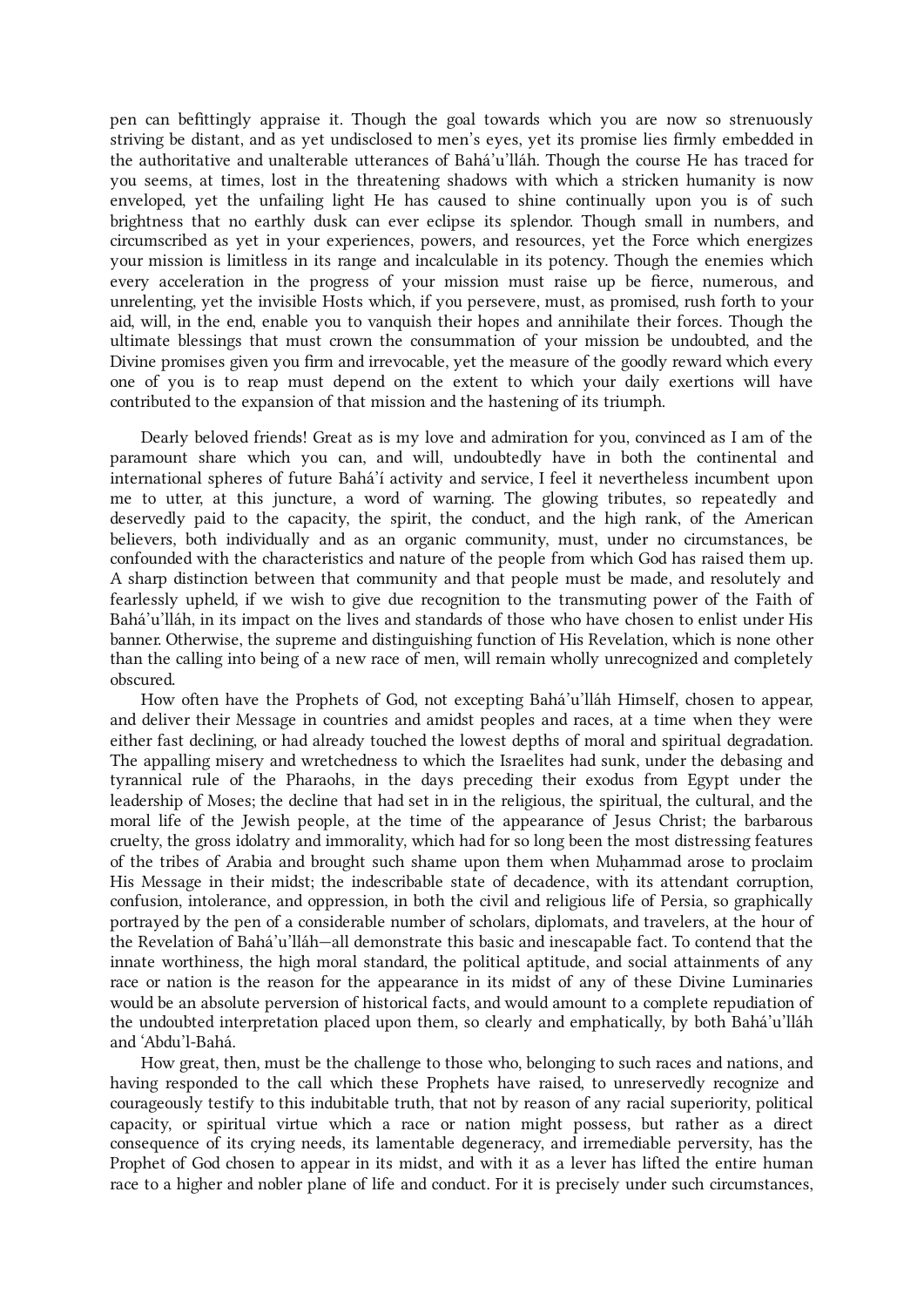and by such means that the Prophets have, from time immemorial, chosen and were able to demonstrate their redemptive power to raise from the depths of abasement and of misery, the people of their own race and nation, empowering them to transmit in turn to other races and nations the saving grace and the energizing influence of their Revelation.

In the light of this fundamental principle it should always be borne in mind, nor can it be sufficiently emphasized, that the primary reason why the Báb and Bahá'u'lláh chose to appear in Persia, and to make it the first repository of their Revelation, was because, of all the peoples and nations of the civilized world, that race and nation had, as so often depicted by 'Abdu'l‑Bahá, sunk to such ignominious depths, and manifested so great a perversity, as to find no parallel among its contemporaries. For no more convincing proof could be adduced demonstrating the regenerating spirit animating the Revelations proclaimed by the Báb and Bahá'u'lláh than their power to transform what can be truly regarded as one of the most backward, the most cowardly, and perverse of peoples into a race of heroes, fit to effect in turn a similar revolution in the life of mankind. To have appeared among a race or nation which by its intrinsic worth and high attainments seemed to warrant the inestimable privilege of being made the receptacle of such a Revelation would in the eyes of an unbelieving world greatly reduce the efficacy of that Message, and detract from the self-sufficiency of its omnipotent power. The contrast so strikingly presented in the pages of Nabíl's Narrative between the heroism that immortalized the life and deeds of the Dawn-Breakers and the degeneracy and cowardice of their defamers and persecutors is in itself a most impressive testimony to the truth of the Message of Him Who had instilled such a spirit into the breasts of His disciples. For any believer of that race to maintain that the excellence of his country and the innate nobility of its people were the fundamental reasons for its being singled out as the primary receptacle of the Revelations of the Báb and Bahá'u'lláh would be untenable in the face of the overwhelming evidence afforded so convincingly by that Narrative.

To a lesser degree this principle must of necessity apply to the country which has vindicated its right to be regarded as the cradle of the World Order of Bahá'u'lláh. So great a function, so noble a role, can be regarded as no less inferior to the part played by those immortal souls who, through their sublime renunciation and unparalleled deeds, have been responsible for the birth of the Faith itself. Let not, therefore, those who are to participate so predominantly in the birth of that world civilization, which is the direct offspring of their Faith, imagine for a moment that for some mysterious purpose or by any reason of inherent excellence or special merit Bahá'u'lláh has chosen to confer upon their country and people so great and lasting a distinction. It is precisely by reason of the patent evils which, notwithstanding its other admittedly great characteristics and achievements, an excessive and binding materialism has unfortunately engendered within it that the Author of their Faith and the Center of His Covenant have singled it out to become the standard-bearer of the New World Order envisaged in their writings. It is by such means as this that Bahá'u'lláh can best demonstrate to a heedless generation His almighty power to raise up from the very midst of a people, immersed in a sea of materialism, a prey to one of the most virulent and long-standing forms of racial prejudice, and notorious for its political corruption, lawlessness and laxity in moral standards, men and women who, as time goes by, will increasingly exemplify those essential virtues of self-renunciation, of moral rectitude, of chastity, of indiscriminating fellowship, of holy discipline, and of spiritual insight that will fit them for the preponderating share they will have in calling into being that World Order and that World Civilization of which their country, no less than the entire human race, stands in desperate need. Theirs will be the duty and privilege, in their capacity first as the establishers of one of the most powerful pillars sustaining the edifice of the Universal House of Justice, and then as the champion-builders of that New World Order of which that House is to be the nucleus and forerunner, to inculcate, demonstrate, and apply those twin and sorely needed principles of Divine justice and order—principles to which the political corruption and the moral license, increasingly staining the society to which they belong, offer so sad and striking a contrast.

<span id="page-9-0"></span>Observations such as these, however distasteful and depressing they may be, should not, in the least, blind us to those virtues and qualities of high intelligence, of youthfulness, of unbounded initiative, and enterprise which the nation as a whole so conspicuously displays, and which are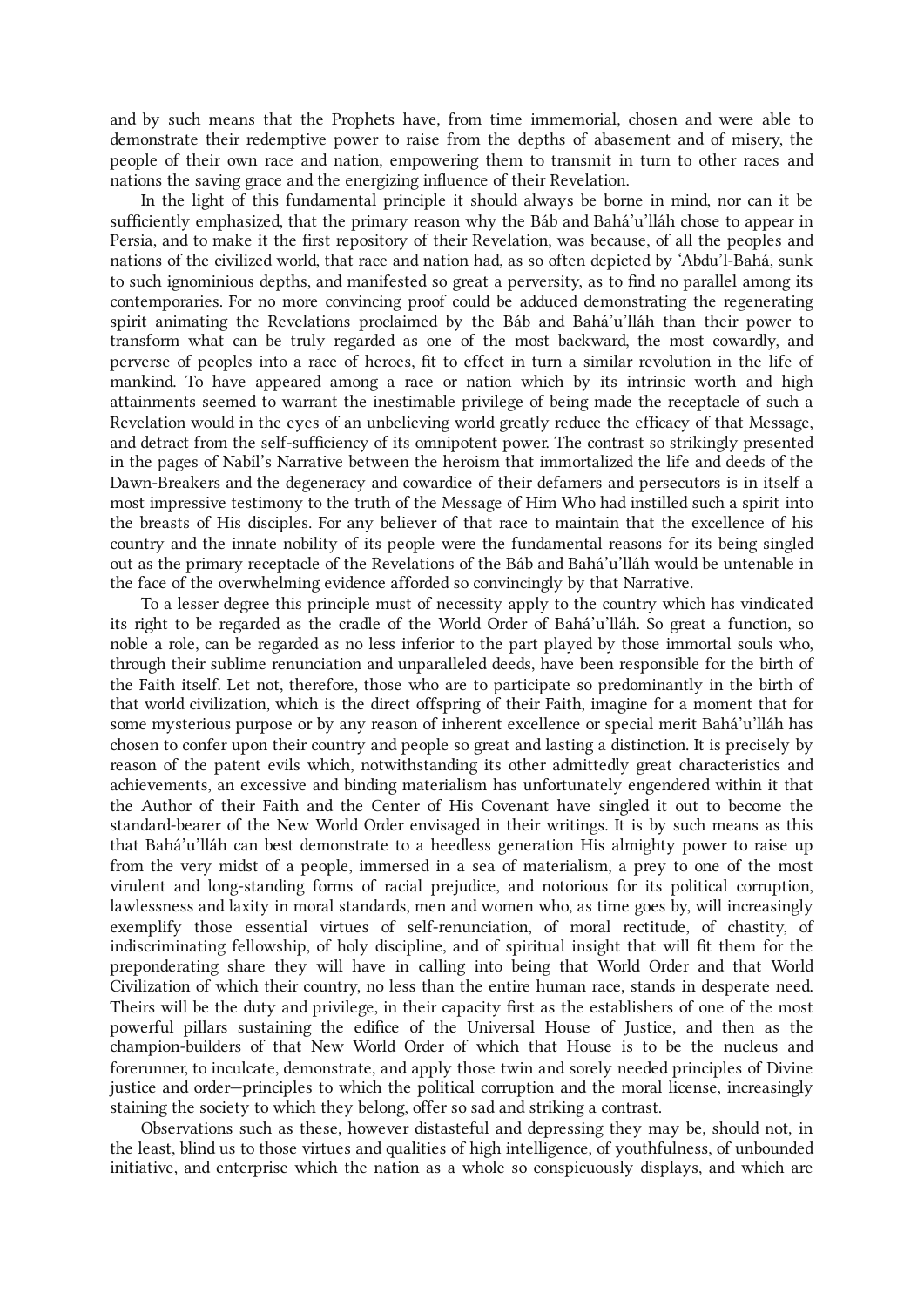being increasingly reflected by the community of the believers within it. Upon these virtues and qualities, no less than upon the elimination of the evils referred to, must depend, to a very great extent, the ability of that community to lay a firm foundation for the country's future role in ushering in the Golden Age of the Cause of Bahá'u'lláh.

<span id="page-10-0"></span>How great, therefore, how staggering the responsibility that must weigh upon the present generation of the American believers, at this early stage in their spiritual and administrative evolution, to weed out, by every means in their power, those faults, habits, and tendencies which they have inherited from their own nation, and to cultivate, patiently and prayerfully, those distinctive qualities and characteristics that are so indispensable to their effective participation in the great redemptive work of their Faith. Incapable as yet, in view of the restricted size of their community and the limited influence it now wields, of producing any marked effect on the great mass of their countrymen, let them focus their attention, for the present, on their own selves, their own individual needs, their own personal deficiencies and weaknesses, ever mindful that every intensification of effort on their part will better equip them for the time when they will be called upon to eradicate in their turn such evil tendencies from the lives and the hearts of the entire body of their fellow-citizens. Nor must they overlook the fact that the World Order, whose basis they, as the advance-guard of the future Bahá'í generations of their countrymen, are now laboring to establish, can never be reared unless and until the generality of the people to which they belong has been already purged from the divers ills, whether social or political, that now so severely afflict it.

<span id="page-10-1"></span>Surveying as a whole the most pressing needs of this community, attempting to estimate the more serious deficiencies by which it is being handicapped in the discharge of its task, and ever bearing in mind the nature of that still greater task with which it will be forced to wrestle in the future, I feel it my duty to lay special stress upon, and draw the special and urgent attention of the entire body of the American believers, be they young or old, white or colored, teachers or administrators, veterans or newcomers, to what I firmly believe are the essential requirements for the success of the tasks which are now claiming their undivided attention. Great as is the importance of fashioning the outward instruments, and of perfecting the administrative agencies, which they can utilize for the prosecution of their dual task under the Seven Year Plan; vital and urgent as are the campaigns which they are initiating, the schemes and projects which they are devising, and the funds which they are raising, for the efficient conduct of both the Teaching and Temple work, the imponderable, the spiritual, factors, which are bound up with their own individual and inner lives, and with which are associated their human and social relationships, are no less urgent and vital, and demand constant scrutiny, continual self-examination and heartsearching on their part, lest their value be impaired or their vital necessity be obscured or forgotten.

Of these spiritual prerequisites of success, which constitute the bedrock on which the security of all teaching plans, Temple projects, and financial schemes, must ultimately rest, the following stand out as preeminent and vital, which the members of the American Bahá'í community will do well to ponder. Upon the extent to which these basic requirements are met, and the manner in which the American believers fulfill them in their individual lives, administrative activities, and social relationships, must depend the measure of the manifold blessings which the All-Bountiful Possessor can vouchsafe to them all. These requirements are none other than a high sense of moral rectitude in their social and administrative activities, absolute chastity in their individual lives, and complete freedom from prejudice in their dealings with peoples of a different race, class, creed, or color.

The first is specially, though not exclusively, directed to their elected representatives, whether local, regional, or national, who, in their capacity as the custodians and members of the nascent institutions of the Faith of Bahá'u'lláh, are shouldering the chief responsibility in laying an unassailable foundation for that Universal House of Justice which, as its title implies, is to be the exponent and guardian of that Divine Justice which can alone insure the security of, and establish the reign of law and order in, a strangely disordered world. The second is mainly and directly concerned with the Bahá'í youth, who can contribute so decisively to the virility, the purity, and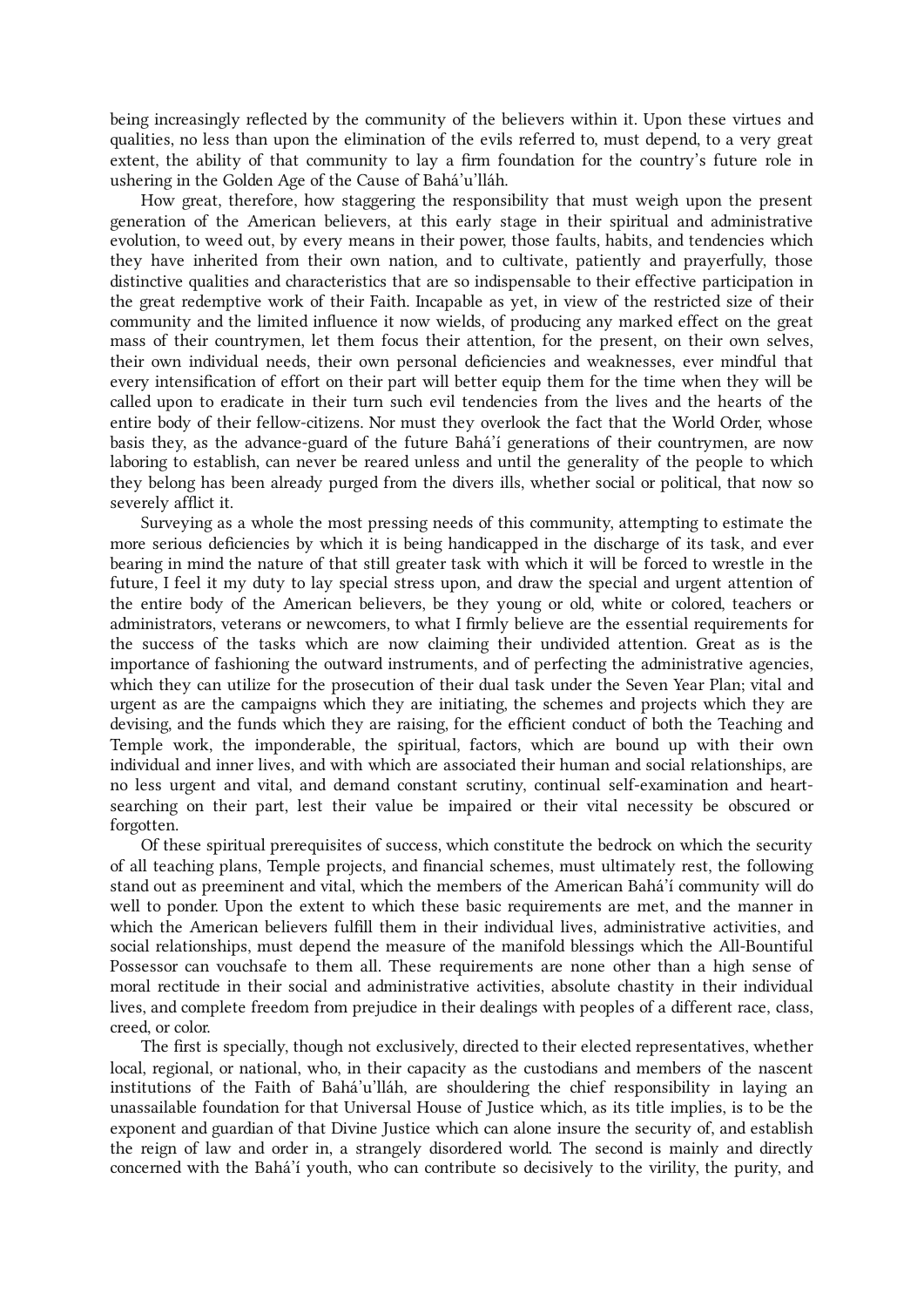the driving force of the life of the Bahá'í community, and upon whom must depend the future orientation of its destiny, and the complete unfoldment of the potentialities with which God has endowed it. The third should be the immediate, the universal, and the chief concern of all and sundry members of the Bahá'í community, of whatever age, rank, experience, class, or color, as all, with no exception, must face its challenging implications, and none can claim, however much he may have progressed along this line, to have completely discharged the stern responsibilities which it inculcates.

<span id="page-11-0"></span>A rectitude of conduct, an abiding sense of undeviating justice, unobscured by the demoralizing influences which a corruption-ridden political life so strikingly manifests; a chaste, pure, and holy life, unsullied and unclouded by the indecencies, the vices, the false standards, which an inherently deficient moral code tolerates, perpetuates, and fosters; a fraternity freed from that cancerous growth of racial prejudice, which is eating into the vitals of an already debilitated society—these are the ideals which the American believers must, from now on, individually and through concerted action, strive to promote, in both their private and public lives, ideals which are the chief propelling forces that can most effectively accelerate the march of their institutions, plans, and enterprises, that can guard the honor and integrity of their Faith, and subdue any obstacles that may confront it in the future.

This rectitude of conduct, with its implications of justice, equity, truthfulness, honesty, fairmindedness, reliability, and trustworthiness, must distinguish every phase of the life of the Bahá'í community. "The companions of God," Bahá'u'lláh Himself has declared, "are, in this day, the lump that must leaven the peoples of the world. They must show forth such trustworthiness, such truthfulness and perseverance, such deeds and character that all mankind may profit by their example." "I swear by Him Who is the Most Great Ocean!" He again affirms, "Within the very breath of such souls as are pure and sanctified far-reaching potentialities are hidden. So great are these potentialities that they exercise their influence upon all created things." "He is the true servant of God," He, in another passage has written, "who, in this day, were he to pass through cities of silver and gold, would not deign to look upon them, and whose heart would remain pure and undefiled from whatever things can be seen in this world, be they its goods or its treasures. I swear by the Sun of Truth! The breath of such a man is endowed with potency, and his words with attraction." "By Him Who shineth above the Dayspring of sanctity!" He, still more emphatically, has revealed, "If the whole earth were to be converted into silver and gold, no man who can be said to have truly ascended into the heaven of faith and certitude would deign to regard it, much less to seize and keep it.… They who dwell within the Tabernacle of God, and are established upon the seats of everlasting glory, will refuse, though they be dying of hunger, to stretch their hands, and seize unlawfully the property of their neighbor, however vile and worthless he may be. The purpose of the one true God in manifesting Himself is to summon all mankind to truthfulness and sincerity, to piety and trustworthiness, to resignation and submissiveness to the will of God, to forbearance and kindliness, to uprightness and wisdom. His object is to array every man with the mantle of a saintly character, and to adorn him with the ornament of holy and goodly deeds." "We have admonished all the loved ones of God," He insists, "to take heed lest the hem of Our sacred vesture be smirched with the mire of unlawful deeds, or be stained with the dust of reprehensible conduct." "Cleave unto righteousness, O people of Bahá," He thus exhorts them, "This, verily, is the commandment which this wronged One hath given unto you, and the first choice of His unrestrained will for every one of you." "A good character," He explains, "is, verily, the best mantle for men from God. With it He adorneth the temples of His loved ones. By My life! The light of a good character surpasseth the light of the sun and the radiance thereof." "One righteous act," He, again, has written, "is endowed with a potency that can so elevate the dust as to cause it to pass beyond the heaven of heavens. It can tear every bond asunder, and hath the power to restore the force that hath spent itself and vanished.... Be pure, O people of God, be pure; be righteous, be righteous.... Say: O people of God! That which can insure the victory of Him Who is the Eternal Truth, His hosts and helpers on earth, have been set down in the sacred Books and Scriptures, and are as clear and manifest as the sun. These hosts are such righteous deeds, such conduct and character, as are acceptable in His sight. Whoso ariseth, in this Day, to aid Our Cause, and summoneth to his assistance the hosts of a praiseworthy character and upright conduct, the influence from such an action will, most certainly, be diffused throughout the whole world." "The betterment of the world," is yet another statement, "can be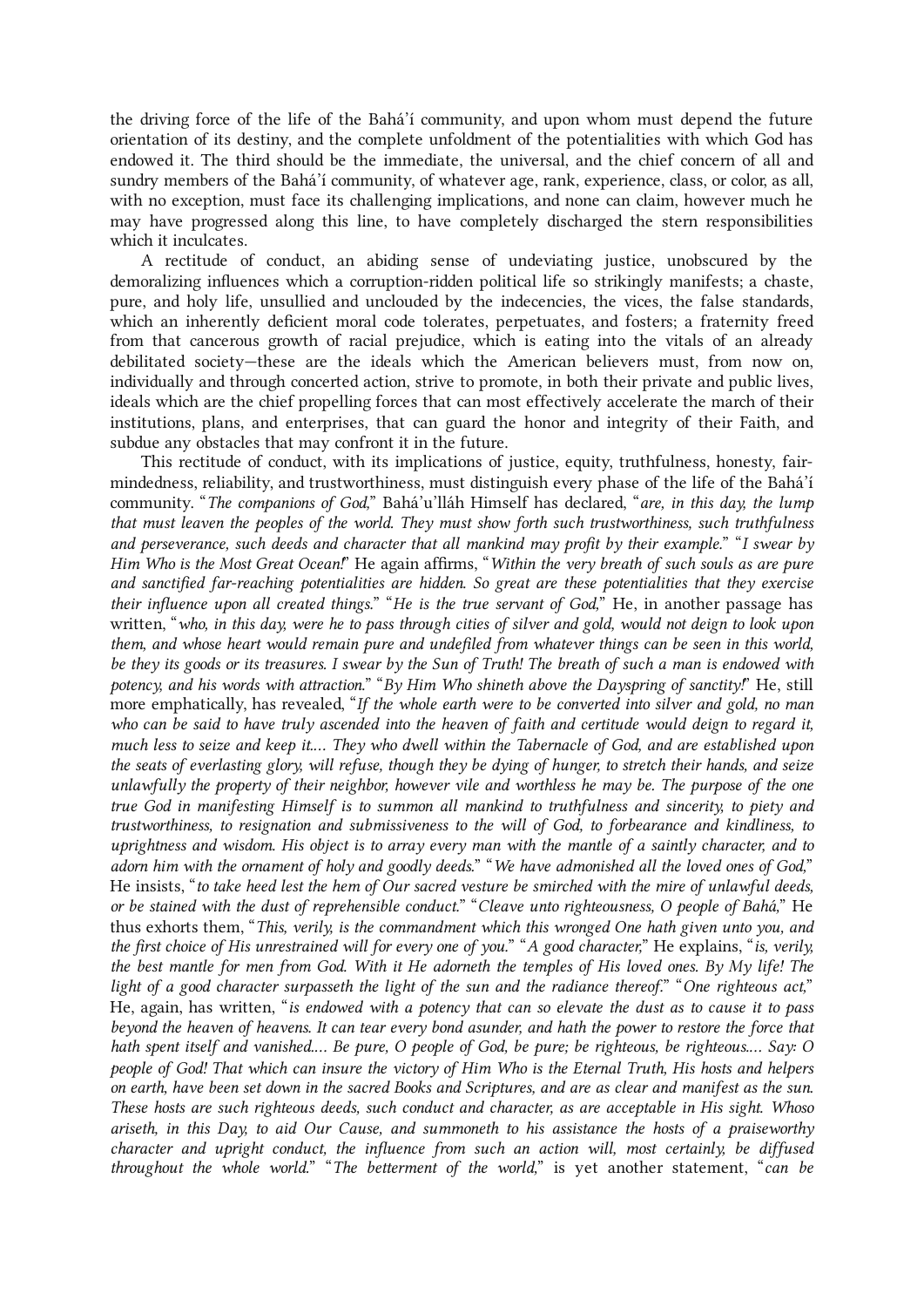accomplished through pure and goodly deeds, through commendable and seemly conduct." "Be fair to yourselves and to others," He thus counseleth them, "that the evidences of justice may be revealed through your deeds among Our faithful servants." "Equity," He also has written, "is the most fundamental among human virtues. The evaluation of all things must needs depend upon it." And again, "Observe equity in your judgment, ye men of understanding heart! He that is unjust in his judgment is destitute of the characteristics that distinguish man's station." "Beautify your tongues, O people," He further admonishes them, "with truthfulness, and adorn your souls with the ornament of honesty. Beware, O people, that ye deal not treacherously with anyone. Be ye the trustees of God amongst His creatures, and the emblems of His generosity amidst His people." "Let your eye be chaste," is yet another counsel, "your hand faithful, your tongue truthful, and your heart enlightened." "Be an ornament to the countenance of truth," is yet another admonition, "a crown to the brow of fidelity, a pillar of the temple of righteousness, a breath of life to the body of mankind, an ensign of the hosts of justice, a luminary above the horizon of virtue." "Let truthfulness and courtesy be your adorning," is still another admonition; "suffer not yourselves to be deprived of the robe of forbearance and justice, that the sweet savors of holiness may be wafted from your hearts upon all created things. Say: Beware, O people of Bahá, lest ye walk in the ways of them whose words differ from their deeds. Strive that ye may be enabled to manifest to the peoples of the earth the signs of God, and to mirror forth His commandments. Let your acts be a guide unto all mankind, for the professions of most men, be they high or low, differ from their conduct. It is through your deeds that ye can distinguish yourselves from others. Through them the brightness of your light can be shed upon the whole earth. Happy is the man that heedeth My counsel, and keepeth the precepts prescribed by Him Who is the All-Knowing, the All-Wise."

"O army of God!" writes 'Abdu'l‑Bahá, "Through the protection and help vouchsafed by the Blessed Beauty—may my life be a sacrifice to His loved ones—ye must conduct yourselves in such a manner that ye may stand out distinguished and brilliant as the sun among other souls. Should any one of you enter a city, he should become a center of attraction by reason of his sincerity, his faithfulness and love, his honesty and fidelity, his truthfulness and loving-kindness towards all the peoples of the world, so that the people of that city may cry out and say: 'This man is unquestionably a Bahá'í, for his manners, his behavior, his conduct, his morals, his nature, and disposition reflect the attributes of the Bahá'ís.' Not until ye attain this station can ye be said to have been faithful to the Covenant and Testament of God." "The most vital duty, in this day," He, moreover, has written, "is to purify your characters, to correct your manners, and improve your conduct. The beloved of the Merciful must show forth such character and conduct among His creatures, that the fragrance of their holiness may be shed upon the whole world, and may quicken the dead, inasmuch as the purpose of the Manifestation of God and the dawning of the limitless lights of the Invisible is to educate the souls of men, and refine the character of every living man.…" "Truthfulness," He asserts, "is the foundation of all human virtues. Without truthfulness progress and success, in all the worlds of God, are impossible for any soul. When this holy attribute is established in man, all the divine qualities will also be acquired."

Such a rectitude of conduct must manifest itself, with ever-increasing potency, in every verdict which the elected representatives of the Bahá'í community, in whatever capacity they may find themselves, may be called upon to pronounce. It must be constantly reflected in the business dealings of all its members, in their domestic lives, in all manner of employment, and in any service they may, in the future, render their government or people. It must be exemplified in the conduct of all Bahá'í electors, when exercising their sacred rights and functions. It must characterize the attitude of every loyal believer towards nonacceptance of political posts, nonidentification with political parties, nonparticipation in political controversies, and nonmembership in political organizations and ecclesiastical institutions. It must reveal itself in the uncompromising adherence of all, whether young or old, to the clearly enunciated and fundamental principles laid down by 'Abdu'l‑Bahá in His addresses, and to the laws and ordinances revealed by Bahá'u'lláh in His Most Holy Book. It must be demonstrated in the impartiality of every defender of the Faith against its enemies, in his fair-mindedness in recognizing any merits that enemy may possess, and in his honesty in discharging any obligations he may have towards him. It must constitute the brightest ornament of the life, the pursuits, the exertions, and the utterances of every Bahá'í teacher, whether laboring at home or abroad,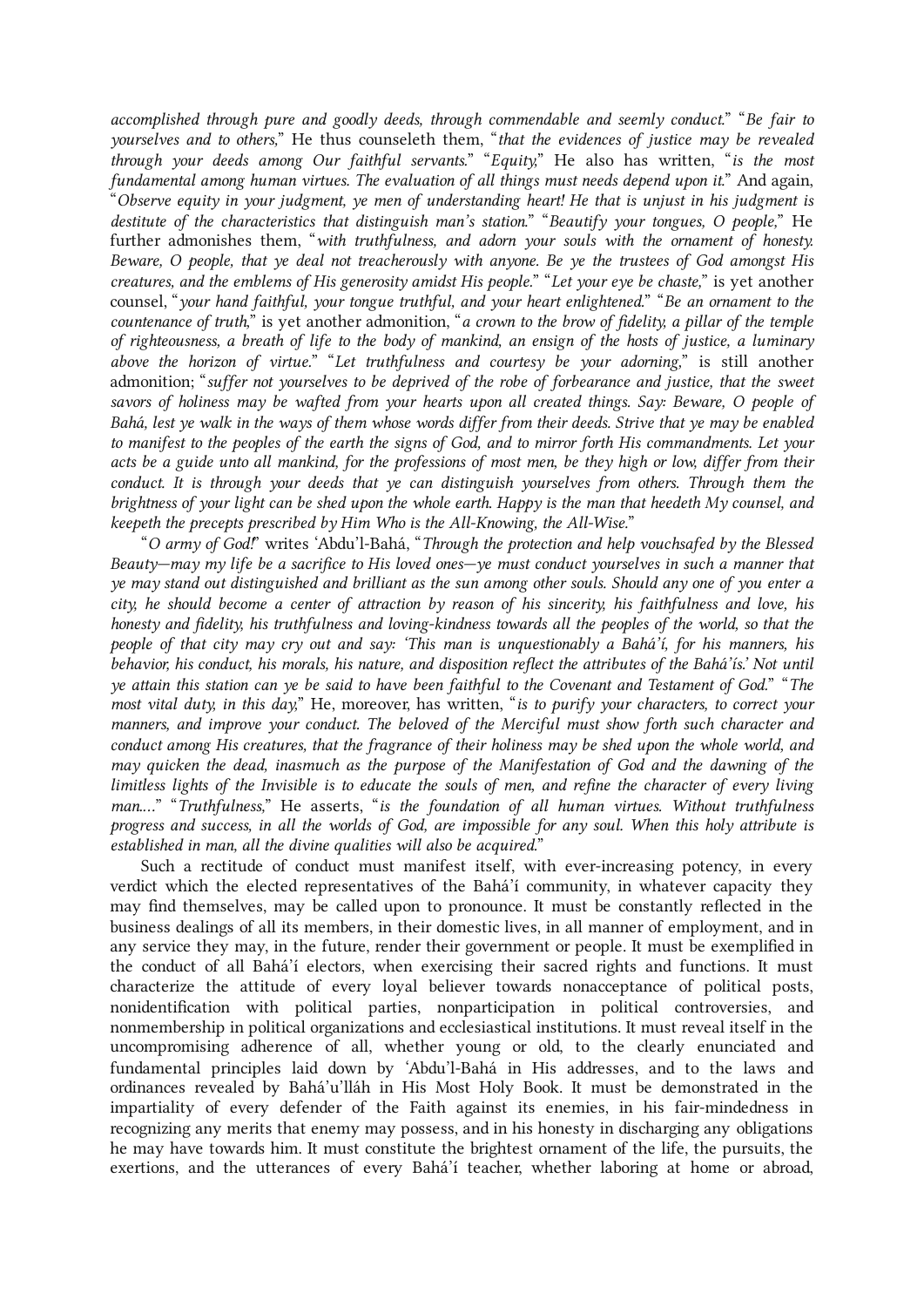whether in the front ranks of the teaching force, or occupying a less active and responsible position. It must be made the hallmark of that numerically small, yet intensely dynamic and highly responsible body of the elected national representatives of every Bahá'í community, which constitutes the sustaining pillar, and the sole instrument for the election, in every community, of that Universal House whose very name and title, as ordained by Bahá'u'lláh, symbolizes that rectitude of conduct which is its highest mission to safeguard and enforce.

So great and transcendental is this principle of Divine justice, a principle that must be regarded as the crowning distinction of all Local and National Assemblies, in their capacity as forerunners of the Universal House of Justice, that Bahá'u'lláh Himself subordinates His personal inclination and wish to the all-compelling force of its demands and implications. "God is  $My$ witness!" He thus explains, "were it not contrary to the Law of God, I would have kissed the hand of My would-be murderer, and would cause him to inherit  $M\gamma$  earthly goods. I am restrained, however, by the binding Law laid down in the Book, and am Myself bereft of all worldly possessions." "Know thou, of a truth," He significantly affirms, "these great oppressions that have befallen the world are preparing it for the advent of the Most Great Justice." "Say," He again asserts, "He hath appeared with that Justice wherewith mankind hath been adorned, and yet the people are, for the most part, asleep." "The light of men is Justice," He moreover states, "Quench it not with the contrary winds of oppression and tyranny. The purpose of justice is the appearance of unity among men." "No radiance," He declares, "can compare with that of justice. The organization of the world and the tranquillity of mankind depend upon it." "O people of God!" He exclaims, "That which traineth the world is Justice, for it is upheld by two pillars, reward and punishment. These two pillars are the sources of life to the world." "Justice and equity," is yet another assertion, "are two guardians for the protection of man. They have appeared arrayed in their mighty and sacred names to maintain the world in uprightness and protect the nations." "Bestir yourselves, O people," is His emphatic warning, "in anticipation of the days of Divine justice, for the promised hour is now come. Beware lest ye fail to apprehend its import, and be accounted among the erring." "The day is approaching," He similarly has written, "when the faithful will behold the daystar of justice shining in its full splendor from the dayspring of glory." "The shame I was made to bear," He significantly remarks, "hath uncovered the glory with which the whole of creation had been invested, and through the cruelties I have endured, the daystar of justice hath manifested itself, and shed its splendor upon men." "The world," He again has written, "is in great turmoil, and the minds of its people are in a state of utter confusion. We entreat the Almighty that He may graciously illuminate them with the glory of His Justice, and enable them to discover that which will be profitable unto them at all times and under all conditions." And again, "There can be no doubt whatever that if the daystar of justice, which the clouds of tyranny have obscured, were to shed its light upon men, the face of the earth would be completely transformed."

"God be praised!" 'Abdu'l‑Bahá, in His turn, exclaims, "The sun of justice hath risen above the horizon of Bahá'u'lláh. For in His Tablets the foundations of such a justice have been laid as no mind hath, from the beginning of creation, conceived." "The canopy of existence," He further explains, "resteth upon the pole of justice, and not of forgiveness, and the life of mankind dependeth on justice and not on forgiveness."

Small wonder, therefore, that the Author of the Bahá'í Revelation should have chosen to associate the name and title of that House, which is to be the crowning glory of His administrative institutions, not with forgiveness but with justice, to have made justice the only basis and the permanent foundation of His Most Great Peace, and to have proclaimed it in His Hidden Words as "the best beloved of all things" in His sight. It is to the American believers, particularly, that I feel urged to direct this fervent plea to ponder in their hearts the implications of this moral rectitude, and to uphold, with heart and soul and uncompromisingly, both individually and collectively, this sublime standard—a standard of which justice is so essential and potent an element.

<span id="page-13-0"></span>As to a chaste and holy life, it should be regarded as no less essential a factor that must contribute its proper share to the strengthening and vitalization of the Bahá'í community, upon which must in turn depend the success of any Bahá'í plan or enterprise. In these days when the forces of irreligion are weakening the moral fiber, and undermining the foundations of individual morality, the obligation of chastity and holiness must claim an increasing share of the attention of the American believers, both in their individual capacities and as the responsible custodians of the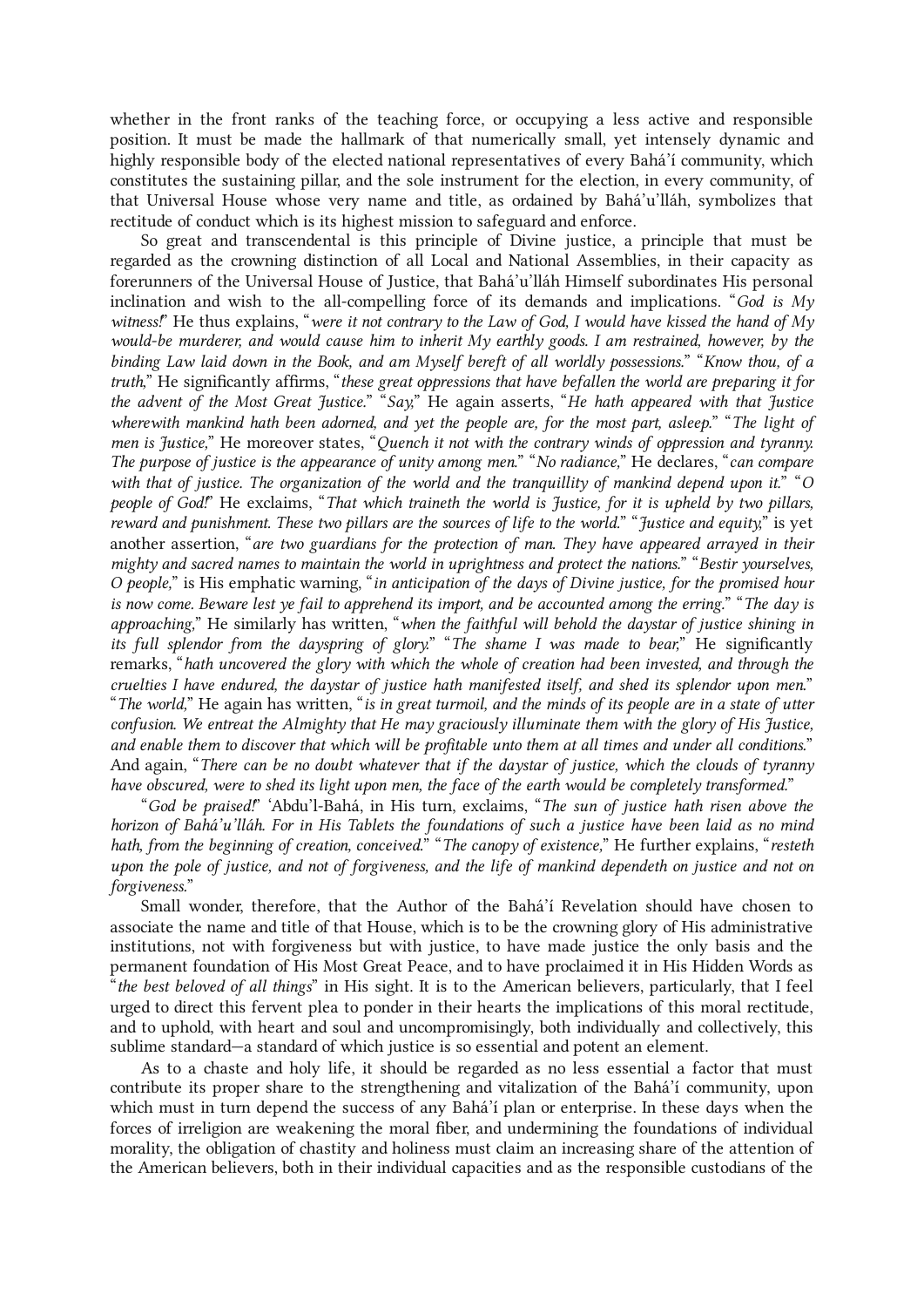interests of the Faith of Bahá'u'lláh. In the discharge of such an obligation, to which the special circumstances resulting from an excessive and enervating materialism now prevailing in their country lend particular significance, they must play a conspicuous and predominant role. All of them, be they men or women, must, at this threatening hour when the lights of religion are fading out, and its restraints are one by one being abolished, pause to examine themselves, scrutinize their conduct, and with characteristic resolution arise to purge the life of their community of every trace of moral laxity that might stain the name, or impair the integrity, of so holy and precious a Faith.

A chaste and holy life must be made the controlling principle in the behavior and conduct of all Bahá'ís, both in their social relations with the members of their own community, and in their contact with the world at large. It must adorn and reinforce the ceaseless labors and meritorious exertions of those whose enviable position is to propagate the Message, and to administer the affairs, of the Faith of Bahá'u'lláh. It must be upheld, in all its integrity and implications, in every phase of the life of those who fill the ranks of that Faith, whether in their homes, their travels, their clubs, their societies, their entertainments, their schools, and their universities. It must be accorded special consideration in the conduct of the social activities of every Bahá'í summer school and any other occasions on which Bahá'í community life is organized and fostered. It must be closely and continually identified with the mission of the Bahá'í youth, both as an element in the life of the Bahá'í community, and as a factor in the future progress and orientation of the youth of their own country.

Such a chaste and holy life, with its implications of modesty, purity, temperance, decency, and clean-mindedness, involves no less than the exercise of moderation in all that pertains to dress, language, amusements, and all artistic and literary avocations. It demands daily vigilance in the control of one's carnal desires and corrupt inclinations. It calls for the abandonment of a frivolous conduct, with its excessive attachment to trivial and often misdirected pleasures. It requires total abstinence from all alcoholic drinks, from opium, and from similar habit-forming drugs. It condemns the prostitution of art and of literature, the practices of nudism and of companionate marriage, infidelity in marital relationships, and all manner of promiscuity, of easy familiarity, and of sexual vices. It can tolerate no compromise with the theories, the standards, the habits, and the excesses of a decadent age. Nay rather it seeks to demonstrate, through the dynamic force of its example, the pernicious character of such theories, the falsity of such standards, the hollowness of such claims, the perversity of such habits, and the sacrilegious character of such excesses.

"By the righteousness of God!" writes Bahá'u'lláh, "The world, its vanities and its glory, and whatever delights it can offer, are all, in the sight of God, as worthless as, nay even more contemptible than, dust and ashes. Would that the hearts of men could comprehend it. Wash yourselves thoroughly, O people of Bahá, from the defilement of the world, and of all that pertaineth unto it. God Himself beareth Me witness! The things of the earth ill beseem you. Cast them away unto such as may desire them, and fasten your eyes upon this most holy and effulgent Vision." "O ye My loved ones!" He thus exhorts His followers, "Suffer not the hem of My sacred vesture to be smirched and mired with the things of this world, and follow not the promptings of your evil and corrupt desires." And again, "O ye the beloved of the one true God! Pass beyond the narrow retreats of your evil and corrupt desires, and advance into the vast immensity of the realm of God, and abide ye in the meads of sanctity and of detachment, that the fragrance of your deeds may lead the whole of mankind to the ocean of God's unfading glory." "Disencumber yourselves," He thus commands them, "of all attachment to this world and the vanities thereof. Beware that ye approach them not, inasmuch as they prompt you to walk after your own lusts and covetous desires, and hinder you from entering the straight and glorious Path." "Eschew all manner of wickedness," is His commandment, "for such things are forbidden unto you in the Book which none touch except such as God hath cleansed from every taint of guilt, and numbered among the purified." "A race of men," is His written promise, "incomparable in character, shall be raised up which, with the feet of detachment, will tread under all who are in heaven and on earth, and will cast the sleeve of holiness over all that hath been created from water and clay." "The civilization," is His grave warning, "so often vaunted by the learned exponents of arts and sciences, will, if allowed to overleap the bounds of moderation, bring great evil upon men.… If carried to excess, civilization will prove as prolific a source of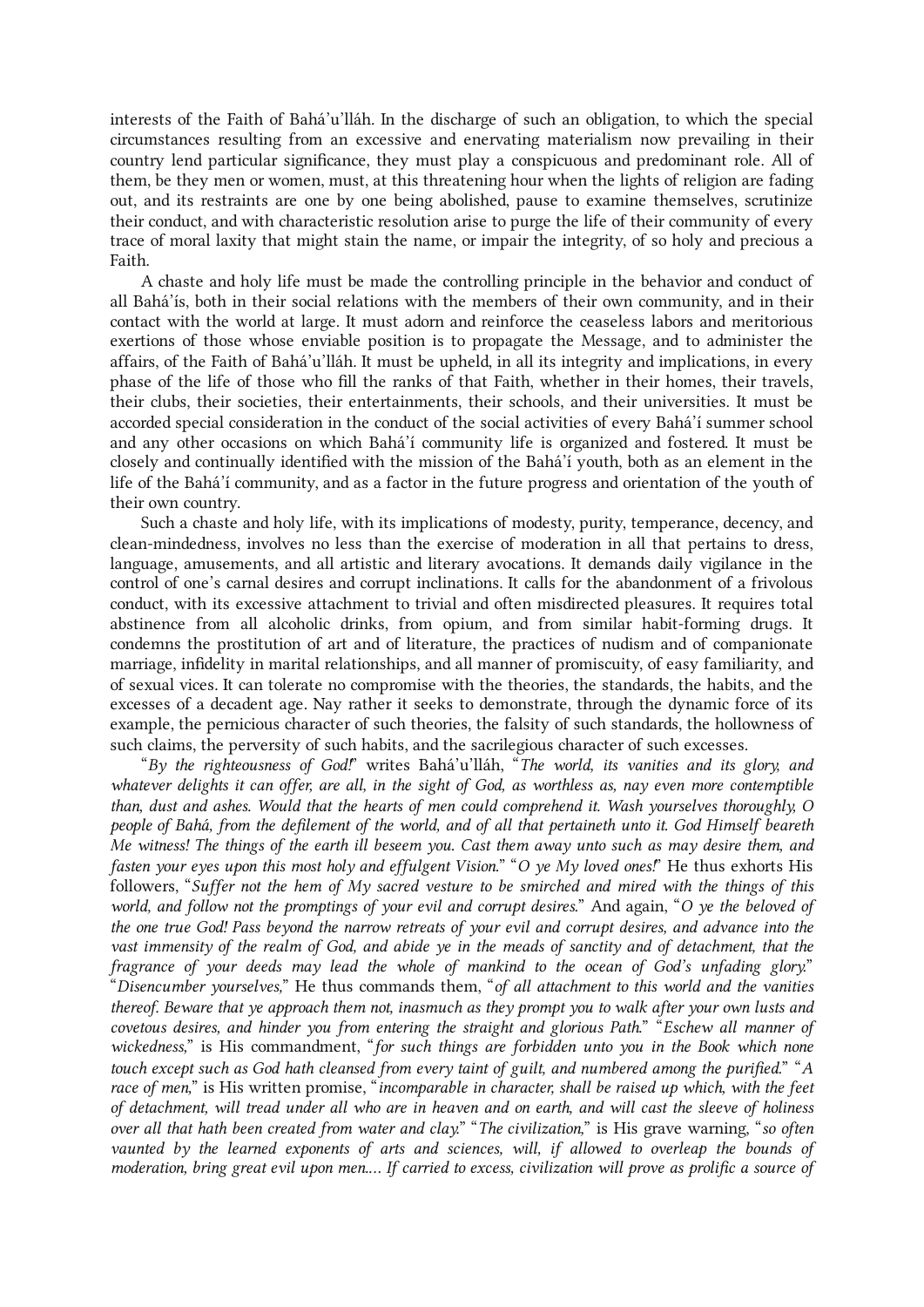evil as it had been of goodness when kept within the restraints of moderation." "He hath chosen out of the whole world the hearts of His servants," He explains, "and made them each a seat for the revelation of His glory. Wherefore, sanctify them from every defilement, that the things for which they were created may be engraven upon them. This indeed is a token of God's bountiful favor." "Say," He proclaims, "He is not to be numbered with the people of Bahá who followeth his mundane desires, or fixeth his heart on things of the earth. He is My true follower who, if he come to a valley of pure gold will pass straight through it aloof as a cloud, and will neither turn back, nor pause. Such a man is assuredly of Me. From his garment the Concourse on high can inhale the fragrance of sanctity.… And if he met the fairest and most comely of women, he would not feel his heart seduced by the least shadow of desire for her beauty. Such an one indeed is the creation of spotless chastity. Thus instructeth you the Pen of the Ancient of Days, as bidden by your Lord, the Almighty, the All-Bountiful." "They that follow their lusts and corrupt inclinations," is yet another warning, "have erred and dissipated their efforts. They indeed are of the lost." "It behooveth the people of Bahá," He also has written, "to die to the world and all that is therein, to be so detached from all earthly things that the inmates of Paradise may inhale from their garment the sweet smelling savor of sanctity.… They that have tarnished the fair name of the Cause of God by following the things of the flesh—these are in palpable error!" "Purity and chastity," He particularly admonishes, "have been, and still are, the most great ornaments for the handmaidens of God. God is My Witness! The brightness of the light of chastity sheddeth its illumination upon the worlds of the spirit, and its fragrance is wafted even unto the Most Exalted Paradise." "God," He again affirms, "hath verily made chastity to be a crown for the heads of His handmaidens. Great is the blessedness of that handmaiden that hath attained unto this great station." "We, verily, have decreed in Our Book," is His assurance, "a goodly and bountiful reward to whosoever will turn away from wickedness, and lead a chaste and godly life. He, in truth, is the Great Giver, the All-Bountiful." "We have sustained the weight of all calamities," He testifies, "to sanctify you from all earthly corruption and ye are yet indifferent.… We, verily, behold your actions. If We perceive from them the sweet smelling savor of purity and holiness, We will most certainly bless you. Then will the tongues of the inmates of Paradise utter your praise and magnify your names amidst them who have drawn nigh unto God."

"The drinking of wine," writes 'Abdu'l‑Bahá, "is, according to the text of the Most Holy Book, forbidden; for it is the cause of chronic diseases, weakeneth the nerves, and consumeth the mind." "Drink ye, O handmaidens of God," Bahá'u'lláh Himself has affirmed, "the Mystic Wine from the cup of My words. Cast away, then, from you that which your minds abhor, for it hath been forbidden unto you in His Tablets and His Scriptures. Beware lest ye barter away the River that is life indeed for that which the souls of the pure-hearted detest. Become ye intoxicated with the wine of the love of God, and not with that which deadeneth your minds, O ye that adore Him! Verily, it hath been forbidden unto every believer, whether man or woman. Thus hath the sun of My commandment shone forth above the horizon of My utterance, that the handmaidens who believe in Me may be illumined."

It must be remembered, however, that the maintenance of such a high standard of moral conduct is not to be associated or confused with any form of asceticism, or of excessive and bigoted puritanism. The standard inculcated by Bahá'u'lláh seeks, under no circumstances, to deny anyone the legitimate right and privilege to derive the fullest advantage and benefit from the manifold joys, beauties, and pleasures with which the world has been so plentifully enriched by an All-Loving Creator. "Should a man," Bahá'u'lláh Himself reassures us, "wish to adorn himself with the ornaments of the earth, to wear its apparels, or partake of the benefits it can bestow, no harm can befall him, if he alloweth nothing whatever to intervene between him and God, for God hath ordained every good thing, whether created in the heavens or in the earth, for such of His servants as truly believe in Him. Eat ye, O people, of the good things which God hath allowed you, and deprive not yourselves from His wondrous bounties. Render thanks and praise unto Him, and be of them that are truly thankful."

<span id="page-15-0"></span>As to racial prejudice, the corrosion of which, for well-nigh a century, has bitten into the fiber, and attacked the whole social structure of American society, it should be regarded as constituting the most vital and challenging issue confronting the Bahá'í community at the present stage of its evolution. The ceaseless exertions which this issue of paramount importance calls for, the sacrifices it must impose, the care and vigilance it demands, the moral courage and fortitude it requires, the tact and sympathy it necessitates, invest this problem, which the American believers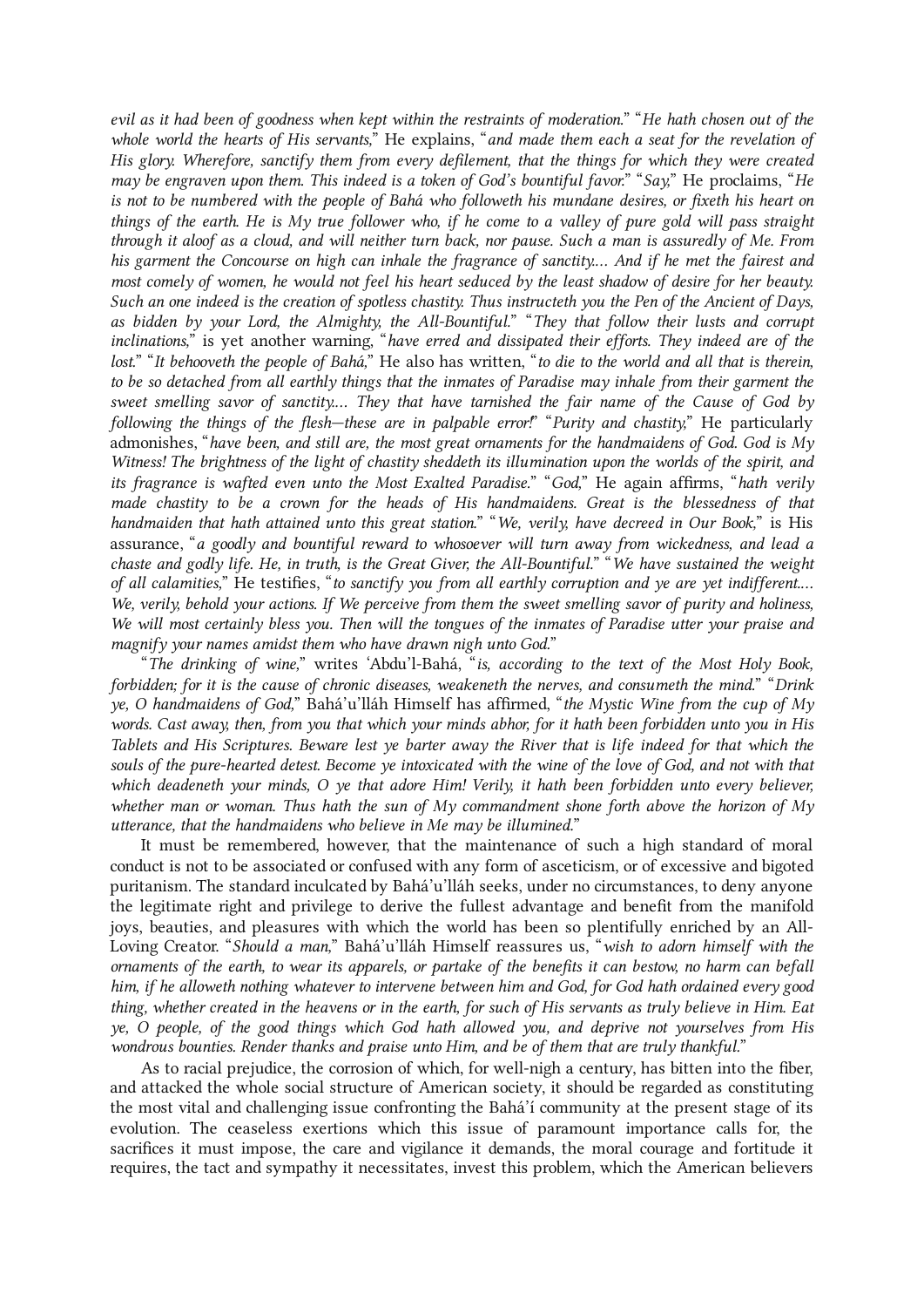are still far from having satisfactorily resolved, with an urgency and importance that cannot be overestimated. White and Negro, high and low, young and old, whether newly converted to the Faith or not, all who stand identified with it must participate in, and lend their assistance, each according to his or her capacity, experience, and opportunities, to the common task of fulfilling the instructions, realizing the hopes, and following the example, of 'Abdu'l-Bahá. Whether colored or noncolored, neither race has the right, or can conscientiously claim, to be regarded as absolved from such an obligation, as having realized such hopes, or having faithfully followed such an example. A long and thorny road, beset with pitfalls, still remains untraveled, both by the white and the Negro exponents of the redeeming Faith of Bahá'u'lláh. On the distance they cover, and the manner in which they travel that road, must depend, to an extent which few among them can imagine, the operation of those intangible influences which are indispensable to the spiritual triumph of the American believers and the material success of their newly launched enterprise.

Let them call to mind, fearlessly and determinedly, the example and conduct of 'Abdu'l-Bahá while in their midst. Let them remember His courage, His genuine love, His informal and indiscriminating fellowship, His contempt for and impatience of criticism, tempered by His tact and wisdom. Let them revive and perpetuate the memory of those unforgettable and historic episodes and occasions on which He so strikingly demonstrated His keen sense of justice, His spontaneous sympathy for the downtrodden, His ever-abiding sense of the oneness of the human race, His overflowing love for its members, and His displeasure with those who dared to flout His wishes, to deride His methods, to challenge His principles, or to nullify His acts.

To discriminate against any race, on the ground of its being socially backward, politically immature, and numerically in a minority, is a flagrant violation of the spirit that animates the Faith of Bahá'u'lláh. The consciousness of any division or cleavage in its ranks is alien to its very purpose, principles, and ideals. Once its members have fully recognized the claim of its Author, and, by identifying themselves with its Administrative Order, accepted unreservedly the principles and laws embodied in its teachings, every differentiation of class, creed, or color must automatically be obliterated, and never be allowed, under any pretext, and however great the pressure of events or of public opinion, to reassert itself. If any discrimination is at all to be tolerated, it should be a discrimination not against, but rather in favor of the minority, be it racial or otherwise. Unlike the nations and peoples of the earth, be they of the East or of the West, democratic or authoritarian, communist or capitalist, whether belonging to the Old World or the New, who either ignore, trample upon, or extirpate, the racial, religious, or political minorities within the sphere of their jurisdiction, every organized community enlisted under the banner of Bahá'u'lláh should feel it to be its first and inescapable obligation to nurture, encourage, and safeguard every minority belonging to any faith, race, class, or nation within it. So great and vital is this principle that in such circumstances, as when an equal number of ballots have been cast in an election, or where the qualifications for any office are balanced as between the various races, faiths or nationalities within the community, priority should unhesitatingly be accorded the party representing the minority, and this for no other reason except to stimulate and encourage it, and afford it an opportunity to further the interests of the community. In the light of this principle, and bearing in mind the extreme desirability of having the minority elements participate and share responsibility in the conduct of Bahá'í activity, it should be the duty of every Bahá'í community so to arrange its affairs that in cases where individuals belonging to the divers minority elements within it are already qualified and fulfill the necessary requirements, Bahá'í representative institutions, be they Assemblies, conventions, conferences, or committees, may have represented on them as many of these divers elements, racial or otherwise, as possible. The adoption of such a course, and faithful adherence to it, would not only be a source of inspiration and encouragement to those elements that are numerically small and inadequately represented, but would demonstrate to the world at large the universality and representative character of the Faith of Bahá'u'lláh, and the freedom of His followers from the taint of those prejudices which have already wrought such havoc in the domestic affairs, as well as the foreign relationships, of the nations.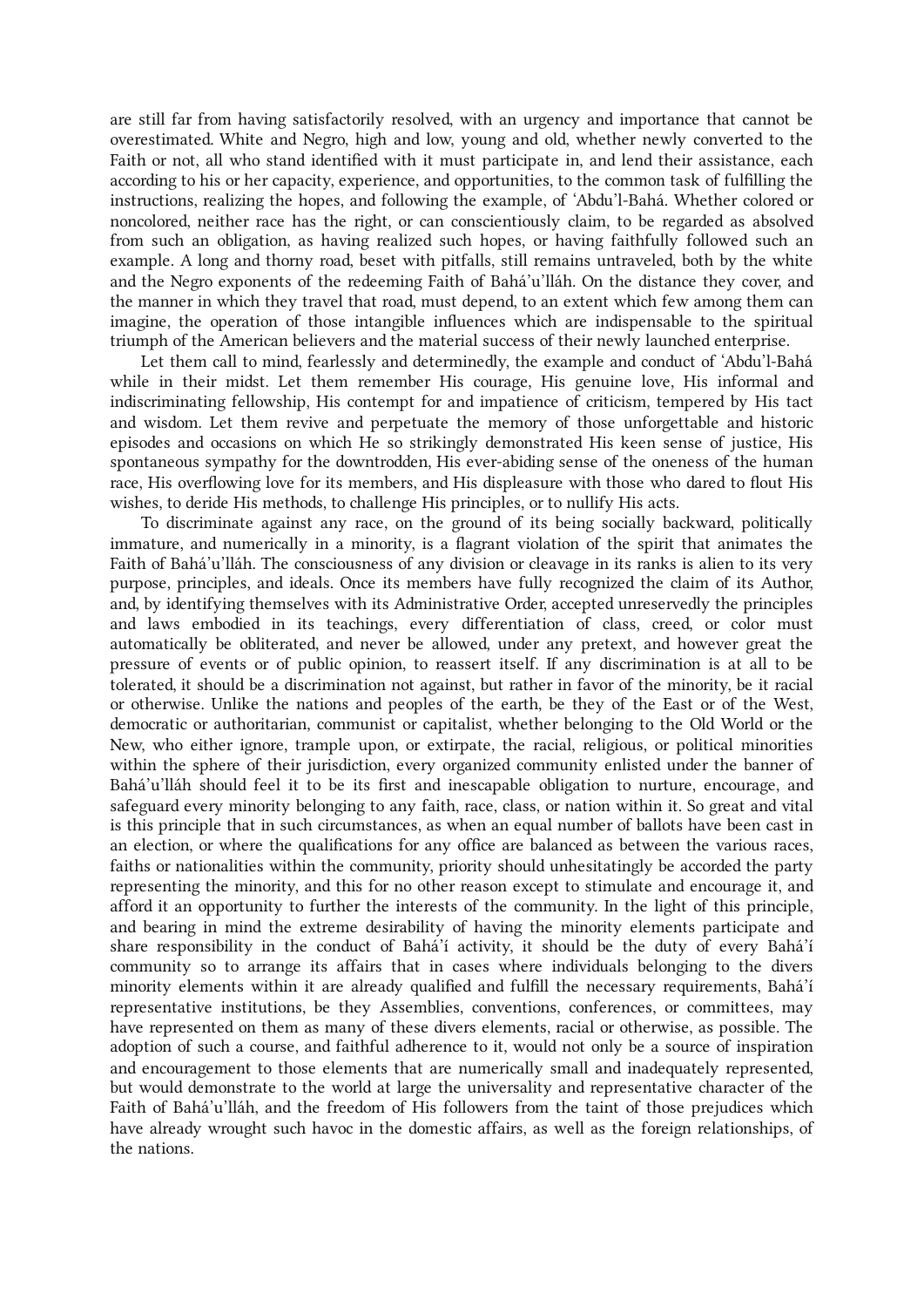Freedom from racial prejudice, in any of its forms, should, at such a time as this when an increasingly large section of the human race is falling a victim to its devastating ferocity, be adopted as the watchword of the entire body of the American believers, in whichever state they reside, in whatever circles they move, whatever their age, traditions, tastes, and habits. It should be consistently demonstrated in every phase of their activity and life, whether in the Bahá'í community or outside it, in public or in private, formally as well as informally, individually as well as in their official capacity as organized groups, committees and Assemblies. It should be deliberately cultivated through the various and everyday opportunities, no matter how insignificant, that present themselves, whether in their homes, their business offices, their schools and colleges, their social parties and recreation grounds, their Bahá'í meetings, conferences, conventions, summer schools and Assemblies. It should, above all else, become the keynote of the policy of that august body which, in its capacity as the national representative, and the director and coordinator of the affairs of the community, must set the example, and facilitate the application of such a vital principle to the lives and activities of those whose interests it safeguards and represents.

"O ye discerning ones!" Bahá'u'lláh has written, "Verily, the words which have descended from the heaven of the Will of God are the source of unity and harmony for the world. Close your eyes to racial differences, and welcome all with the light of oneness." "We desire but the good of the world and the happiness of the nations," He proclaims, "...that all nations should become one in faith and all men as brothers; that the bonds of affection and unity between the sons of men should be strengthened; that diversity of religion should cease, and differences of race be annulled." "Bahá'u'lláh hath said," writes 'Abdu'l‑Bahá, "that the various races of humankind lend a composite harmony and beauty of color to the whole. Let all associate, therefore, in this great human garden even as flowers grow and blend together side by side without discord or disagreement between them." "Bahá'u'lláh," 'Abdu'l-Bahá moreover has said, "once compared the colored people to the black pupil of the eye surrounded by the white. In this black pupil is seen the reflection of that which is before it, and through it the light of the spirit shineth forth."

"God," 'Abdu'l‑Bahá Himself declares, "maketh no distinction between the white and the black. If the hearts are pure both are acceptable unto Him. God is no respecter of persons on account of either color or race. All colors are acceptable unto Him, be they white, black, or yellow. Inasmuch as all were created in the image of God, we must bring ourselves to realize that all embody divine possibilities." "In the estimation of God," He states, "all men are equal. There is no distinction or preference for any soul, in the realm of His justice and equity." "God did not make these divisions," He affirms; "these divisions have had their origin in man himself. Therefore, as they are against the plan and purpose of God they are false and imaginary." "In the estimation of God," He again affirms, "there is no distinction of color; all are one in the color and beauty of servitude to Him. Color is not important; the heart is all-important. It mattereth not what the exterior may be if the heart is pure and white within. God doth not behold differences of hue and complexion. He looketh at the hearts. He whose morals and virtues are praiseworthy is preferred in the presence of God; he who is devoted to the Kingdom is most beloved. In the realm of genesis and creation the question of color is of least importance." "Throughout the animal kingdom," He explains, "we do not find the creatures separated because of color. They recognize unity of species and oneness of kind. If we do not find color distinction drawn in a kingdom of lower intelligence and reason, how can it be justified among human beings, especially when we know that all have come from the same source and belong to the same household? In origin and intention of creation mankind is one. Distinctions of race and color have arisen afterward." "Man is endowed with superior reasoning power and the faculty of perception"; He further explains, "he is the manifestation of divine bestowals. Shall racial ideas prevail and obscure the creative purpose of unity in his kingdom?" "One of the important questions," He significantly remarks, "which affect the unity and the solidarity of mankind is the fellowship and equality of the white and colored races. Between these two races certain points of agreement and points of distinction exist which warrant just and mutual consideration. The points of contact are many.… In this country, the United States of America, patriotism is common to both races; all have equal rights to citizenship, speak one language, receive the blessings of the same civilization, and follow the precepts of the same religion. In fact numerous points of partnership and agreement exist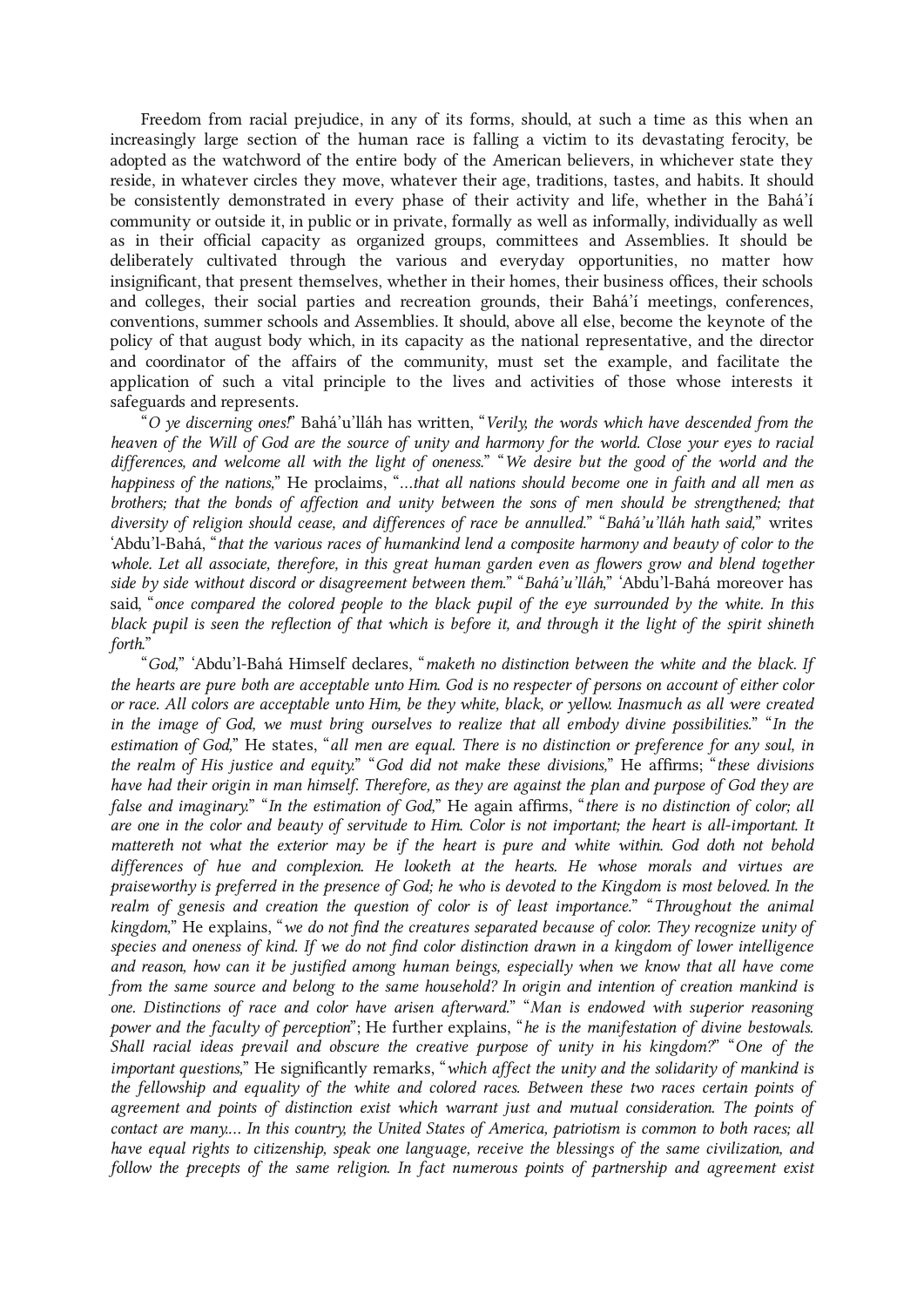between the two races, whereas the one point of distinction is that of color. Shall this, the least of all distinctions, be allowed to separate you as races and individuals?" "This variety in forms and coloring," He stresses, "which is manifest in all the kingdoms is according to creative Wisdom and hath a divine purpose." "The diversity in the human family," He claims, "should be the cause of love and harmony, as it is in music where many different notes blend together in the making of a perfect chord." "If you meet," is His admonition, "those of a different race and color from yourself, do not mistrust them, and withdraw yourself into your shell of conventionality, but rather be glad and show them kindness." "In the world of being," He testifies, "the meeting is blessed when the white and colored races meet together with infinite spiritual love and heavenly harmony. When such meetings are established, and the participants associate with each other with perfect love, unity and kindness, the angels of the Kingdom praise them, and the Beauty of Bahá'u'lláh addresseth them, 'Blessed are ye! Blessed are ye!"" "When a gathering of these two races is brought about," He likewise asserts, "that assemblage will become the magnet of the Concourse on high, and the confirmation of the Blessed Beauty will surround it." "Strive earnestly," He again exhorts both races, "and put forth your greatest endeavor toward the accomplishment of this fellowship and the cementing of this bond of brotherhood between you. Such an attainment is not possible without will and effort on the part of each; from one, expressions of gratitude and appreciation; from the other, kindliness and recognition of equality. Each one should endeavor to develop and assist the other toward mutual advancement.… Love and unity will be fostered between you, thereby bringing about the oneness of mankind. For the accomplishment of unity between the colored and white will be an assurance of the world's peace." "I hope," He thus addresses members of the white race, "that ye may cause that downtrodden race to become glorious, and to be joined with the white race, to serve the world of man with the utmost sincerity, faithfulness, love, and purity. This opposition, enmity, and prejudice among the white race and the colored cannot be effaced except through faith, assurance, and the teachings of the Blessed Beauty." "This question of the union of the white and the black is very important," He warns, "for if it is not realized, erelong great difficulties will arise, and harmful results will follow." "If this matter remaineth without change," is yet another warning, "enmity will be increased day by day, and the final result will be hardship and may end in bloodshed."

A tremendous effort is required by both races if their outlook, their manners, and conduct are to reflect, in this darkened age, the spirit and teachings of the Faith of Bahá'u'lláh. Casting away once and for all the fallacious doctrine of racial superiority, with all its attendant evils, confusion, and miseries, and welcoming and encouraging the intermixture of races, and tearing down the barriers that now divide them, they should each endeavor, day and night, to fulfill their particular responsibilities in the common task which so urgently faces them. Let them, while each is attempting to contribute its share to the solution of this perplexing problem, call to mind the warnings of 'Abdu'l-Bahá, and visualize, while there is yet time, the dire consequences that must follow if this challenging and unhappy situation that faces the entire American nation is not definitely remedied.

Let the white make a supreme effort in their resolve to contribute their share to the solution of this problem, to abandon once for all their usually inherent and at times subconscious sense of superiority, to correct their tendency towards revealing a patronizing attitude towards the members of the other race, to persuade them through their intimate, spontaneous and informal association with them of the genuineness of their friendship and the sincerity of their intentions, and to master their impatience of any lack of responsiveness on the part of a people who have received, for so long a period, such grievous and slow-healing wounds. Let the Negroes, through a corresponding effort on their part, show by every means in their power the warmth of their response, their readiness to forget the past, and their ability to wipe out every trace of suspicion that may still linger in their hearts and minds. Let neither think that the solution of so vast a problem is a matter that exclusively concerns the other. Let neither think that such a problem can either easily or immediately be resolved. Let neither think that they can wait confidently for the solution of this problem until the initiative has been taken, and the favorable circumstances created, by agencies that stand outside the orbit of their Faith. Let neither think that anything short of genuine love, extreme patience, true humility, consummate tact, sound initiative, mature wisdom, and deliberate, persistent, and prayerful effort, can succeed in blotting out the stain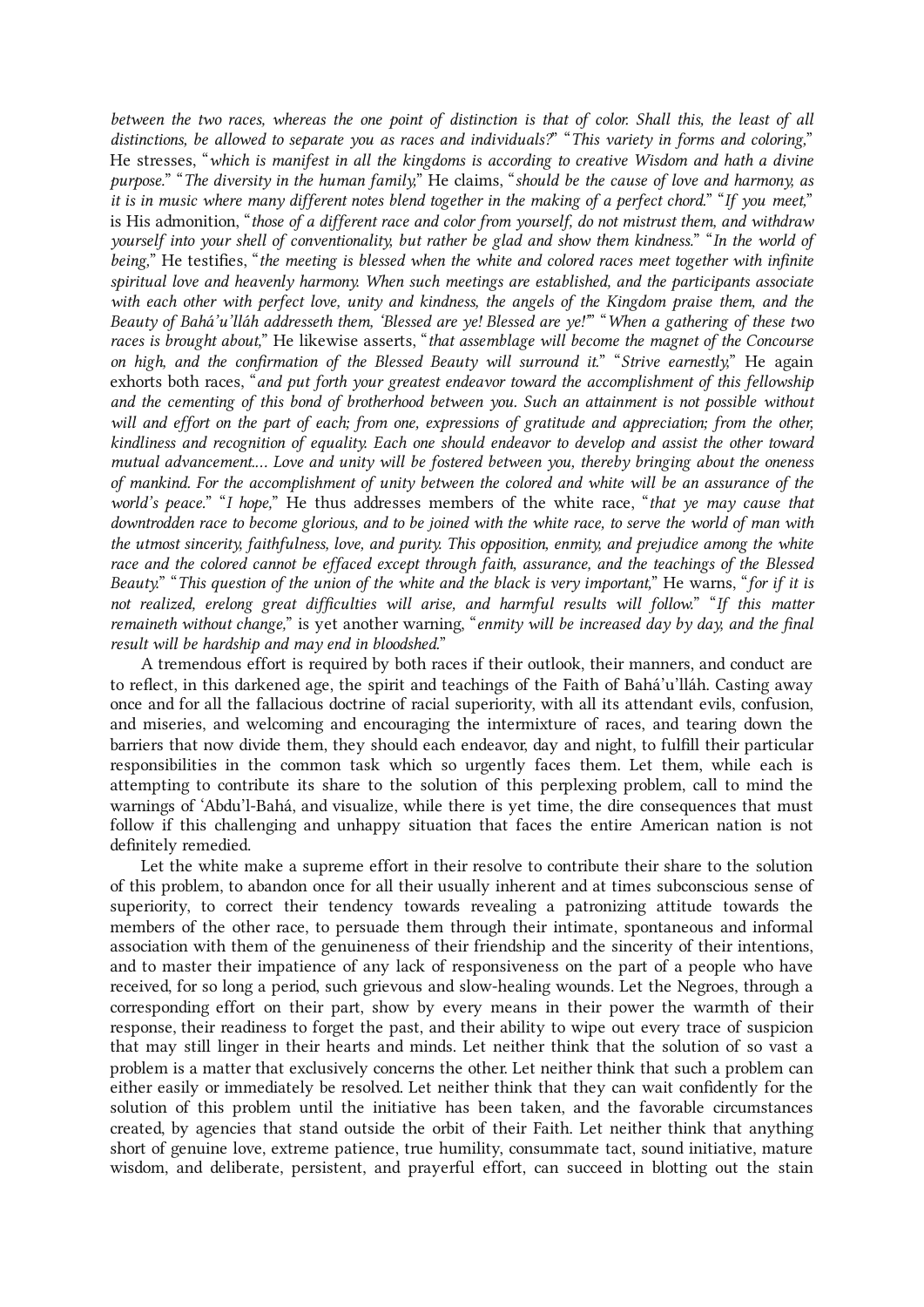which this patent evil has left on the fair name of their common country. Let them rather believe, and be firmly convinced, that on their mutual understanding, their amity, and sustained cooperation, must depend, more than on any other force or organization operating outside the circle of their Faith, the deflection of that dangerous course so greatly feared by 'Abdu'l-Bahá, and the materialization of the hopes He cherished for their joint contribution to the fulfillment of that country's glorious destiny.

<span id="page-19-0"></span>Dearly beloved friends! A rectitude of conduct which, in all its manifestations, offers a striking contrast to the deceitfulness and corruption that characterize the political life of the nation and of the parties and factions that compose it; a holiness and chastity that are diametrically opposed to the moral laxity and licentiousness which defile the character of a not inconsiderable proportion of its citizens; an interracial fellowship completely purged from the curse of racial prejudice which stigmatizes the vast majority of its people—these are the weapons which the American believers can and must wield in their double crusade, first to regenerate the inward life of their own community, and next to assail the long-standing evils that have entrenched themselves in the life of their nation. The perfection of such weapons, the wise and effective utilization of every one of them, more than the furtherance of any particular plan, or the devising of any special scheme, or the accumulation of any amount of material resources, can prepare them for the time when the Hand of Destiny will have directed them to assist in creating and in bringing into operation that World Order which is now incubating within the worldwide administrative institutions of their Faith.

In the conduct of this twofold crusade the valiant warriors struggling in the name and for the Cause of Bahá'u'lláh must, of necessity, encounter stiff resistance, and suffer many a setback. Their own instincts, no less than the fury of conservative forces, the opposition of vested interests, and the objections of a corrupt and pleasure-seeking generation, must be reckoned with, resolutely resisted, and completely overcome. As their defensive measures for the impending struggle are organized and extended, storms of abuse and ridicule, and campaigns of condemnation and misrepresentation, may be unloosed against them. Their Faith, they may soon find, has been assaulted, their motives misconstrued, their aims defamed, their aspirations derided, their institutions scorned, their influence belittled, their authority undermined, and their Cause, at times, deserted by a few who will either be incapable of appreciating the nature of their ideals, or unwilling to bear the brunt of the mounting criticisms which such a contest is sure to involve. "Because of 'Abdu'l‑Bahá," the beloved Master has prophesied, "many a test will be visited upon you. Troubles will befall you, and suffering afflict you."

Let not, however, the invincible army of Bahá'u'lláh, who in the West, and at one of its potential storm centers is to fight, in His name and for His sake, one of its fiercest and most glorious battles, be afraid of any criticism that might be directed against it. Let it not be deterred by any condemnation with which the tongue of the slanderer may seek to debase its motives. Let it not recoil before the threatening advance of the forces of fanaticism, of orthodoxy, of corruption, and of prejudice that may be leagued against it. The voice of criticism is a voice that indirectly reinforces the proclamation of its Cause. Unpopularity but serves to throw into greater relief the contrast between it and its adversaries, while ostracism is itself the magnetic power that must eventually win over to its camp the most vociferous and inveterate amongst its foes. Already in the land where the greatest battles of the Faith have been fought, and its most rapacious enemies have lived, the march of events, the slow yet steady infiltration of its ideals, and the fulfillment of its prophecies, have resulted not only in disarming and in transforming the character of some of its most redoubtable enemies, but also in securing their firm and unreserved allegiance to its Founders. So complete a transformation, so startling a reversal of attitude, can only be effected if that chosen vehicle which is designed to carry the Message of Bahá'u'lláh to the hungry, the restless, and unshepherded multitudes is itself thoroughly cleansed from the defilements which it seeks to remove.

It is upon you, therefore, my best-beloved friends, that I wish to impress not only the urgency and imperative necessity of your holy task, but also the limitless possibilities which it possesses of raising to such an exalted level not only the life and activities of your own community, but the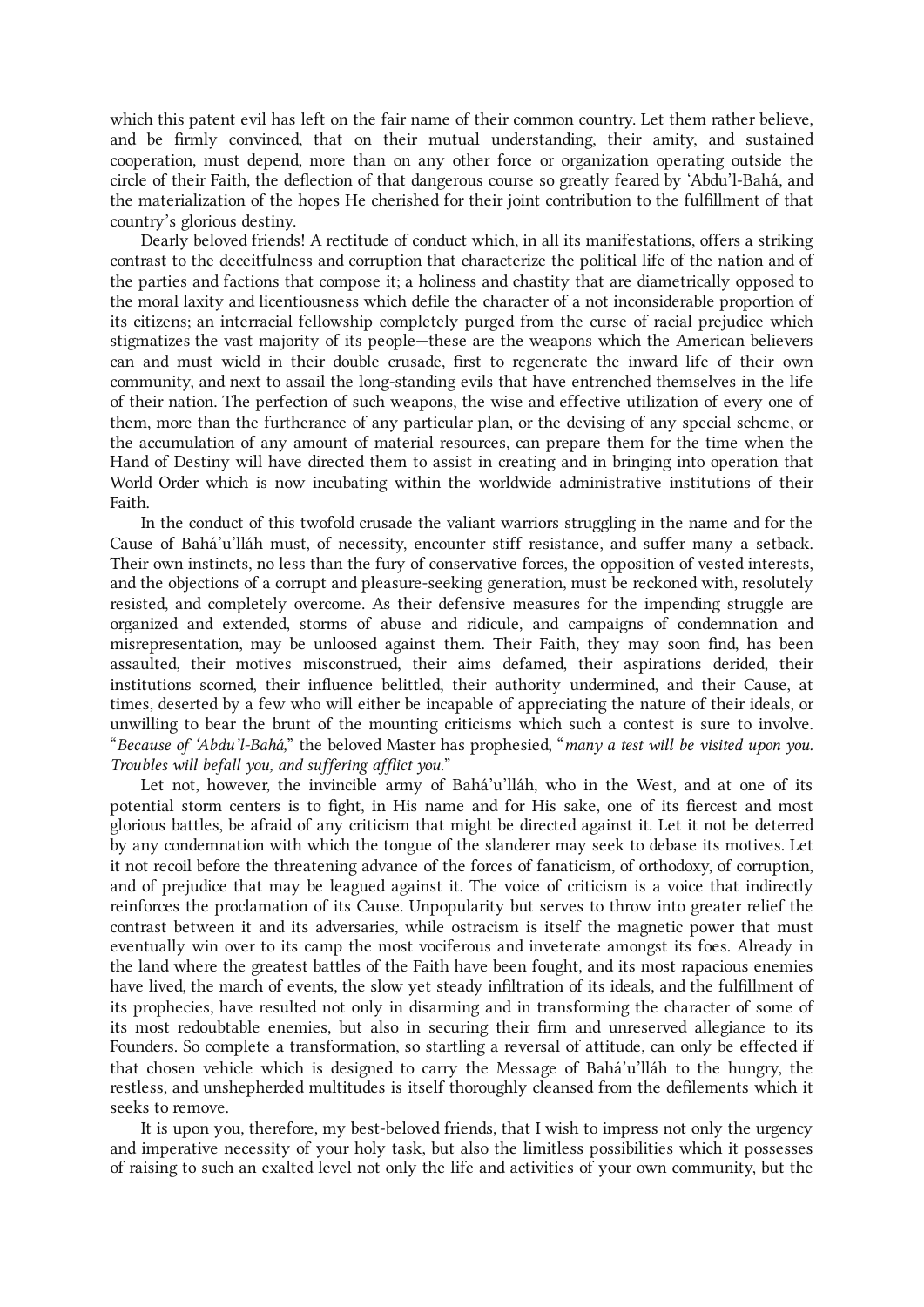motives and standards that govern the relationships existing among the people to which you belong. Undismayed by the formidable nature of this task, you will, I am confident, meet as befits you the challenge of these times, so fraught with peril, so full of corruption, and yet so pregnant with the promise of a future so bright that no previous age in the annals of mankind can rival its glory.

<span id="page-20-0"></span>Dearly beloved friends! I have attempted, in the beginning of these pages, to convey an idea of the glorious opportunities as well as the tremendous responsibilities which, as a result of the persecution of the far-flung Faith of Bahá'u'lláh, now face the community of the American believers, at so critical a stage in the Formative Period of their Faith, and in so crucial an epoch in the world's history. I have dwelt sufficiently upon the character of the mission which in a not too distant future that community must, through the impelling force of circumstances, arise and carry out. I have uttered the warning which I felt would be necessary to a clearer understanding, and a better discharge, of the tasks lying ahead of it. I have set forth, and stressed as far as it was in my power, those exalted and dynamic virtues, those lofty standards, which, difficult as they are to attain, constitute nonetheless the essential requirements for the success of those tasks. A word, I believe, should now be said in connection with the material aspect of their immediate task, upon the termination of which, at its appointed time, must depend not only the unfoldment of the subsequent stages in the Divine Plan envisaged by 'Abdu'l-Bahá, but also the acquisition of those capacities which will qualify them to discharge, in the fullness of time, the duties and responsibilities demanded by that greater mission which it is their privilege to perform.

<span id="page-20-1"></span>The Seven Year Plan, with its twofold aspects of Temple ornamentation and extension of teaching activity, embracing both the Northern and Southern American continents, is now well advanced into its second year, and offers to anyone who has observed its progress in recent months signs that are extremely heartening and which augur well for the attainment of its objectives within the allotted time. The successive steps designed to facilitate, and covering the entire field of, the work to be achieved in connection with the exterior ornamentation of the Temple have for the most part been taken. The final phase which is to mark the triumphant conclusion of a thirty-year old enterprise has at long last been entered. The initial contract connected with the first and main story of that historic edifice has been signed. The Fund associated with the beloved name of the Greatest Holy Leaf has been launched. The uninterrupted continuation to its very end of so laudable an enterprise is now assured. The poignant memories of one whose heart so greatly rejoiced at the rearing of the superstructure of this sacred House will so energize the final exertions required to complete it as to dissipate any doubt that may yet linger in any mind as to the capacity of its builders to worthily consummate their task.

<span id="page-20-2"></span>The teaching aspect of the Plan must now be pondered. Its challenge must be met, and its requirements studied, weighed, and fulfilled. Superb and irresistible as is the beauty of the first Mashriqu'l-Adhkár of the West, majestic as are its dimensions, unique as is its architecture, and priceless as are the ideals and the aspirations which it symbolizes, it should be regarded, at the present time, as no more than an instrument for a more effective propagation of the Cause and a wider diffusion of its teachings. In this respect it should be viewed in the same light as the administrative institutions of the Faith which are designed as vehicles for the proper dissemination of its ideals, its tenets, and its verities.

<span id="page-20-3"></span>It is, therefore, to the teaching requirements of the Seven Year Plan that the community of the American believers must henceforth direct their careful and sustained attention. The entire community must, as one man, arise to fulfill them. To teach the Cause of God, to proclaim its truths, to defend its interests, to demonstrate, by words as well as by deeds, its indispensability, its potency, and universality, should at no time be regarded as the exclusive concern or sole privilege of Bahá'í administrative institutions, be they Assemblies, or committees. All must participate, however humble their origin, however limited their experience, however restricted their means, however deficient their education, however pressing their cares and preoccupations, however unfavorable the environment in which they live. "God," Bahá'u'lláh, Himself, has unmistakably revealed, "hath prescribed unto everyone the duty of teaching His Cause." "Say," He further has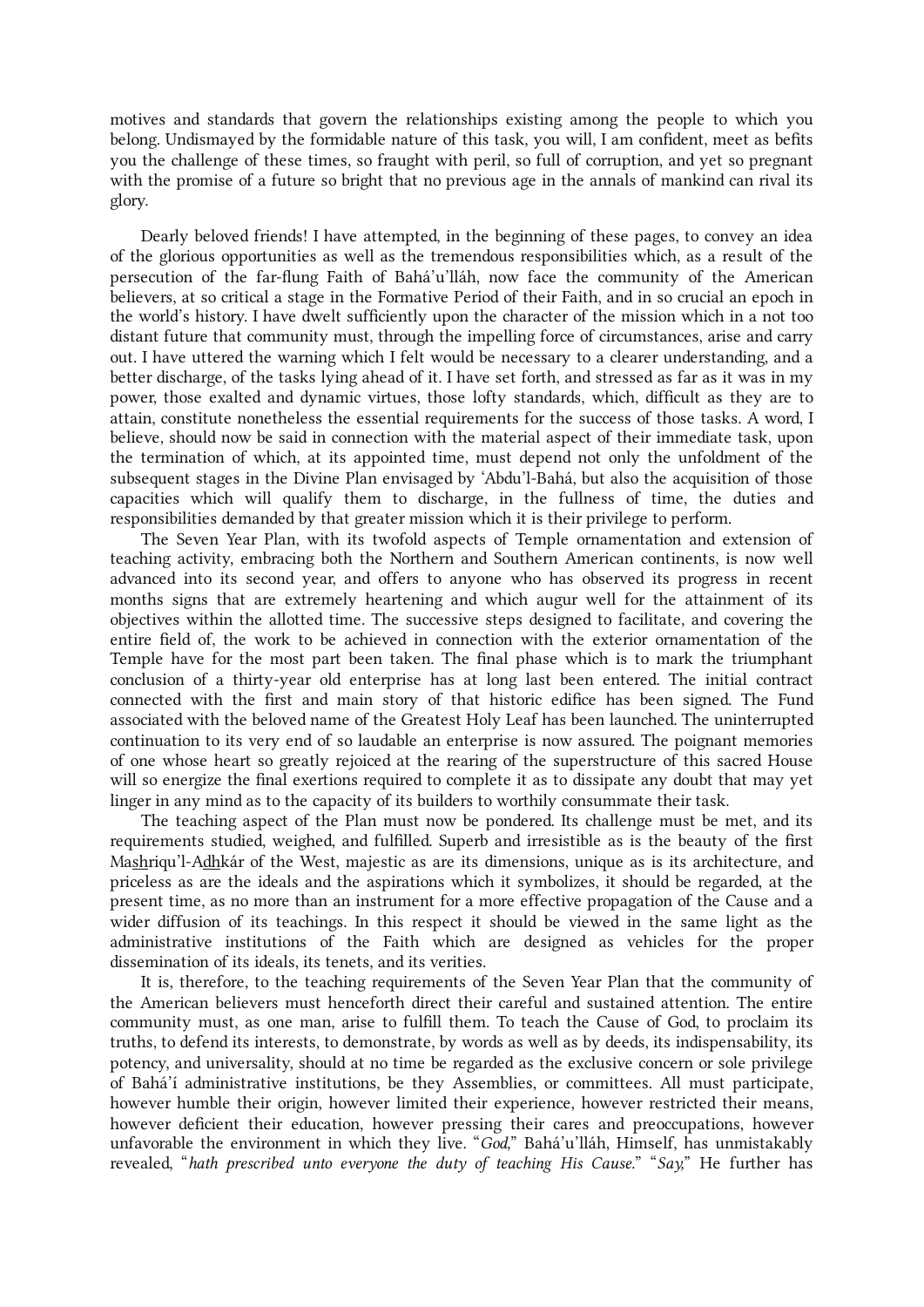written, "Teach ye the Cause of God, O people of Bahá, for God hath prescribed unto everyone the duty of proclaiming His Message, and regardeth it as the most meritorious of all deeds."

A high and exalted position in the ranks of the community, conferring as it does on its holder certain privileges and prerogatives, no doubt invests him with a responsibility that he cannot honorably shirk in his duty to teach and promote the Faith of God. It may, at times, though not invariably, create greater opportunities and furnish better facilities to spread the knowledge of that Faith, and to win supporters to its institutions. It does not, however, under any circumstances, necessarily carry with it the power of exercising greater influence on the minds and hearts of those to whom that Faith is presented. How often—and the early history of the Faith in the land of its birth offers many a striking testimony—have the lowliest adherents of the Faith, unschooled and utterly inexperienced, and with no standing whatever, and in some cases devoid of intelligence, been capable of winning victories for their Cause, before which the most brilliant achievements of the learned, the wise, and the experienced have paled.

"Peter," 'Abdu'l‑Bahá has testified, "according to the history of the Church, was also incapable of keeping count of the days of the week. Whenever he decided to go fishing, he would tie up his weekly food into seven parcels, and every day he would eat one of them, and when he had reached the seventh, he would know that the Sabbath had arrived, and thereupon would observe it." If the Son of Man was capable of infusing into apparently so crude and helpless an instrument such potency as to cause, in the words of Bahá'u'lláh, "the mysteries of wisdom and of utterance to flow out of his mouth," and to exalt him above the rest of His disciples, and render him fit to become His successor and the founder of His Church, how much more can the Father, Who is Bahá'u'lláh, empower the most puny and insignificant among His followers to achieve, for the execution of His purpose, such wonders as would dwarf the mightiest achievements of even the first apostle of Jesus Christ!

"The Báb," 'Abdu'l-Bahá, moreover, has written, "hath said: 'Should a tiny ant desire, in this day, to be possessed of such power as to be able to unravel the abstrusest and most bewildering passages of the Qur'án, its wish will no doubt be fulfilled, inasmuch as the mystery of eternal might vibrates within the innermost being of all created things.' If so helpless a creature can be endowed with so subtle a capacity, how much more efficacious must be the power released through the liberal effusions of the grace of Bahá'u'lláh!"

<span id="page-21-0"></span>The field is indeed so immense, the period so critical, the Cause so great, the workers so few, the time so short, the privilege so priceless, that no follower of the Faith of Bahá'u'lláh, worthy to bear His name, can afford a moment's hesitation. That God-born Force, irresistible in its sweeping power, incalculable in its potency, unpredictable in its course, mysterious in its workings, and aweinspiring in its manifestations—a Force which, as the Báb has written, "vibrates within the innermost being of all created things," and which, according to Bahá'u'lláh, has through its "vibrating influence," "upset the equilibrium of the world and revolutionized its ordered life"—such a Force, acting even as a two-edged sword, is, under our very eyes, sundering, on the one hand, the age-old ties which for centuries have held together the fabric of civilized society, and is unloosing, on the other, the bonds that still fetter the infant and as yet unemancipated Faith of Bahá'u'lláh. The undreamt-of opportunities offered through the operation of this Force—the American believers must now rise, and fully and courageously exploit them. "The holy realities of the Concourse on high," writes 'Abdu'l‑Bahá, "yearn, in this day, in the Most Exalted Paradise, to return unto this world, so that they may be aided to render some service to the threshold of the Abhá Beauty, and arise to demonstrate their servitude to His sacred Threshold."

A world, dimmed by the steadily dying-out light of religion, heaving with the explosive forces of a blind and triumphant nationalism; scorched with the fires of pitiless persecution, whether racial or religious; deluded by the false theories and doctrines that threaten to supplant the worship of God and the sanctification of His laws; enervated by a rampant and brutal materialism; disintegrating through the corrosive influence of moral and spiritual decadence; and enmeshed in the coils of economic anarchy and strife—such is the spectacle presented to men's eyes, as a result of the sweeping changes which this revolutionizing Force, as yet in the initial stage of its operation, is now producing in the life of the entire planet.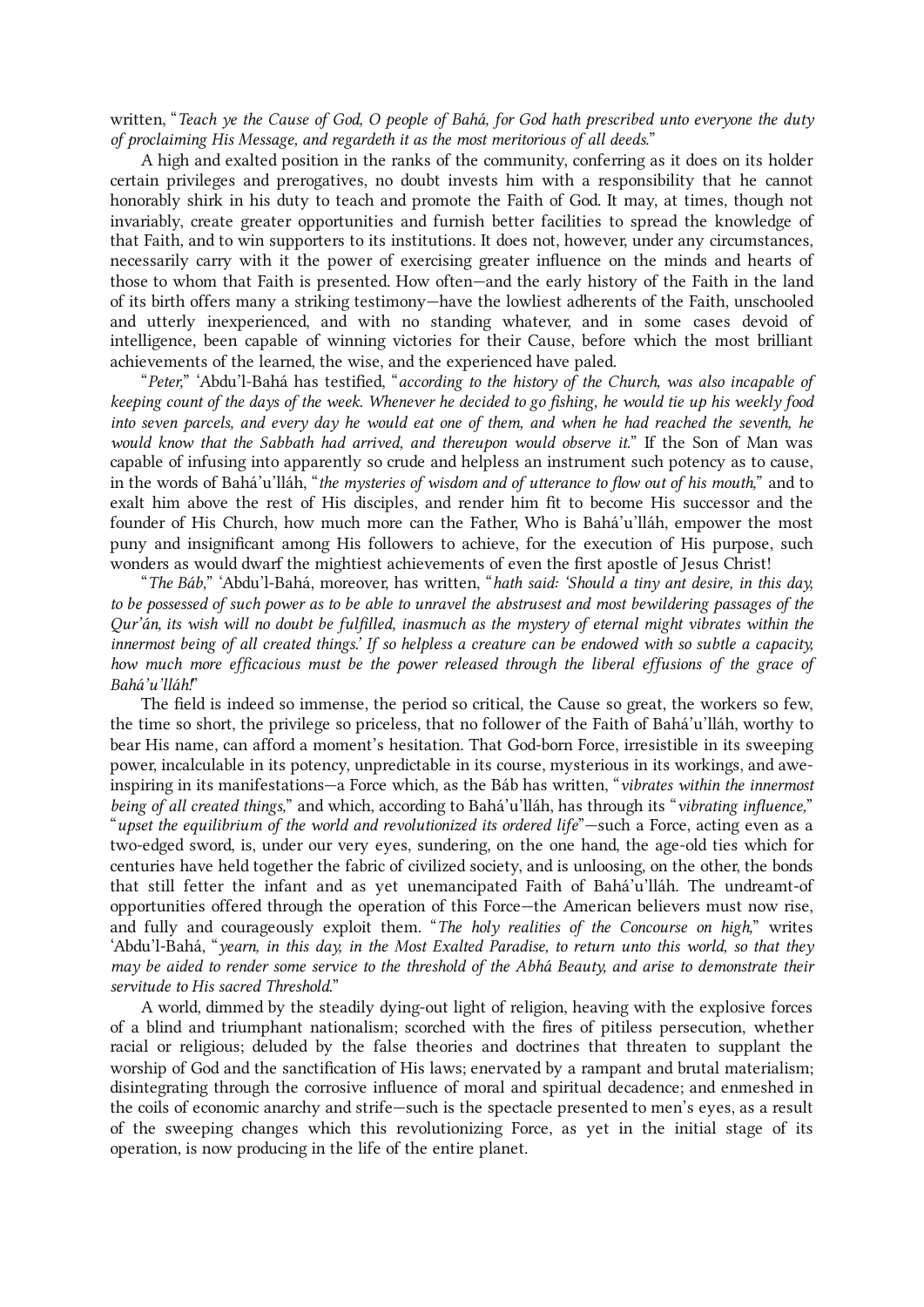So sad and moving a spectacle, bewildering as it must be to every observer unaware of the purposes, the prophecies, and promises of Bahá'u'lláh, far from casting dismay into the hearts of His followers, or paralyzing their efforts, cannot but deepen their faith, and excite their enthusiastic eagerness to arise and display, in the vast field traced for them by the pen of 'Abdu'l‑Bahá, their capacity to play their part in the work of universal redemption proclaimed by Bahá'u'lláh. Every instrument in the administrative machinery which, in the course of several years, they have so laboriously erected must be fully utilized, and subordinated to the end for which it was created. The Temple, that proud embodiment of so rare a spirit of self-sacrifice, must likewise be made to play its part, and contribute its share to the teaching campaign designed to embrace the entire Western Hemisphere.

The opportunities which the turmoil of the present age presents, with all the sorrows which it evokes, the fears which it excites, the disillusionment which it produces, the perplexities which it creates, the indignation which it arouses, the revolt which it provokes, the grievances it engenders, the spirit of restless search which it awakens, must, in like manner, be exploited for the purpose of spreading far and wide the knowledge of the redemptive power of the Faith of Bahá'u'lláh, and for enlisting fresh recruits in the ever-swelling army of His followers. So precious an opportunity, so rare a conjunction of favorable circumstances, may never again recur. Now is the time, the appointed time, for the American believers, the vanguard of the hosts of the Most Great Name, to proclaim, through the agencies and channels of a specially designed Administrative Order, their capacity and readiness to rescue a fallen and sore-tried generation that has rebelled against its God and ignored His warnings, and to offer it that complete security which only the strongholds of their Faith can provide.

The teaching campaign, inaugurated throughout the states of the North American Republic and the Dominion of Canada, acquires, therefore, an importance, and is invested with an urgency, that cannot be overestimated. Launched on its course through the creative energies released by the Will of 'Abdu'l‑Bahá, and sweeping across the Western Hemisphere through the propelling force which it is generating, it must, I feel, be carried out in conformity with certain principles, designed to insure its efficient conduct, and to hasten the attainment of its objective.

<span id="page-22-0"></span>Those who participate in such a campaign, whether in an organizing capacity, or as workers to whose care the execution of the task itself has been committed, must, as an essential preliminary to the discharge of their duties, thoroughly familiarize themselves with the various aspects of the history and teachings of their Faith. In their efforts to achieve this purpose they must study for themselves, conscientiously and painstakingly, the literature of their Faith, delve into its teachings, assimilate its laws and principles, ponder its admonitions, tenets and purposes, commit to memory certain of its exhortations and prayers, master the essentials of its administration, and keep abreast of its current affairs and latest developments. They must strive to obtain, from sources that are authoritative and unbiased, a sound knowledge of the history and tenets of Islám—the source and background of their Faith—and approach reverently and with a mind purged from preconceived ideas the study of the Qur'án which, apart from the sacred scriptures of the Bábí and Bahá'í Revelations, constitutes the only Book which can be regarded as an absolutely authenticated Repository of the Word of God. They must devote special attention to the investigation of those institutions and circumstances that are directly connected with the origin and birth of their Faith, with the station claimed by its Forerunner, and with the laws revealed by its Author.

<span id="page-22-1"></span>Having acquired, in their essentials, these prerequisites of success in the teaching field, they must, whenever they contemplate undertaking any specific mission in the countries of Latin America, endeavor, whenever feasible, to acquire a certain proficiency in the languages spoken by the inhabitants of those countries, and a knowledge of their customs, habits, and outlook. "The teachers going to those parts," 'Abdu'l-Bahá, referring in one of the Tablets of the Divine Plan to the Central American Republics, has written, "must also be familiar with the Spanish language." "A party speaking their languages …," He, in another Tablet, has written, "must turn their faces to and travel through the three great Island groups of the Pacific Ocean." "The teachers traveling in different directions," He further states, "must know the language of the country in which they will enter. For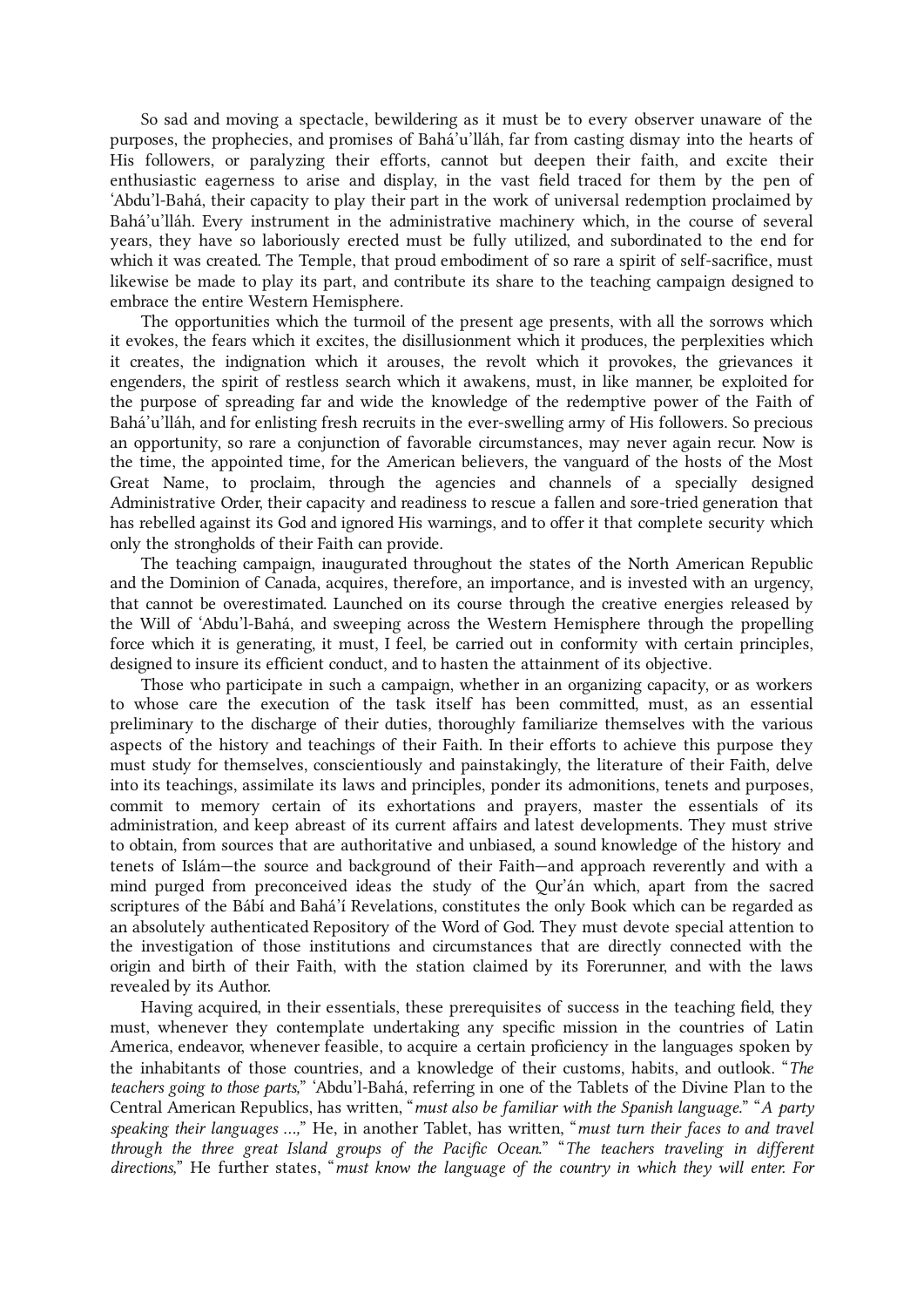## example, a person being proficient in the Japanese language may travel to Japan, or a person knowing the Chinese language may hasten to China, and so forth."

<span id="page-23-0"></span>No participator in this inter-American campaign of teaching must feel that the initiative for any particular activity connected with this work must rest solely with those agencies, whether Assemblies or committees, whose special concern is to promote and facilitate the attainment of this vital objective of the Seven Year Plan. It is the bounden duty of every American believer, as the faithful trustee of 'Abdu'l‑Bahá's Divine Plan, to initiate, promote, and consolidate, within the limits fixed by the administrative principles of the Faith, any activity he or she deems fit to undertake for the furtherance of the Plan. Neither the threatening world situation, nor any consideration of lack of material resources, of mental equipment, of knowledge, or of experience desirable as they are—should deter any prospective pioneer teacher from arising independently, and from setting in motion the forces which, 'Abdu'l-Bahá has repeatedly assured us, will, once released, attract even as a magnet the promised and infallible aid of Bahá'u'lláh. Let him not wait for any directions, or expect any special encouragement, from the elected representatives of his community, nor be deterred by any obstacles which his relatives, or fellow-citizens may be inclined to place in his path, nor mind the censure of his critics or enemies. "Be unrestrained as the wind," is Bahá'u'lláh's counsel to every would-be teacher of His Cause, "while carrying the Message of Him Who hath caused the dawn of Divine Guidance to break. Consider how the wind, faithful to that which God hath ordained, bloweth upon all regions of the earth, be they inhabited or desolate. Neither the sight of desolation, nor the evidences of prosperity, can either pain or please it. It bloweth in every direction, as bidden by its Creator." "And when he determineth to leave his home, for the sake of the Cause of his Lord," Bahá'u'lláh, in another passage, referring to such a teacher, has revealed, "let him put his whole trust in God, as the best provision for his journey, and array himself with the robe of virtue.… If he be kindled with the fire of His love, if he forgoeth all created things, the words he uttereth shall set on fire them that hear him."

<span id="page-23-1"></span>Having on his own initiative, and undaunted by any hindrances with which either friend or foe may, unwittingly or deliberately, obstruct his path, resolved to arise and respond to the call of teaching, let him carefully consider every avenue of approach which he might utilize in his personal attempts to capture the attention, maintain the interest, and deepen the faith, of those whom he seeks to bring into the fold of his Faith. Let him survey the possibilities which the particular circumstances in which he lives offer him, evaluate their advantages, and proceed intelligently and systematically to utilize them for the achievement of the object he has in mind. Let him also attempt to devise such methods as association with clubs, exhibitions, and societies, lectures on subjects akin to the teachings and ideals of his Cause such as temperance, morality, social welfare, religious and racial tolerance, economic cooperation, Islám, and Comparative Religion, or participation in social, cultural, humanitarian, charitable, and educational organizations and enterprises which, while safeguarding the integrity of his Faith, will open up to him a multitude of ways and means whereby he can enlist successively the sympathy, the support, and ultimately the allegiance of those with whom he comes in contact. Let him, while such contacts are being made, bear in mind the claims which his Faith is constantly making upon him to preserve its dignity, and station, to safeguard the integrity of its laws and principles, to demonstrate its comprehensiveness and universality, and to defend fearlessly its manifold and vital interests. Let him consider the degree of his hearer's receptivity, and decide for himself the suitability of either the direct or indirect method of teaching, whereby he can impress upon the seeker the vital importance of the Divine Message, and persuade him to throw in his lot with those who have already embraced it. Let him remember the example set by 'Abdu'l-Bahá, and His constant admonition to shower such kindness upon the seeker, and exemplify to such a degree the spirit of the teachings he hopes to instill into him, that the recipient will be spontaneously impelled to identify himself with the Cause embodying such teachings. Let him refrain, at the outset, from insisting on such laws and observances as might impose too severe a strain on the seeker's newly awakened faith, and endeavor to nurse him, patiently, tactfully, and yet determinedly, into full maturity, and aid him to proclaim his unqualified acceptance of whatever has been ordained by Bahá'u'lláh. Let him, as soon as that stage has been attained, introduce him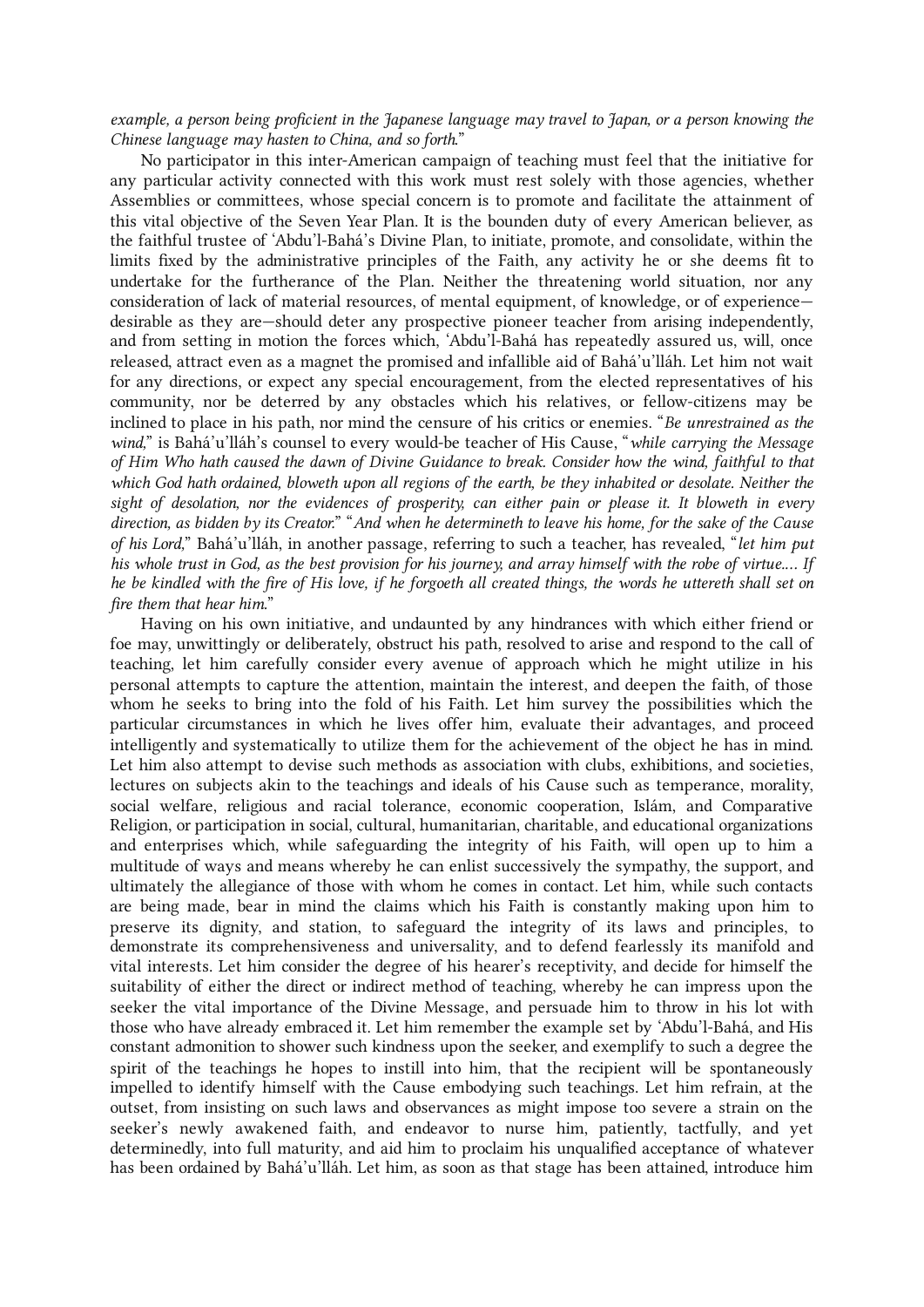to the body of his fellow-believers, and seek, through constant fellowship and active participation in the local activities of his community, to enable him to contribute his share to the enrichment of its life, the furtherance of its tasks, the consolidations of its interests, and the coordination of its activities with those of its sister communities. Let him not be content until he has infused into his spiritual child so deep a longing as to impel him to arise independently, in his turn, and devote his energies to the quickening of other souls, and the upholding of the laws and principles laid down by his newly adopted Faith.

<span id="page-24-0"></span>Let every participator in the continent-wide campaign initiated by the American believers, and particularly those engaged in pioneer work in virgin territories, bear in mind the necessity of keeping in close and constant touch with those responsible agencies designed to direct, coordinate, and facilitate the teaching activities of the entire community. Whether it be the body of their elected national representatives, or its chief auxiliary institution, the National Teaching Committee, or its subsidiary organs, the regional teaching committees, or the local Spiritual Assemblies and their respective teaching committees, they who labor for the spread of the Cause of Bahá'u'lláh should, through constant interchange of ideas, through letters, circulars, reports, bulletins and other means of communication with these established instruments designed for the propagation of the Faith, insure the smooth and speedy functioning of the teaching machinery of their Administrative Order. Confusion, delay, duplication of efforts, dissipation of energy will, thereby, be completely avoided, and the mighty flood of the grace of Bahá'u'lláh, flowing abundantly and without the least obstruction through these essential channels will so inundate the hearts and souls of men as to enable them to bring forth the harvest repeatedly predicted by 'Abdu'l‑Bahá.

<span id="page-24-1"></span>Upon every participator in this concerted effort, unprecedented in the annals of the American Bahá'í community, rests the spiritual obligation to make of the mandate of teaching, so vitally binding upon all, the all-pervading concern of his life. In his daily activities and contacts, in all his journeys, whether for business or otherwise, on his holidays and outings, and on any mission he may be called upon to undertake, every bearer of the Message of Bahá'u'lláh should consider it not only an obligation but a privilege to scatter far and wide the seeds of His Faith, and to rest content in the abiding knowledge that whatever be the immediate response to that Message, and however inadequate the vehicle that conveyed it, the power of its Author will, as He sees fit, enable those seeds to germinate, and in circumstances which no one can foresee enrich the harvest which the labor of His followers will gather. If he be member of any Spiritual Assembly let him encourage his Assembly to consecrate a certain part of its time, at each of its sessions, to the earnest and prayerful consideration of such ways and means as may foster the campaign of teaching, or may furnish whatever resources are available for its progress, extension, and consolidation. If he attends his summer school—and everyone without exception is urged to take advantage of attending it—let him consider such an occasion as a welcome and precious opportunity so to enrich, through lectures, study, and discussion, his knowledge of the fundamentals of his Faith as to be able to transmit, with greater confidence and effectiveness, the Message that has been entrusted to his care. Let him, moreover, seek, whenever feasible, through intercommunity visits to stimulate the zeal for teaching, and to demonstrate to outsiders the zest and alertness of the promoters of his Cause and the organic unity of its institutions.

<span id="page-24-2"></span>Let anyone who feels the urge among the participators in this crusade, which embraces all the races, all the republics, classes and denominations of the entire Western Hemisphere, arise, and, circumstances permitting, direct in particular the attention, and win eventually the unqualified adherence, of the Negro, the Indian, the Eskimo, and Jewish races to his Faith. No more laudable and meritorious service can be rendered the Cause of God, at the present hour, than a successful effort to enhance the diversity of the members of the American Bahá'í community by swelling the ranks of the Faith through the enrollment of the members of these races. A blending of these highly differentiated elements of the human race, harmoniously interwoven into the fabric of an all-embracing Bahá'í fraternity, and assimilated through the dynamic processes of a divinely appointed Administrative Order, and contributing each its share to the enrichment and glory of Bahá'í community life, is surely an achievement the contemplation of which must warm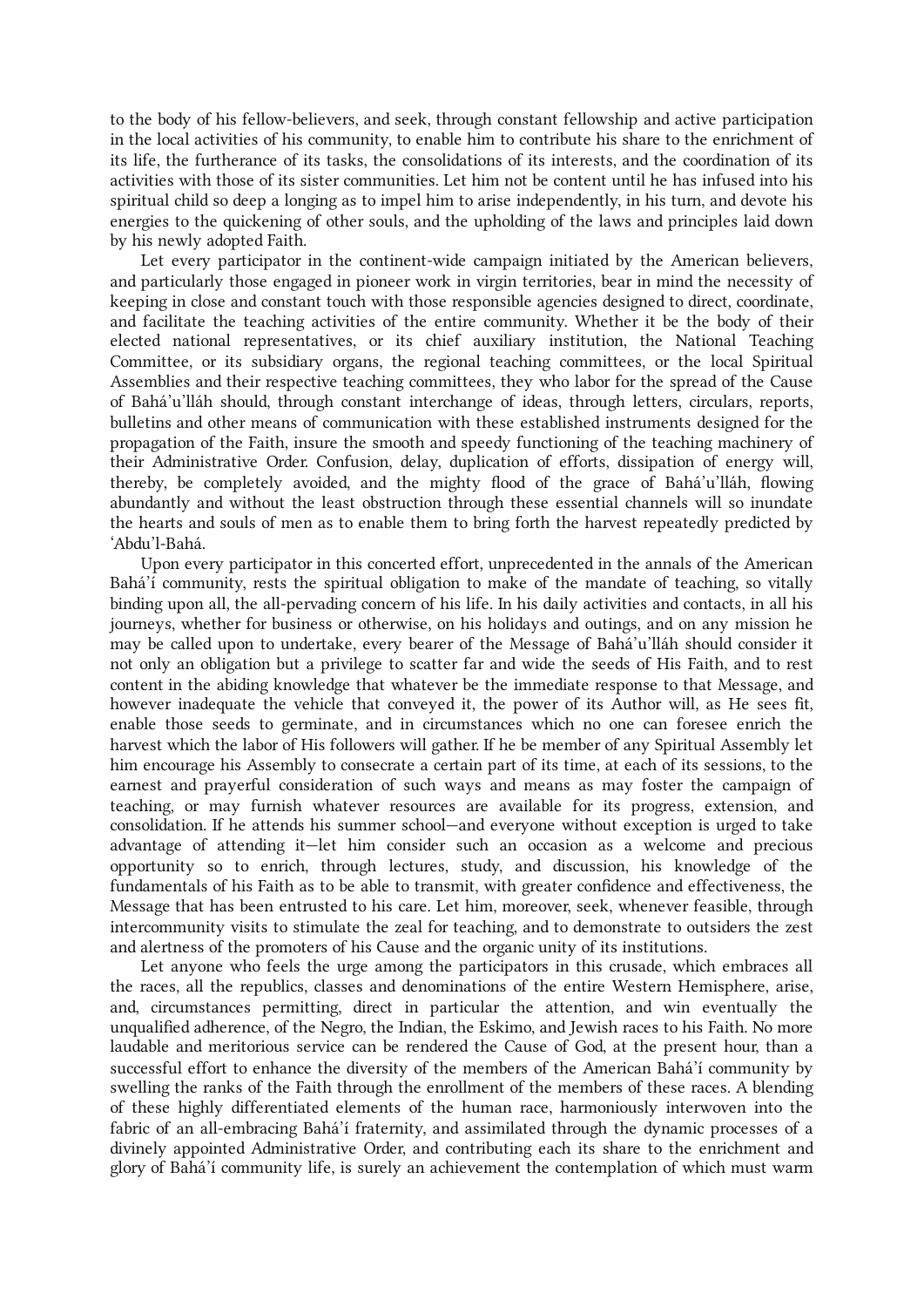and thrill every Bahá'í heart. "Consider the flowers of a garden," 'Abdu'l-Bahá has written, "though differing in kind, color, form, and shape, yet, inasmuch as they are refreshed by the waters of one spring, revived by the breath of one wind, invigorated by the rays of one sun, this diversity increaseth their charm, and addeth unto their beauty. How unpleasing to the eye if all the flowers and plants, the leaves and blossoms, the fruits, the branches and the trees of that garden were all of the same shape and color! Diversity of hues, form and shape, enricheth and adorneth the garden, and heighteneth the effect thereof. In like manner, when divers shades of thought, temperament and character, are brought together under the power and influence of one central agency, the beauty and glory of human perfection will be revealed and made manifest. Naught but the celestial potency of the Word of God, which ruleth and transcendeth the realities of all things, is capable of harmonizing the divergent thoughts, sentiments, ideas, and convictions of the children of men." "I hope," is the wish expressed by 'Abdu'l-Bahá, "that ye may cause that downtrodden race [Negro] to become glorious, and to be joined with the white race to serve the world of man with the utmost sincerity, faithfulness, love and purity." "One of the important questions," He also has written, "which affect the unity and the solidarity of mankind is the fellowship and equality of the white and colored races." "You must attach great importance," writes 'Abdu'l-Bahá in the Tablets of the Divine Plan, "to the Indians, the original inhabitants of America. For these souls may be likened unto the ancient inhabitants of the Arabian Peninsula, who, prior to the Revelation of Muḥammad, were like savages. When the Muhammadan Light shone forth in their midst, they became so enkindled that they shed illumination upon the world. Likewise, should these Indians be educated and properly guided, there can be no doubt that through the Divine teachings they will become so enlightened that the whole earth will be illumined." "If it is possible," 'Abdu'l-Bahá has also written, "send ye teachers to other portions of Canada; likewise, dispatch ye teachers to Greenland and the home of the Eskimos." "God willing," He further has written in those same Tablets, "the call of the Kingdom may reach the ears of the Eskimos.… Should you display an effort, so that the fragrances of God may be diffused among the Eskimos, its effect will be very great and far-reaching." "Praise be to God," writes 'Abdu'l‑Bahá, "that whatsoever hath been announced in the Blessed Tablets unto the Israelites, and the things explicitly written in the letters of 'Abdu'l-Bahá, are all being fulfilled. Some have come to pass; others will be revealed in the future. The Ancient Beauty hath in His sacred Tablets explicitly written that the day of their abasement is over. His bounty will overshadow them, and this race will day by day progress, and be delivered from its age-long obscurity and degradation."

<span id="page-25-0"></span>Let those who are holding administrative positions in their capacity as members of either the National Spiritual Assembly, or of the national, the regional, or local teaching committees, continually bear in mind the vital and urgent necessity of insuring, within as short a time as possible, the formation, in the few remaining states of the North American Republic and the provinces of the Dominion of Canada, of groups, however small and rudimentary, and of providing every facility within their power to enable these newly formed nuclei to evolve, swiftly and along sound lines, into properly functioning, self-sufficient, and recognized Assemblies. To the laying of such foundations, the erection of such outposts—a work admittedly arduous, yet sorely needed and highly inspiring—the individual members of the American Bahá'í community must lend their unstinted, continual, and enthusiastic support. Wise as may be the measures which their elected representatives may devise, however practical and well conceived the plans they formulate, such measures and plans can never yield any satisfactory results unless a sufficient number of pioneers have determined to make the necessary sacrifices, and to volunteer to carry these projects into effect. To implant, once and for all, the banner of Bahá'u'lláh in the heart of these virgin territories, to erect the structural basis of His Administrative Order in their cities and villages, and to establish a firm and permanent anchorage for its institutions in the minds and hearts of their inhabitants, constitute, I firmly believe, the first and most significant step in the successive stages through which the teaching campaign, inaugurated under the Seven Year Plan, must pass. Whereas the external ornamentation of the Mashriqu'l-Adhkár, under this same Plan, has now entered the final phase in its development, the teaching campaign is still in its initial stages, and is far from having extended effectively its ramifications to either these virgin territories, or to those Republics that are situated in the South American continent. The effort required is prodigious, the conditions under which these preliminary establishments are to be made are often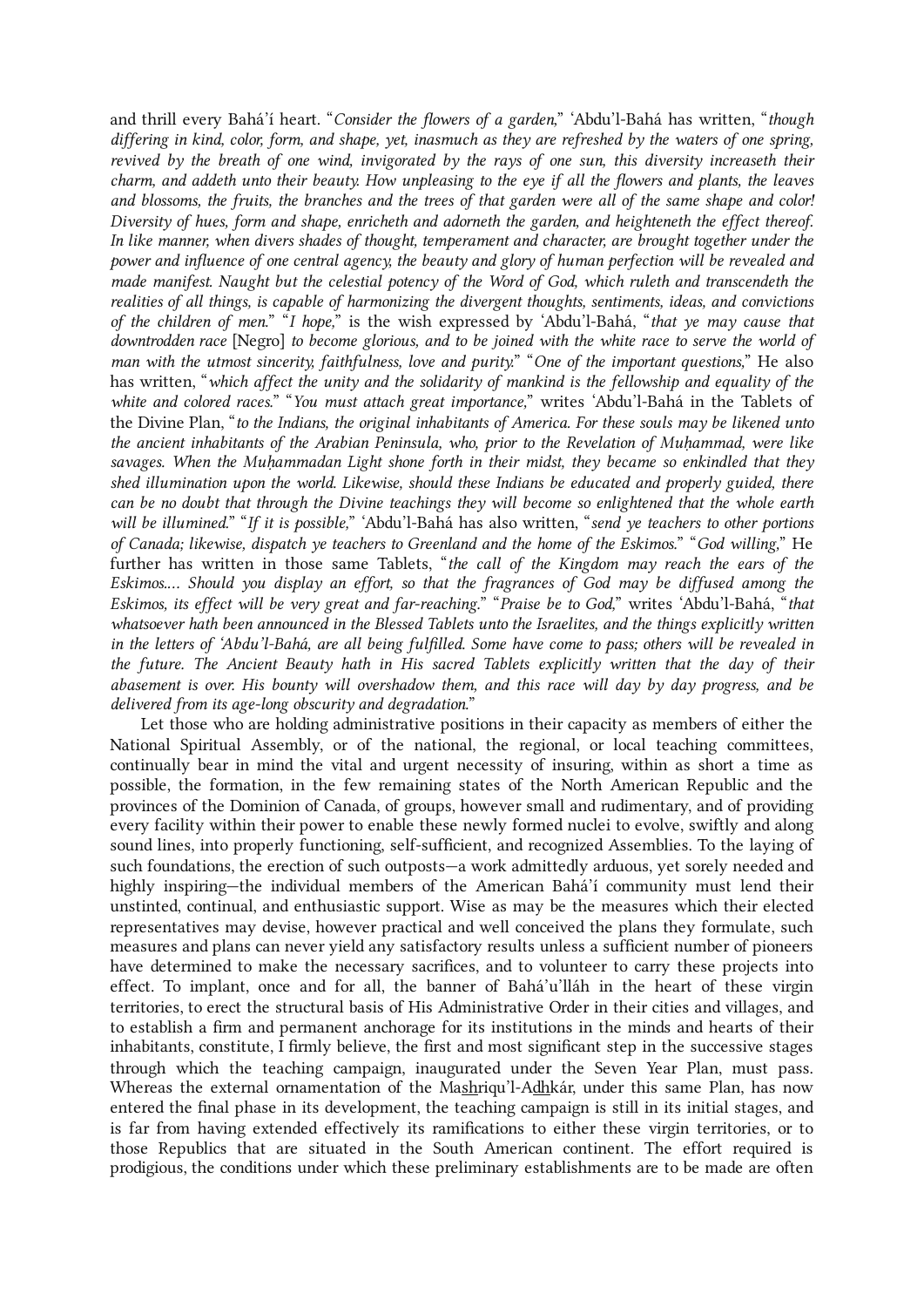unattractive and unfavorable, the workers who are in a position to undertake such tasks limited, and the resources they can command meager and inadequate. And yet, how often has the pen of Bahá'u'lláh assured us that "should a man, all alone, arise in the name of Bahá, and put on the armor of His love, him will the Almighty cause to be victorious, though the forces of earth and heaven be arrayed against him." Has He not written: "By God, besides Whom is none other God! Should anyone arise for the triumph of our Cause, him will God render victorious though tens of thousands of enemies be leagued against him. And if his love for me wax stronger, God will establish his ascendancy over all the powers of earth and heaven." "Consider the work of former generations," 'Abdu'l-Bahá has written; "During the lifetime of Jesus Christ the believing, firm souls were few and numbered, but the heavenly blessings descended so plentifully that in a number of years countless souls entered beneath the shadow of the Gospel. God has said in the Qur'án: 'One grain will bring forth seven sheaves, and every sheaf shall contain one hundred grains.' In other words, one grain will become seven hundred; and if God so wills He will double these also. It has often happened that one blessed soul has become the cause of the guidance of a nation. Now we must not consider our ability and capacity, nay rather we must fix our gaze upon the favors and bounties of God, in these days, Who has made of the drop a sea, and of the atom a sun." Let those who resolve to be the first to hoist the standard of such a Cause, under such conditions, and in such territories, nourish their souls with the sustaining power of these words, and, "putting on the armor of His love," a love which must "wax stronger" as they persevere in their lonesome task, arise to adorn with the tale of their deeds the most brilliant pages ever written in their country's spiritual history.

"Although," 'Abdu'l-Bahá, in the Tablets of the Divine Plan, has written, "in most of the states and cities of the United States, praise be to God, His fragrances are diffused, and souls unnumbered are turning their faces and advancing toward the Kingdom of God, yet in some of the states the Standard of Unity is not yet upraised as it should be, nor are the mysteries of the Holy Books, such as the Bible, the Gospel, and the Qur'án, unraveled. Through the concerted efforts of all the friends the Standard of Unity must needs be unfurled in those states, and the Divine teachings promoted, so that these states may also receive their portion of the heavenly bestowals and a share of the Most Great Guidance." "The future of the Dominion of Canada," He, in another Tablet of the Divine Plan, has asserted, "is very great, and the events connected with it infinitely glorious. The eye of God's loving-kindness will be turned towards it, and it shall become the manifestation of the favors of the All-Glorious." "Again I repeat," He, in that same Tablet reaffirms His previous statement, "that the future of Canada, whether from a material or a spiritual standpoint, is very great."

<span id="page-26-0"></span>No sooner is this initial step taken, involving as it does the formation of at least one nucleus in each of these virgin states and provinces in the North American continent, than the machinery for a tremendous intensification of Bahá'í concerted effort must be set in motion, the purpose of which should be the reinforcement of the noble exertions which only a few isolated believers are now making for the awakening of the nations of Latin America to the Call of Bahá'u'lláh. Not until this second phase of the teaching campaign, under the Seven Year Plan, has been entered can the campaign be regarded as fully launched, or the Plan itself as having attained the most decisive stage in its evolution. So powerful will be the effusions of Divine grace that will be poured forth upon a valiant community that has already in the administrative sphere erected, in all the glory of its exterior ornamentation, its chief Edifice, and in the teaching field raised aloft, in every state and province, in the North American continent the banner of its Faith—so great will be these effusions that its members will find themselves overpowered by the evidences of their regenerative power.

<span id="page-26-1"></span>The Inter-America Committee must, at such a stage, nay even before it is entered, rise to the level of its opportunities, and display a vigor, a consecration, and enterprise as will be commensurate with the responsibilities it has shouldered. It should not, for a moment, be forgotten that Central and Southern America embrace no less than twenty independent nations, constituting approximately one-third of the entire number of the world's sovereign states, and are destined to play an increasingly important part in the shaping of the world's future destiny. With the world contracting into a neighborhood, and the fortunes of its races, nations and peoples becoming inextricably interwoven, the remoteness of these states of the Western Hemisphere is vanishing, and the latent possibilities in each of them are becoming increasingly apparent.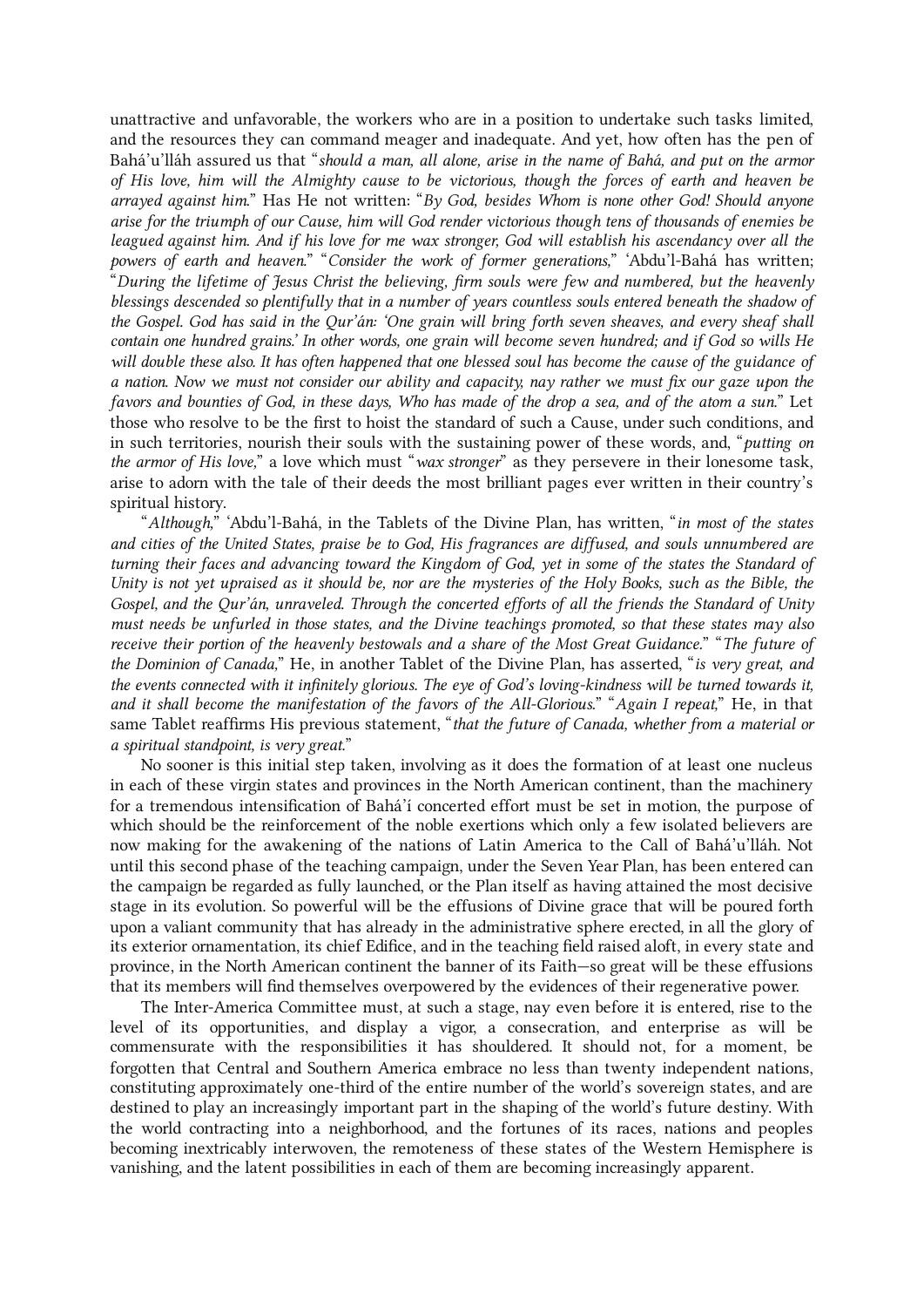When this second stage in the progressive unfoldment of teaching activities and enterprises, under the Seven Year Plan, is reached, and the machinery required for its prosecution begins to operate, the American believers, the stout-hearted pioneers of this mighty movement, must, guided by the unfailing light of Bahá'u'lláh, and in strict accordance with the Plan laid out by 'Abdu'l‑Bahá, and acting under the direction of their National Spiritual Assembly, and assured of the aid of the Inter-America Committee, launch an offensive against the powers of darkness, of corruption, and of ignorance, an offensive that must extend to the uttermost end of the Southern continent, and embrace within its scope each of the twenty nations that compose it.

<span id="page-27-0"></span>Let some, at this very moment, gird up the loins of their endeavor, flee their native towns, cities, and states, forsake their country, and, "putting their whole trust in God as the best provision for their journey," set their faces, and direct their steps towards those distant climes, those virgin fields, those unsurrendered cities, and bend their energies to capture the citadels of men's hearts—hearts, which, as Bahá'u'lláh has written, "the hosts of Revelation and of utterance can subdue." Let them not tarry until such time as their fellow-laborers will have passed the first stage in their campaign of teaching, but let them rather, from this very hour, arise to usher in the opening phase of what will come to be regarded as one of the most glorious chapters in the international history of their Faith. Let them, at the very outset, "teach their own selves, that their speech may attract the hearts of their hearers." Let them regard the triumph of their Faith as their "supreme objective." Let them not "consider the largeness or smallness of the receptacle" that carries the measure of grace that God poureth forth in this age. Let them "disencumber themselves of all attachment to this world and the vanities thereof," and, with that spirit of detachment which 'Abdu'l-Bahá exemplified and wished them to emulate, bring these diversified peoples and countries to the remembrance of God and His supreme Manifestation. Let His love be a "storehouse of treasure for their souls," on the day when "every pillar shall tremble, when the very skins of men shall creep, when all eyes shall stare up with terror." Let their "souls be aglow with the flame of the undying Fire that burneth in the midmost heart of the world, in such wise that the waters of the universe shall be powerless to cool down its ardor." Let them be "unrestrained as the wind" which "neither the sight of desolation nor the evidences of prosperity can either pain or please." Let them "unloose their tongues and proclaim unceasingly His Cause." Let them "proclaim that which the Most Great Spirit will inspire them to utter in the service of the Cause of their Lord." Let them "beware lest they contend with anyone, nay strive to make him aware of the truth with kindly manner and most convincing exhortation." Let them "wholly for the sake of God proclaim His Message, and with that same spirit accept whatever response their words may evoke in their hearers." Let them not, for one moment, forget that the "Faithful Spirit shall strengthen them through its power," and that "a company of His chosen angels shall go forth with them, as bidden by Him Who is the Almighty, the All-Wise." Let them ever bear in mind "how great is the blessedness that awaiteth them that have attained the honor of serving the Almighty," and remember that "such a service is indeed the prince of all goodly deeds, and the ornament of every goodly act."

<span id="page-27-1"></span>And, finally, let these soul-stirring words of Bahá'u'lláh, as they pursue their course throughout the length and breadth of the southern American continent, be ever ready on their lips, a solace to their hearts, a light on their path, a companion in their loneliness, and a daily sustenance in their journeys: "O wayfarer in the path of God! Take thou thy portion of the ocean of His grace, and deprive not thyself of the things that lie hidden in its depths.… A dewdrop out of this ocean would, if shed upon all that are in the heavens and on earth, suffice to enrich them with the bounty of God, the Almighty, the All-Knowing, the All-Wise. With the hands of renunciation draw forth from its life-giving waters, and sprinkle therewith all created things, that they may be cleansed from all manmade limitations, and may approach the mighty seat of God, this hallowed and resplendent Spot. Be not grieved if thou performest it thyself alone. Let God be all-sufficient for thee.… Proclaim the Cause of thy Lord unto all who are in the heavens and on the earth. Should any man respond to thy call, lay bare before him the pearls of the wisdom of the Lord, thy God, which His Spirit hath sent down upon thee, and be thou of them that truly believe. And should anyone reject thy offer, turn thou away from him, and put thy trust and confidence in the Lord of all worlds. By the righteousness of God! Whoso openeth his lips in this day, and maketh mention of the name of his Lord, the hosts of Divine inspiration shall descend upon him from the heaven of my name, the All-Knowing, the All-Wise. On him shall also descend the Concourse on high,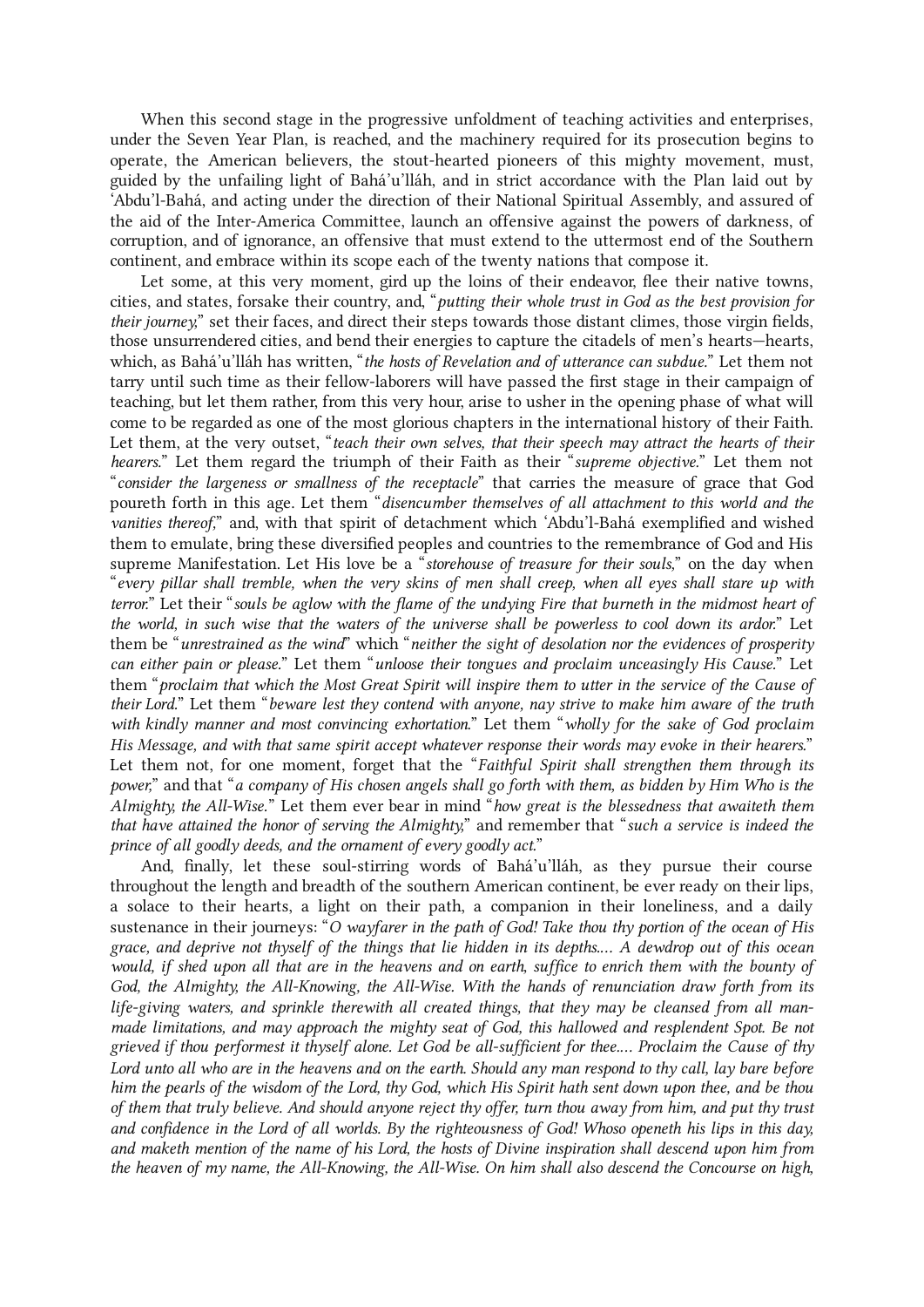each bearing aloft a chalice of pure light. Thus hath it been foreordained in the realm of God's Revelation, by the behest of Him Who is the All-Glorious, the Most Powerful."

Let these words of 'Abdu'l-Bahá, gleaned from the Tablets of the Divine Plan, ring likewise in their ears, as they go forth, assured and unafraid, on His mission: "O ye apostles of Bahá'u'lláh! May my life be sacrificed for you!… Behold the portals which Bahá'u'lláh hath opened before you! Consider how exalted and lofty is the station you are destined to attain; how unique the favors with which you have been endowed." "My thoughts are turned towards you, and my heart leaps within me at your mention. Could ye know how my soul gloweth with your love, so great a happiness would flood your hearts as to cause you to become enamored with each other." "The full measure of your success is as yet unrevealed, its significance still unapprehended. Erelong ye will, with your own eyes, witness how brilliantly every one of you, even as a shining star, will radiate in the firmament of your country the light of Divine Guidance, and will bestow upon its people the glory of an everlasting life." "I fervently hope that in the near future the whole earth may be stirred and shaken by the results of your achievements." "The Almighty will no doubt grant you the help of His grace, will invest you with the tokens of His might, and will endue your souls with the sustaining power of His holy Spirit." "Be not concerned with the smallness of your numbers, neither be oppressed by the multitude of an unbelieving world.... Exert yourselves; your mission is unspeakably glorious. Should success crown your enterprise, America will assuredly evolve into a center from which waves of spiritual power will emanate, and the throne of the Kingdom of God will, in the plenitude of its majesty and glory, be firmly established."

<span id="page-28-0"></span>It should be remembered that the carrying out of the Seven Year Plan involves, insofar as the teaching work is concerned, no more than the formation of at least one center in each of the Central and South American Republics. The hundredth anniversary of the birth of the Faith of Bahá'u'lláh should witness, if the Plan already launched is to meet with success, the laying, in each of these countries, of a foundation, however rudimentary, on which the rising generation of the American believers may, in the opening years of the second century of the Bahá'í era, be able to build. Theirs will be the task, in the course of successive decades, to extend and reinforce those foundations, and to supply the necessary guidance, assistance, and encouragement that will enable the widely scattered groups of believers in those countries to establish independent and properly constituted local Assemblies, and thereby erect the framework of the Administrative Order of their Faith. The erection of such a framework is primarily the responsibility of those whom the community of the North American believers have converted to the Divine Message. It is a task which must involve, apart from the immediate obligation of enabling every group to evolve into a local Assembly, the setting up of the entire machinery of the Administrative Order in conformity with the spiritual and administrative principles governing the life and activities of every established Bahá'í community throughout the world. No departure from these cardinal and clearly enunciated principles, embodied and preserved in Bahá'í national and local constitutions, common to all Bahá'í communities, can under any circumstances be tolerated. This, however, is a task that concerns those who, at a later period, must arise to further a work which, to all intents and purposes, has not yet been effectively started.

To pave the way, in a more systematic manner, for the laying of the necessary foundation on which such permanent national and local institutions can be reared and securely established is a task that will very soon demand the concentrated attention of the prosecutors of the Seven Year Plan. No sooner has their immediate obligation in connection with the opening up of the few remaining territories in the United States and Canada been discharged, than a carefully laid-out plan should be conceived, aiming at the establishment of such a foundation. As already stated, the provision for these vast, preliminary undertakings, the scope of which must embrace the entire area occupied by the Central and South American Republics, constitutes the very core, and must ultimately decide the fate, of the teaching campaign conducted under the Seven Year Plan. Upon this campaign must depend not only the effectual discharge of the solemn obligations undertaken in connection with the present Plan, but also the progressive unfoldment of the subsequent stages essential to the realization of 'Abdu'l-Bahá's vision of the part the American believers are to play in the worldwide propagation of their Cause.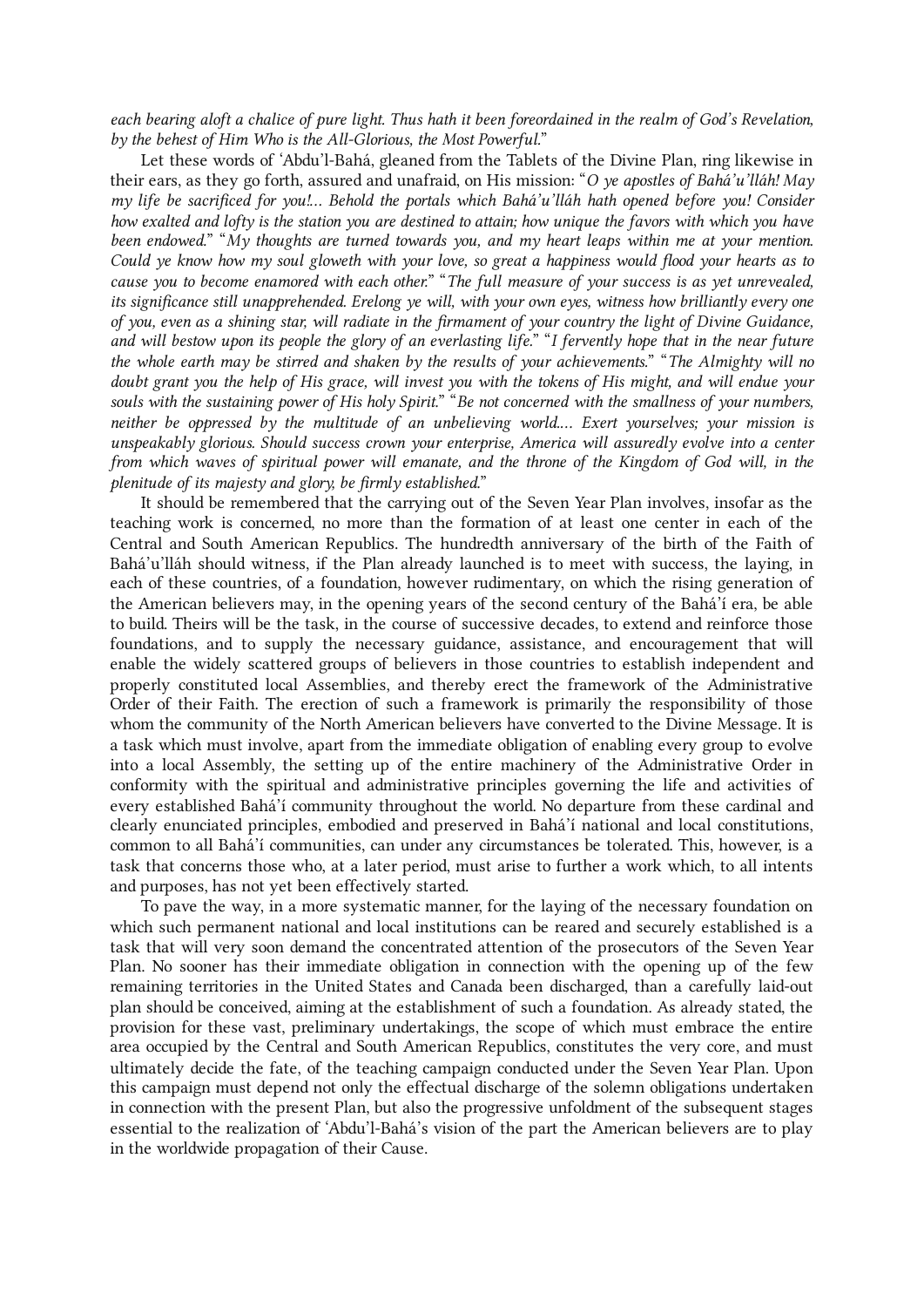These undertakings, preliminary as they are to the strenuous and organized labors by which future generations of believers in the Latin countries must distinguish themselves, require, in turn, without a moment's delay, on the part of the National Spiritual Assembly and of both the National Teaching and Inter-America Committees, painstaking investigations preparatory to the sending of settlers and itinerant teachers, whose privilege will be to raise the call of the New Day in a new continent.

I can only, in my desire to be of some service to those who are to assume such tremendous responsibilities, and to suffer such self-denial, attempt to offer a few helpful suggestions which, I trust, will facilitate the accomplishment of the great work to be achieved in the very near future. To this work, that must constitute an historical landmark of first-class importance when completed, the energies of the entire community must be resolutely consecrated. The number of Bahá'í teachers, be they settlers or travelers, must be substantially increased. The material resources to be placed at their disposal must be multiplied, and efficiently administered. The literature with which they should be equipped must be vastly augmented. The publicity that should aid them in the distribution of such literature should be extended, centrally organized, and vigorously conducted. The possibilities latent in these countries should be diligently exploited, and systematically developed. The various obstacles raised by the widely varying political and social conditions obtaining in these countries should be closely surveyed and determinedly surmounted. In a word, no opportunity should be neglected, and no effort spared, to lay as broad and solid a basis as possible for the progress and development of the greatest teaching enterprise ever launched by the American Bahá'í community.

<span id="page-29-0"></span>The careful translation of such important Bahá'í writings as are related to the history, the teachings, or the Administrative Order of the Faith, and their wide and systematic dissemination, in vast quantities, and throughout as many of these Republics as possible, and in languages that are most suitable and needed, would appear to be the chief and most urgent measure to be taken simultaneously with the arrival of the pioneer workers in those fields. "Books and pamphlets," writes 'Abdu'l-Bahá in one of the Tablets of the Divine Plan, "must be either translated or composed in the languages of these countries and islands, to be circulated in every part and in all directions." In countries where no objections can be raised by the civil authorities or any influential circles, this measure should be reinforced by the publication, in various organs of the Press, of carefully worded articles and letters, designed to impress upon the general public certain features of the stirring history of the Faith, and the range and character of its teachings.

<span id="page-29-1"></span>Every laborer in those fields, whether as traveling teacher or settler, should, I feel, make it his chief and constant concern to mix, in a friendly manner, with all sections of the population, irrespective of class, creed, nationality, or color, to familiarize himself with their ideas, tastes, and habits, to study the approach best suited to them, to concentrate, patiently and tactfully, on a few who have shown marked capacity and receptivity, and to endeavor, with extreme kindness, to implant such love, zeal, and devotion in their hearts as to enable them to become in turn selfsufficient and independent promoters of the Faith in their respective localities. "Consort with all men, O people of Bahá," is Bahá'u'lláh's admonition, "in a spirit of friendliness and fellowship. If ye be aware of a certain truth, if ye possess a jewel, of which others are deprived, share it with them in a language of utmost kindliness and goodwill. If it be accepted, if it fulfill its purpose, your object is attained. If anyone should refuse it, leave him unto himself, and beseech God to guide him. Beware lest ye deal unkindly with him. A kindly tongue is the lodestone of the hearts of men. It is the bread of the spirit, it clotheth the words with meaning, it is the fountain of the light of wisdom and understanding."

An effort, moreover, can and should be made, not only by representative Bahá'í bodies, but also by prospective teachers, as well as by other individual believers, deprived of the privilege of visiting those shores or of settling on that continent, to seize every opportunity that presents itself to make the acquaintance, and awaken the genuine interest, of such people who are either citizens of these countries, or are in any way connected with them, whatever be their interests or profession. Through the kindness shown them, or any literature which may be given them, or any connection which they may establish with them, the American believers can thereby sow such seeds in their hearts as might, in future circumstances, germinate and yield the most unexpected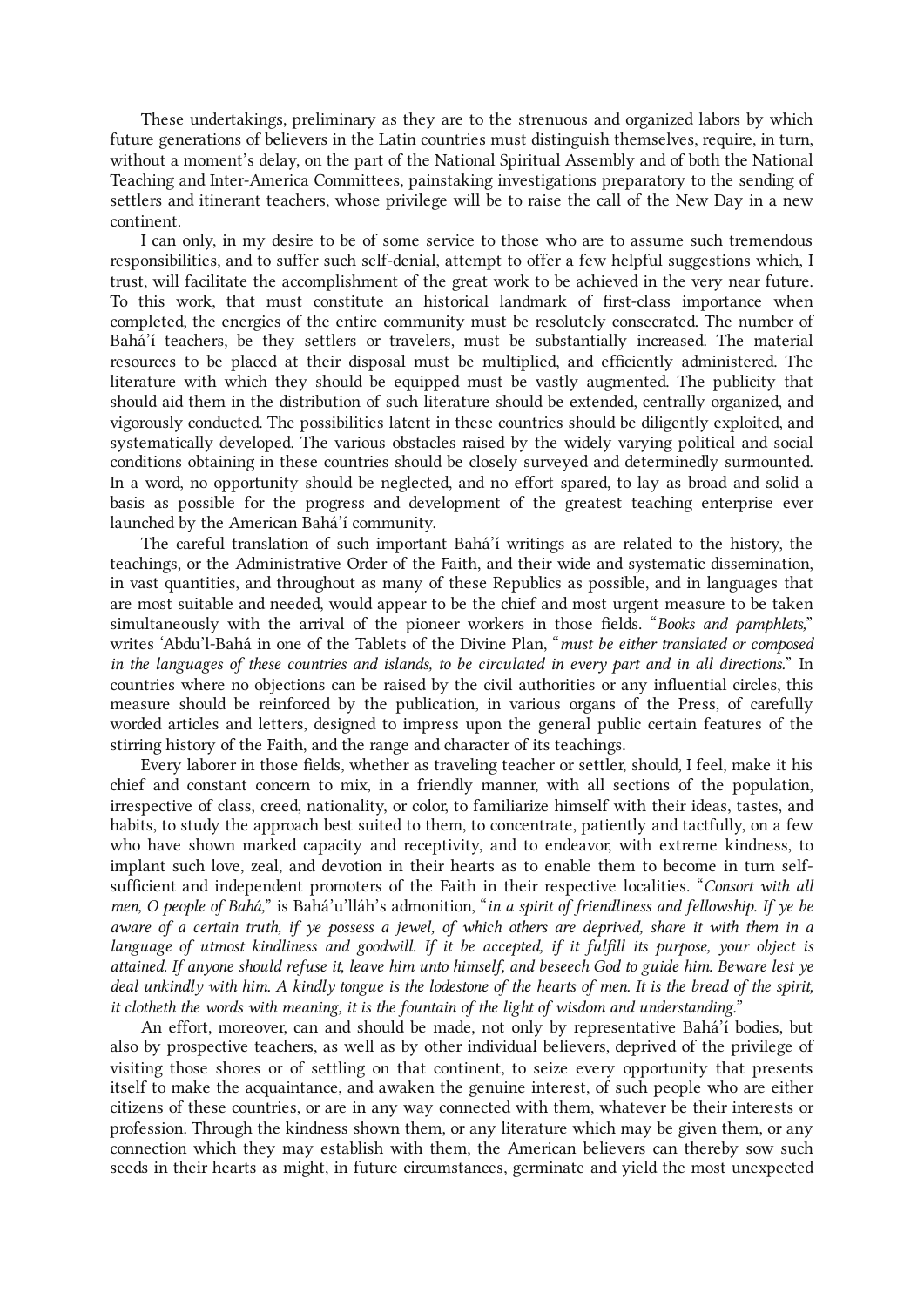results. Care, however, should, at all times, be exercised, lest in their eagerness to further the international interests of the Faith they frustrate their purpose, and turn away, through any act that might be misconstrued as an attempt to proselytize and bring undue pressure upon them, those whom they wish to win over to their Cause.

<span id="page-30-0"></span>I would particularly direct my appeal to those American believers, sore-pressed as they are by the manifold, the urgent, and ever-increasing issues that confront them at the present hour, who may find it possible, whatever be their calling or employment, whether as businessmen, school teachers, lawyers, doctors, writers, office workers, and the like, to establish permanently their residence in such countries as may offer them a reasonable prospect of earning the means of livelihood. They will by their action be relieving the continually increasing pressure on their Teaching Fund, which in view of its restricted dimensions must provide, when not otherwise available, the traveling and other expenses to be incurred in connection with the development of this vast undertaking. Should they find it impossible to take advantage of so rare and sacred a privilege, let them, mindful of the words of Bahá'u'lláh, determine, each according to the means at his or her disposal, to appoint a deputy who, on that believer's behalf, will arise and carry out so noble an enterprise. "Center your energies," are Bahá'u'lláh's words, "in the propagation of the Faith of God. Whoso is worthy of so high a calling, let him arise and promote it. Whoso is unable, it is his duty to appoint him who will, in his stead, proclaim this Revelation, whose power hath caused the foundations of the mightiest structures to quake, every mountain to be crushed into dust, and every soul to be dumbfounded."

<span id="page-30-1"></span>As to those who have been able to leave their homes and country, and to serve in those regions, whether temporarily or permanently, a special duty, which must continually be borne in mind, devolves upon them. It should be one of their chief aims to keep, on the one hand, in constant touch with the National Committee specifically entrusted with the promotion of their work, and to cooperate, on the other, by every possible means and in the utmost harmony, with their fellow-believers in those countries, whatever the field in which they labor, whatever their standing, ability, or experience. Through the performance of their first duty they will derive the necessary stimulus and obtain the necessary guidance that will enable them to prosecute effectively their mission, and will also, through their regular reports to that committee, be imparting to the general body of their fellow-believers the news of the latest developments in their activities. By fulfilling their other duty, they will insure the smooth efficiency, facilitate the progress, and avert any untoward incidents that might handicap the development of their common enterprise. The maintenance of close contact and harmonious relationships between the Inter-America Committee, entrusted with the immediate responsibility of organizing such a far-reaching enterprise, and the privileged pioneers who are actually executing that enterprise, and extending its ramifications far and wide, as well as among these pioneers themselves, would set, apart from its immediate advantages, a worthy and inspiring example to generations still yet to be born who are to carry on, with all its increasing complexities, the work which is being initiated at present.

<span id="page-30-2"></span>It would, no doubt, be of exceptional importance and value, particularly in these times when the various restrictions imposed in those countries make it difficult for a considerable number of Bahá'í pioneers to establish their residence and earn their livelihood in those states, if certain ones among the believers, whose income, however slender, provides them with the means of an independent existence, would so arrange their affairs as to be able to reside indefinitely in those countries. The sacrifices involved, the courage, faith, and perseverance it demands, are no doubt very great. Their value, however, can never be properly assessed at the present time, and the limitless reward which they who demonstrate them will receive can never be adequately depicted. "They that have forsaken their country," is Bahá'u'lláh's own testimony, "for the purpose of teaching Our Cause—these shall the Faithful Spirit strengthen through its power.… By My life! No act, however great, can compare with it, except such deeds as have been ordained by God, the All-Powerful, the Most Mighty. Such a service is indeed the prince of all goodly deeds, and the ornament of every goodly act." Such a reward, it should be noted, is not to be regarded as purely an abstract blessing confined to the future life, but also as a tangible benefit which such courage, faith and perseverance can alone confer in this material world. The solid achievements, spiritual as well as administrative, which in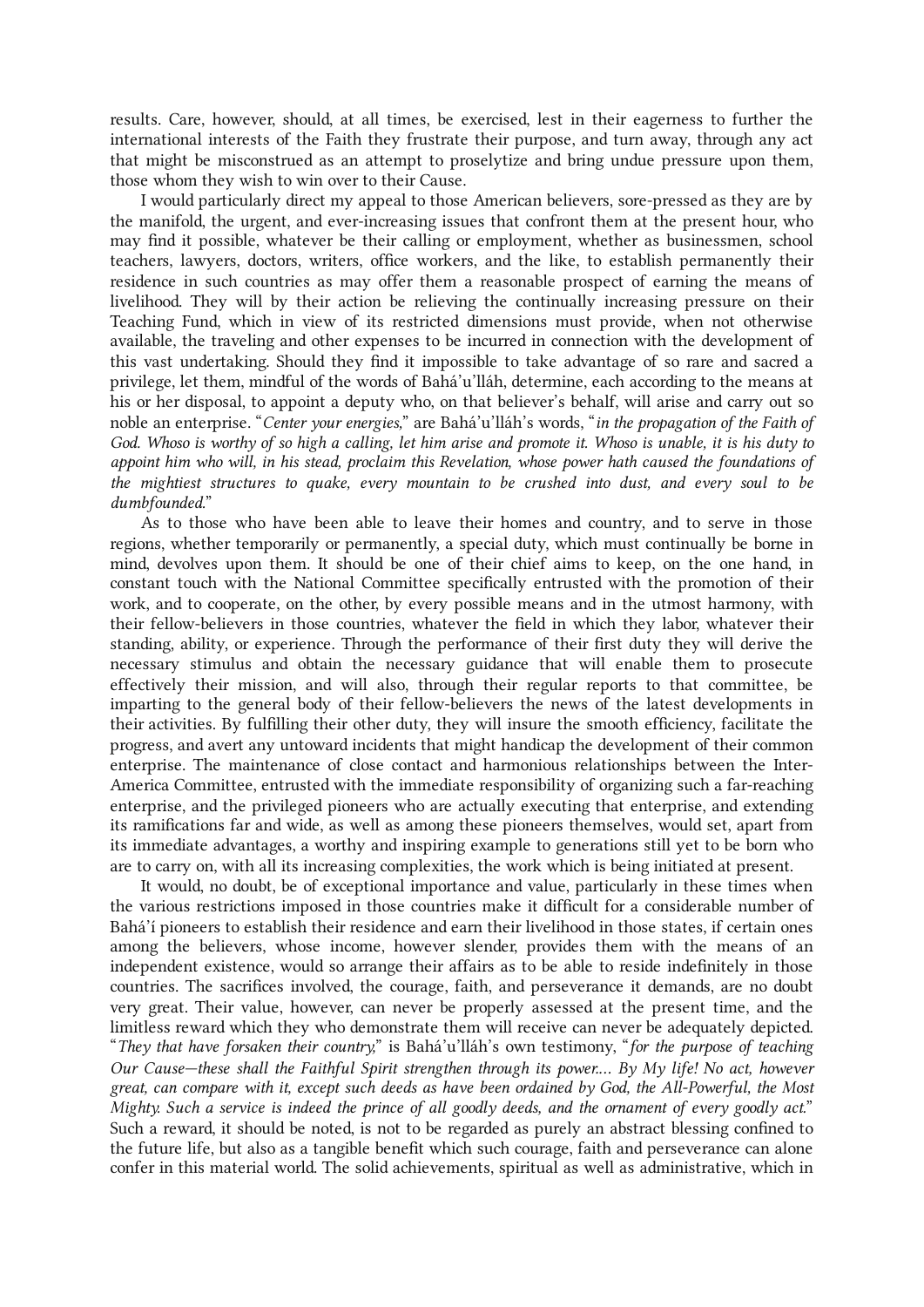the far-away continent of Australasia, and more recently in Bulgaria, representative believers from both Canada and the United States have accomplished, proclaim in terms unmistakable the nature of those prizes which, even in this world, such sterling heroism is bound to win. "Whoso," Bahá'u'lláh, in a memorable passage, extolling those of His loved ones who have "journeyed through the countries in His Name and for His praise," has written, "hath attained their presence will glory in their meeting, and all that dwell in every land will be illumined by their memory."

<span id="page-31-0"></span>I am moved, at this juncture, as I am reminded of the share which, ever since the inception of the Faith in the West, the handmaidens of Bahá'u'lláh, as distinguished from the men, have had in opening up, single-handed, so many, such diversified, and widely scattered countries over the whole surface of the globe, not only to pay a tribute to such apostolic fervor as is truly reminiscent of those heroic men who were responsible for the birth of the Faith of Bahá'u'lláh, but also to stress the significance of such a preponderating share which the women of the West have had and are having in the establishment of His Faith throughout the whole world. "Among the miracles," 'Abdu'l-Bahá Himself has testified, "which distinguish this sacred Dispensation is this, that women have evinced a greater boldness than men when enlisted in the ranks of the Faith." So great and splendid a testimony applies in particular to the West, and though it has received thus far abundant and convincing confirmation must, as the years roll away, be further reinforced, as the American believers usher in the most glorious phase of their teaching activities under the Seven Year Plan. The "boldness" which, in the words of 'Abdu'l-Bahá, has characterized their accomplishments in the past must suffer no eclipse as they stand on the threshold of still greater and nobler accomplishments. Nay rather, it must, in the course of time and throughout the length and breadth of the vast and virgin territories of Latin America, be more convincingly demonstrated, and win for the beloved Cause victories more stirring than any it has as yet achieved.

<span id="page-31-1"></span>To the Bahá'í youth of America, moreover, I feel a word should be addressed in particular, as I survey the possibilities which a campaign of such gigantic proportions has to offer to the eager and enterprising spirit that so powerfully animates them in the service of the Cause of Bahá'u'lláh. Though lacking in experience and faced with insufficient resources, yet the adventurous spirit which they possess, and the vigor, the alertness, and optimism they have thus far so consistently shown, qualify them to play an active part in arousing the interest, and in securing the allegiance, of their fellow youth in those countries. No greater demonstration can be given to the peoples of both continents of the youthful vitality and the vibrant power animating the life, and the institutions of the nascent Faith of Bahá'u'lláh than an intelligent, persistent, and effective participation of the Bahá'í youth, of every race, nationality, and class, in both the teaching and administrative spheres of Bahá'í activity. Through such a participation the critics and enemies of the Faith, watching with varying degrees of skepticism and resentment, the evolutionary processes of the Cause of God and its institutions, can best be convinced of the indubitable truth that such a Cause is intensely alive, is sound to its very core, and its destinies in safe keeping. I hope, and indeed pray, that such a participation may not only redound to the glory, the power, and the prestige of the Faith, but may also react so powerfully on the spiritual lives, and galvanize to such an extent the energies of the youthful members of the Bahá'í community, as to empower them to display, in a fuller measure, their inherent capacities, and to unfold a further stage in their spiritual evolution under the shadow of the Faith of Bahá'u'lláh.

<span id="page-31-2"></span>Faithful to the provisions of the Charter laid down by the pen of 'Abdu'l-Bahá, I feel it my duty to draw the special attention of those to whom it has been entrusted to the urgent needs of, and the special position enjoyed by, the Republic of Panama, both in view of its relative proximity to the heart and center of the Faith in North America, and of its geographical position as the link between two continents. "All the above countries," 'Abdu'l-Bahá, referring to the Latin States in one of the Tablets of the Divine Plan, has written, "have importance, but especially the Republic of Panama, wherein the Atlantic and Pacific Oceans come together through the Panama Canal. It is a center for travel and passage from America to other continents of the world, and in the future it will gain most great importance." "Likewise," He again has written, "ye must give great attention to the Republic of Panama, for in that point the Occident and the Orient find each other united through the Panama Canal, and it is also situated between the two great oceans. That place will become very important in the future.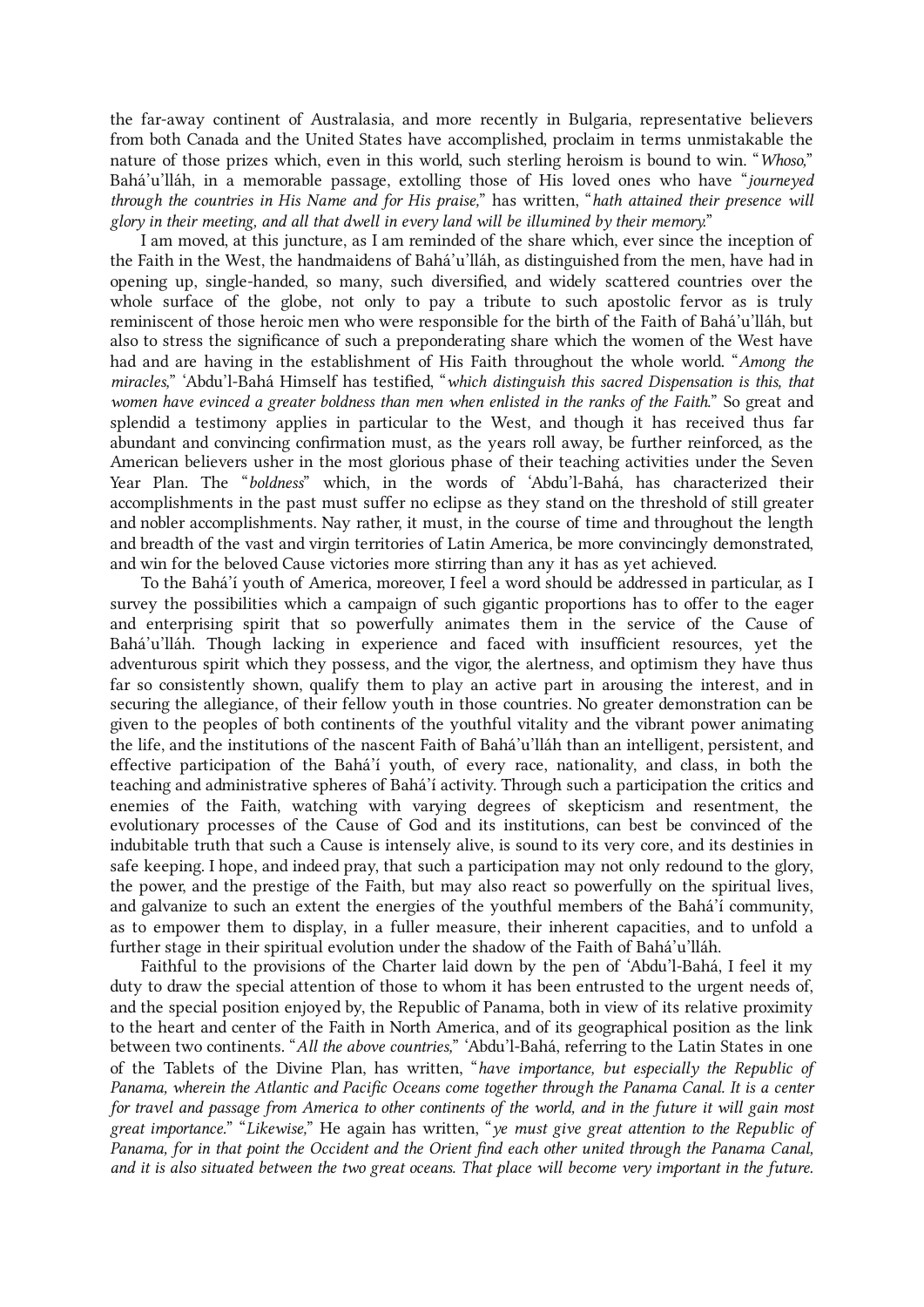The teachings, once established there, will unite the East and the West, the North and the South." So privileged a position surely demands the special and prompt attention of the American Bahá'í community. With the Republic of Mexico already opened up to the Faith, and with a Spiritual Assembly properly constituted in its capital city, the southward penetration of the Faith of Bahá'u'lláh into a neighboring country is but a natural and logical step, and should, it is to be hoped, prove to be not a difficult one. No efforts should be spared, and no sacrifice be deemed too great, to establish even though it be a very small group in a Republic occupying, both spiritually and geographically, so strategic a position—a group which, in view of the potency with which the words of 'Abdu'l‑Bahá have already endowed it, cannot but draw to itself, as soon as it is formed, the outpouring grace of the Abhá Kingdom, and evolve with such marvelous swiftness as to excite the wonder and the admiration of even those who have already witnessed such stirring evidences of the force and power of the Faith of Bahá'u'lláh. Preference, no doubt, should be given by all would-be pioneers, as well as by the members of the Inter-America Committee, to the spiritual needs of this privileged Republic, though every effort should, at the same time, be exerted to introduce the Faith, however tentatively, to the Republics of Guatemala, Honduras, El Salvador, Nicaragua, and Costa Rica which would link it, in an unbroken chain, with its mother Assemblies in the North American continent. Obstacles, however formidable, should be surmounted, the resources of the Bahá'í treasury should be liberally expended on its behalf, and the ablest and most precious exertions should be consecrated to the cause of its awakening. The erection of yet another outpost of the Faith, in its heart, will constitute, I firmly believe, a landmark in the history of the Formative Period of the Faith of Bahá'u'lláh in the New World. It will create limitless opportunities, galvanize the efforts, and reinvigorate the life, of those who will have accomplished this feat, and infuse immense courage and boundless joy into the hearts of the isolated groups and individuals in the neighboring and distant Republics, and exert intangible yet powerful spiritual influences on the life and future development of its people.

<span id="page-32-0"></span>Such, dearly beloved friends, is the vista that stretches before the eyes, and challenges the resources, of the American Bahá'í community in these, the concluding years of the First Century of the Bahá'í Era. Such are the qualities and qualifications demanded of them for the proper discharge of their responsibilities and duties. Such are the requirements, the possibilities, and the objectives of the Plan that claims every ounce of their energy. Who knows but that these few remaining, fast-fleeting years, may not be pregnant with events of unimaginable magnitude, with ordeals more severe than any that humanity has as yet experienced, with conflicts more devastating than any which have preceded them. Dangers, however sinister, must, at no time, dim the radiance of their new-born faith. Strife and confusion, however bewildering, must never befog their vision. Tribulations, however afflictive, must never shatter their resolve. Denunciations, however clamorous, must never sap their loyalty. Upheavals, however cataclysmic, must never deflect their course. The present Plan, embodying the budding hopes of a departed Master, must be pursued, relentlessly pursued, whatever may befall them in the future, however distracting the crises that may agitate their country or the world. Far from yielding in their resolve, far from growing oblivious of their task, they should, at no time, however much buffeted by circumstances, forget that the synchronization of such world-shaking crises with the progressive unfoldment and fruition of their divinely appointed task is itself the work of Providence, the design of an inscrutable Wisdom, and the purpose of an all-compelling Will, a Will that directs and controls, in its own mysterious way, both the fortunes of the Faith and the destinies of men. Such simultaneous processes of rise and of fall, of integration and of disintegration, of order and chaos, with their continuous and reciprocal reactions on each other, are but aspects of a greater Plan, one and indivisible, whose Source is God, whose author is Bahá'u'lláh, the theater of whose operations is the entire planet, and whose ultimate objectives are the unity of the human race and the peace of all mankind.

Reflections such as these should steel the resolve of the entire Bahá'í community, should dissipate their forebodings, and arouse them to rededicate themselves to every single provision of that Divine Charter whose outline has been delineated for them by the pen of 'Abdu'l‑Bahá. The Seven Year Plan, as already stated, is but the initial stage, a stepping-stone to the unfoldment of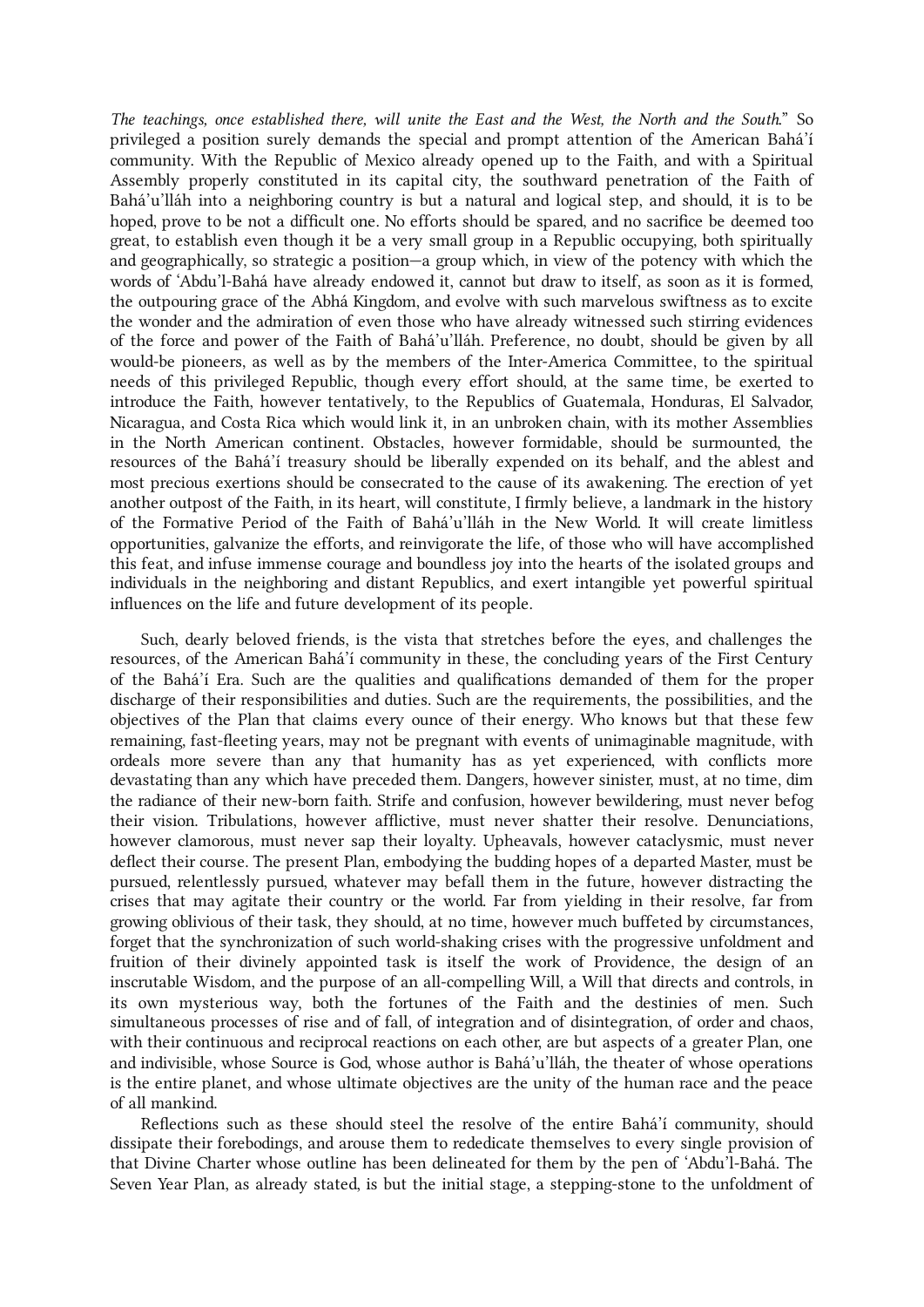the implications of this Charter. The impulse, originally generated through the movement of that pen, and which is now driving forward, with increasing momentum, the machinery of the Seven Year Plan, must, in the opening years of the next century, be further accelerated, and impel the American Bahá'í community to launch further stages in the unfoldment of the Divine Plan, stages that will carry it far beyond the shores of the Northern Hemisphere, into lands and among peoples where that community's noblest acts of heroism are to be performed.

<span id="page-33-0"></span>Let anyone inclined to doubt the course which this enviable community is destined to follow, turn to and meditate upon these words of 'Abdu'l‑Bahá, enshrined, for all time, in the Tablets of the Divine Plan, and addressed to the entire community of the believers of the United States and Canada: "The full measure of your success," He informs them, "is as yet unrevealed, its significance still unapprehended. Erelong, ye will, with your own eyes, witness how brilliantly every one of you, even as a shining star, will radiate, in the firmament of your country, the light of Divine Guidance, and will bestow upon its people the glory of an everlasting life.… The range of your future achievements still remains undisclosed. I fervently hope that in the near future the whole earth may be stirred and shaken by the results of your achievements. The hope, therefore, which 'Abdu'l‑Bahá cherishes for you is that the same success which has attended your efforts in America may crown your endeavors in other parts of the world, that through you the fame of the Cause of God may be diffused throughout the East and the West, and the advent of the Kingdom of the Lord of Hosts be proclaimed in all the five continents of the globe." "The moment," He most significantly adds, "this Divine Message is carried forward by the American believers from the shores of America, and is propagated throughout the continents of Europe, of Asia, of Africa, and of Australasia, and as far as the islands of the Pacific, this community will find itself securely established upon the throne of an everlasting dominion. Then will all the peoples of the world witness that this community is spiritually illumined and divinely guided. Then will the whole earth resound with the praises of its majesty and greatness."

No reader of these words, so vibrant with promises that not even the triumphant consummation of the Seven Year Plan can fulfill, can expect a community that has been raised so high, and endowed so richly, to remain content with any laurels it may win in the immediate future. To rest upon such laurels would indeed be tantamount to a betrayal of the trust placed in that community by 'Abdu'l‑Bahá. To cut short the chain of victories that must lead it on to that supreme triumph when "the whole earth may be stirred and shaken" by the results of its achievements would shatter His hopes. To vacillate, and fail to "propagate through the continents of Europe, of Asia, of Africa, and of Australasia, and as far as the islands of the Pacific" a Message so magnificently proclaimed by it in the American continent would deprive it of the privilege of being "securely established upon the throne of an everlasting dominion." To forfeit the honor of proclaiming "the advent of the Kingdom of the Lord of Hosts" in "all the five continents of the globe" would silence those "praises of its majesty and greatness" that otherwise would echo throughout "the whole earth."

<span id="page-33-1"></span>Such vacillation, failure, or neglect, the American believers, the ambassadors of the Faith of Bahá'u'lláh, will, I am firmly convinced, never permit. Such a trust will never be betrayed, such hopes can never be shattered, such a privilege will never be forfeited, nor will such praises remain unuttered. Nay rather the present generation of this blessed, this repeatedly blessed, community will go from strength to strength, and will hand on, as the first century draws to a close, to the generations that must succeed it in the second the torch of Divine Guidance, undimmed by the tempestuous winds that must blow upon it, that they in turn, faithful to the wish and mandate of 'Abdu'l‑Bahá, may carry that torch, with that self-same vigor, fidelity, and enthusiasm, to the darkest and remotest corners of the earth.

<span id="page-33-2"></span>Dearly beloved friends! I can do no better, eager as I am to extend to every one of you any assistance in my power that may enable you to discharge more effectively your divinely appointed, continually multiplying duties, than to direct your special attention, at this decisive hour, to these immortal passages, gleaned in part from the great mass of Bahá'u'lláh's unpublished and untranslated writings. Whether in His revelation of the station and functions of His loved ones, or His eulogies of the greatness of His Cause, or His emphasis on the paramount importance of teaching, or the dangers which He foreshadows, the counsels He imparts, the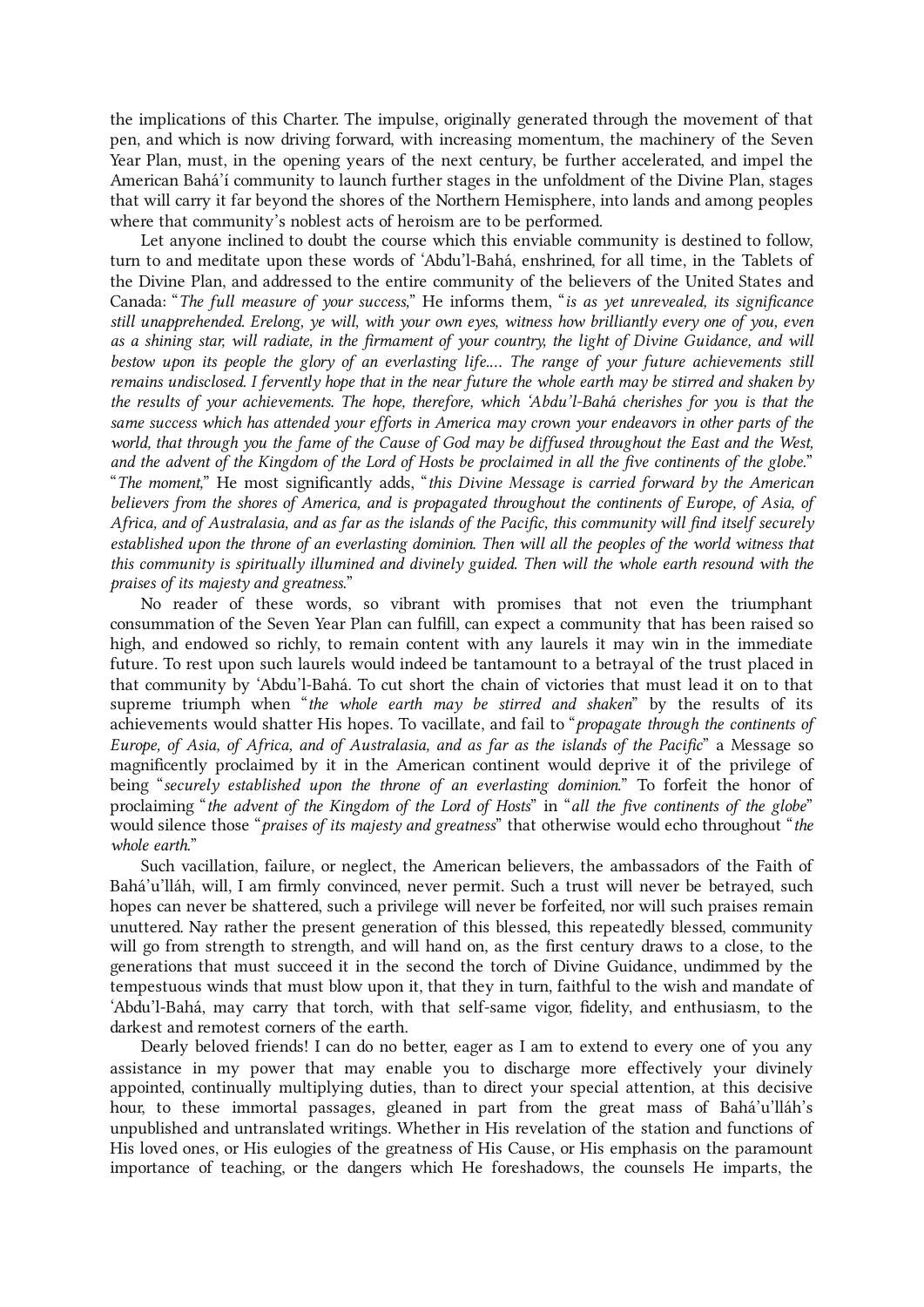warnings He utters, the vistas He discloses, and the assurances and promises He gives, these dynamic and typical examples of Bahá'u'lláh's sublime utterance, each having a direct bearing on the tasks which actually face or lie ahead of the American Bahá'í community, cannot fail to produce on the minds and hearts of any one of its members, who approaches them with befitting humility and detachment, such powerful reactions as to illuminate his entire being and intensify tremendously his daily exertions.

<span id="page-34-0"></span>"O friends! Be not careless of the virtues with which ye have been endowed, neither be neglectful of your high destiny.… Ye are the stars of the heaven of understanding, the breeze that stirreth at the break of day, the soft-flowing waters upon which must depend the very life of all men, the letters inscribed upon His sacred scroll." "O people of Bahá! Ye are the breezes of spring that are wafted over the world. Through you We have adorned the world of being with the ornament of the knowledge of the Most Merciful. Through you the countenance of the world hath been wreathed in smiles, and the brightness of His light shone forth. Cling ye to the Cord of steadfastness, in such wise that all vain imaginings may utterly vanish. Speed ye forth from the horizon of power, in the name of your Lord, the Unconstrained, and announce unto His servants, with wisdom and eloquence, the tidings of this Cause, whose splendor hath been shed upon the world of being. Beware lest anything withhold you from observing the things prescribed unto you by the Pen of Glory, as it moved over His Tablet with sovereign majesty and might. Great is the blessedness of him that hath hearkened to its shrill voice, as it was raised, through the power of truth, before all who are in heaven and all who are on earth.… O people of Bahá! The river that is Life indeed hath flowed for your sakes. Quaff ye in My name, despite them that have disbelieved in God, the Lord of Revelation. We have made you to be the hands of Our Cause. Render ye victorious this Wronged One, Who hath been sore-tried in the hands of the workers of iniquity. He, verily, will aid everyone that aideth Him, and will remember everyone that remembereth Him. To this beareth witness this Tablet that hath shed the splendor of the loving-kindness of your Lord, the All-Glorious, the All-Compelling." "Blessed are the people of Bahá! God beareth Me witness! They are the solace of the eye of creation. Through them the universes have been adorned, and the Preserved Tablet embellished. They are the ones who have sailed on the ark of complete independence, with their faces set towards the Dayspring of Beauty. How great is their blessedness that they have attained unto what their Lord, the Omniscient, the All-Wise, hath willed. Through their light the heavens have been adorned, and the faces of those that have drawn nigh unto Him made to shine." "By the sorrows which afflict the beauty of the All-Glorious! Such is the station ordained for the true believer that if to an extent smaller than a needle's eye the glory of that station were to be unveiled to mankind, every beholder would be consumed away in his longing to attain it. For this reason it hath been decreed that in this earthly life the full measure of the glory of his own station should remain concealed from the eyes of such a believer." "If the veil be lifted, and the full glory of the station of those who have turned wholly towards God, and in their love for Him renounced the world, be made manifest, the entire creation would be dumbfounded."

<span id="page-34-1"></span>"Verily I say! No one hath apprehended the root of this Cause. It is incumbent upon everyone, in this day, to perceive with the eye of God, and to hearken with His ear. Whoso beholdeth Me with an eye besides Mine own will never be able to know Me. None among the Manifestations of old, except to a prescribed degree, hath ever completely apprehended the nature of this Revelation." "I testify before God to the greatness, the inconceivable greatness of this Revelation. Again and again have We, in most of Our Tablets, borne witness to this truth, that mankind may be roused from its heedlessness." "How great is the Cause, how staggering the weight of its Message!" "In this most mighty Revelation all the Dispensations of the past have attained their highest, their final consummation." "That which hath been made manifest in this preeminent, this most exalted Revelation, stands unparalleled in the annals of the past, nor will future ages witness its like." "The purpose underlying all creation is the revelation of this most sublime, this most holy Day, the Day known as the Day of God, in His Books and Scriptures—the Day which all the Prophets, and the Chosen Ones, and the holy ones, have wished to witness." "The highest essence and most perfect expression of whatsoever the peoples of old have either said or written hath, through this most potent Revelation, been sent down from the heaven of the Will of the All-Possessing, the Ever-Abiding God." "This is the Day in which God's most excellent favors have been poured out upon men, the Day in which His most mighty grace hath been infused into all created things." "This is the Day whereon the Ocean of God's mercy hath been manifested unto men, the Day in which the Daystar of His loving-kindness hath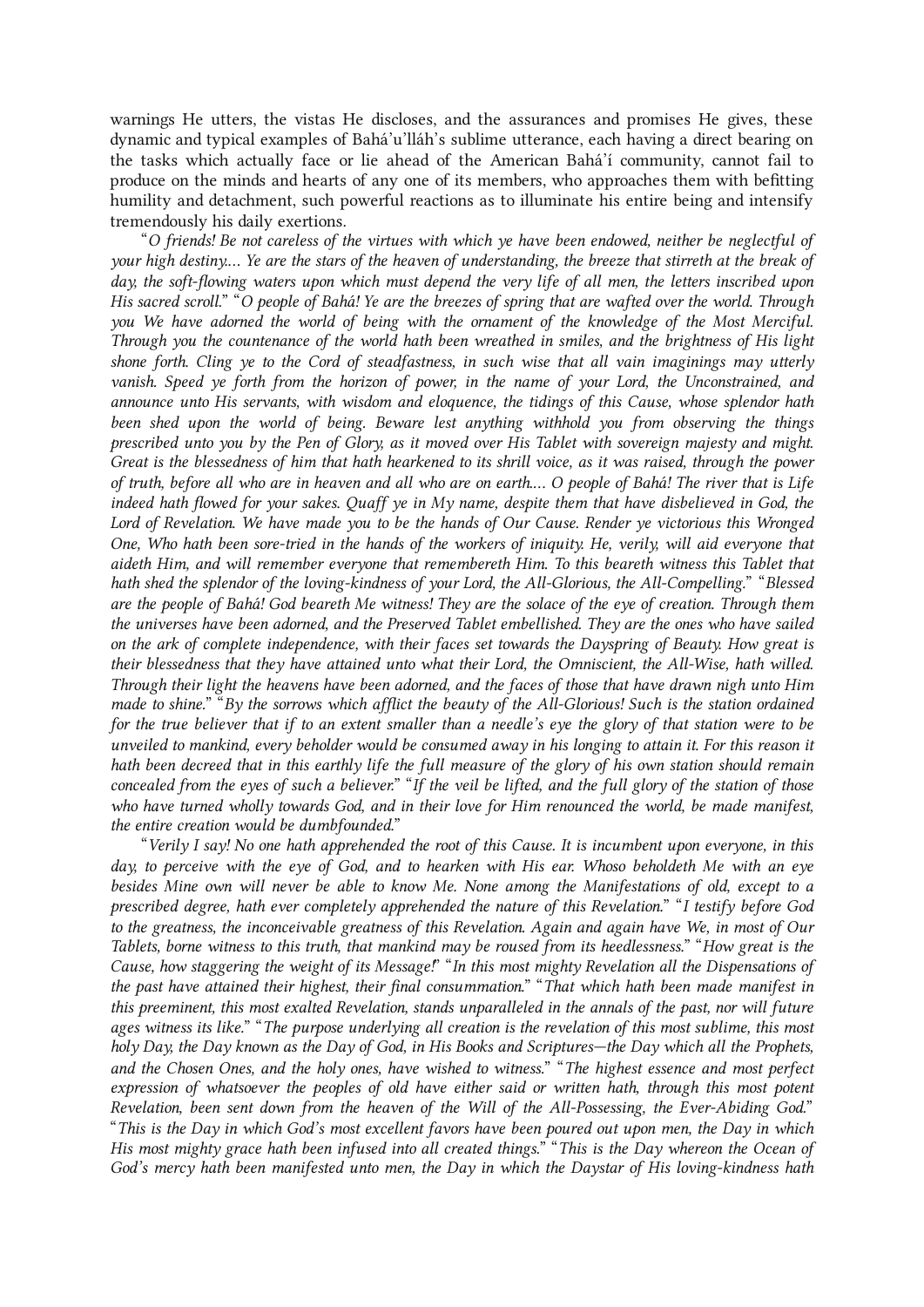shed its radiance upon them, the Day in which the clouds of His bountiful favor have overshadowed the whole of mankind." "By the righteousness of Mine own Self! Great, immeasurably great is this Cause! Mighty, inconceivably mighty is this Day!" "Every Prophet hath announced the coming of this Day, and every Messenger hath groaned in His yearning for this Revelation—a revelation which, no sooner had it been revealed than all created things cried out saying, 'The earth is God's, the Most Exalted, the Most Great!'" "The Day of the Promise is come, and He Who is the Promised One loudly proclaimeth before all who are in heaven and all who are on earth, 'Verily there is none other God but He, the Help in Peril, the Self-Subsisting!' I swear by God! That which had been enshrined from eternity in the knowledge of God, the Knower of the seen and unseen, is revealed. Happy is the eye that seeth, and the face that turneth towards, the Countenance of God, the Lord of all being." "Great indeed is this Day! The allusions made to it in all the sacred Scriptures as the Day of God attest its greatness. The soul of every Prophet of God, of every Divine Messenger, hath thirsted for this wondrous Day. All the divers kindreds of the earth have, likewise, yearned to attain it." "This Day a door is open wider than both heaven and earth. The eye of the mercy of Him Who is the Desire of the worlds is turned towards all men. An act, however infinitesimal, is, when viewed in the mirror of the knowledge of God, mightier than a mountain. Every drop proffered in His path is as the sea in that mirror. For this is the Day which the one true God, glorified be He, hath announced in all His Books, unto His Prophets and His Messengers." "This is a Revelation, under which, if a man shed for its sake one drop of blood, myriads of oceans will be his recompense." "A fleeting moment, in this Day, excelleth centuries of a bygone age.… Neither sun nor moon hath witnessed a day such as this Day." "This is the Day whereon the unseen world crieth out, 'Great is thy blessedness, O earth, for thou hast been made the footstool of thy God, and been chosen as the seat of His mighty throne." "The world of being shineth, in this Day, with the resplendency of this Divine Revelation. All created things extol its saving grace, and sing its praises. The universe is wrapt in an ecstasy of joy and gladness. The Scriptures of past Dispensations celebrate the great Jubilee that must needs greet this most great Day of God. Well is it with him that hath lived to see this Day, and hath recognized its station." "This Day a different Sun hath arisen, and a different Heaven hath been adorned with its stars and its planets. The world is another world, and the Cause another Cause." "This is the Day which past ages and centuries can never rival. Know this, and be not of the ignorant." "This is the Day whereon human ears have been privileged to hear what He Who conversed with God [Moses] heard upon Sinai, what He Who is the Friend of God [Muhammad] heard when lifted up towards Him, what He Who is the Spirit of God [Jesus] heard as He ascended unto Him, the Help in Peril, the Self-Subsisting." "This Day is God's Day, and this Cause His Cause. Happy is he who hath renounced this world, and clung to Him Who is the Dayspring of God's Revelation." "This is the King of Days, the Day that hath seen the coming of the Best Beloved, He Who through all eternity hath been acclaimed the Desire of the World." "This is the Chief of all days and the King thereof. Great is the blessedness of him who hath attained, through the sweet savor of these days, unto everlasting life, and who, with the most great steadfastness, hath arisen to aid the Cause of Him Who is the King of Names. Such a man is as the eye to the body of mankind." "Peerless is this Day, for it is as the eye to past ages and centuries, and as a light unto the darkness of the times." "This Day is different from other days, and this Cause different from other causes. Entreat ye the one true God that He may deprive not the eyes of men from beholding His signs, nor their ears from hearkening unto the shrill voice of the Pen of Glory." "These days are God's days, a moment of which ages and centuries can never rival. An atom, in these days, is as the sun, a drop as the ocean. One single breath exhaled in the love of God and for His service is written down by the Pen of Glory as a princely deed. Were the virtues of this Day to be recounted, all would be thunderstruck, except those whom thy Lord hath exempted." "By the righteousness of God! These are the days in which God hath proved the hearts of the entire company of His Messengers and Prophets, and beyond them those that stand guard over His sacred and inviolable Sanctuary, the inmates of the celestial Pavilion and dwellers of the Tabernacle of Glory." "Should the greatness of this Day be revealed in its fullness, every man would forsake a myriad lives in his longing to partake, though it be for one moment, of its great glory—how much more this world and its corruptible treasures!" "God the true One is My Witness! This is the Day whereon it is incumbent upon everyone that seeth to behold, and every ear that hearkeneth to hear, and every heart that understandeth to perceive, and every tongue that speaketh to proclaim unto all who are in heaven and on earth, this holy, this exalted, and all-highest Name." "Say, O men! This is a matchless Day. Matchless must, likewise, be the tongue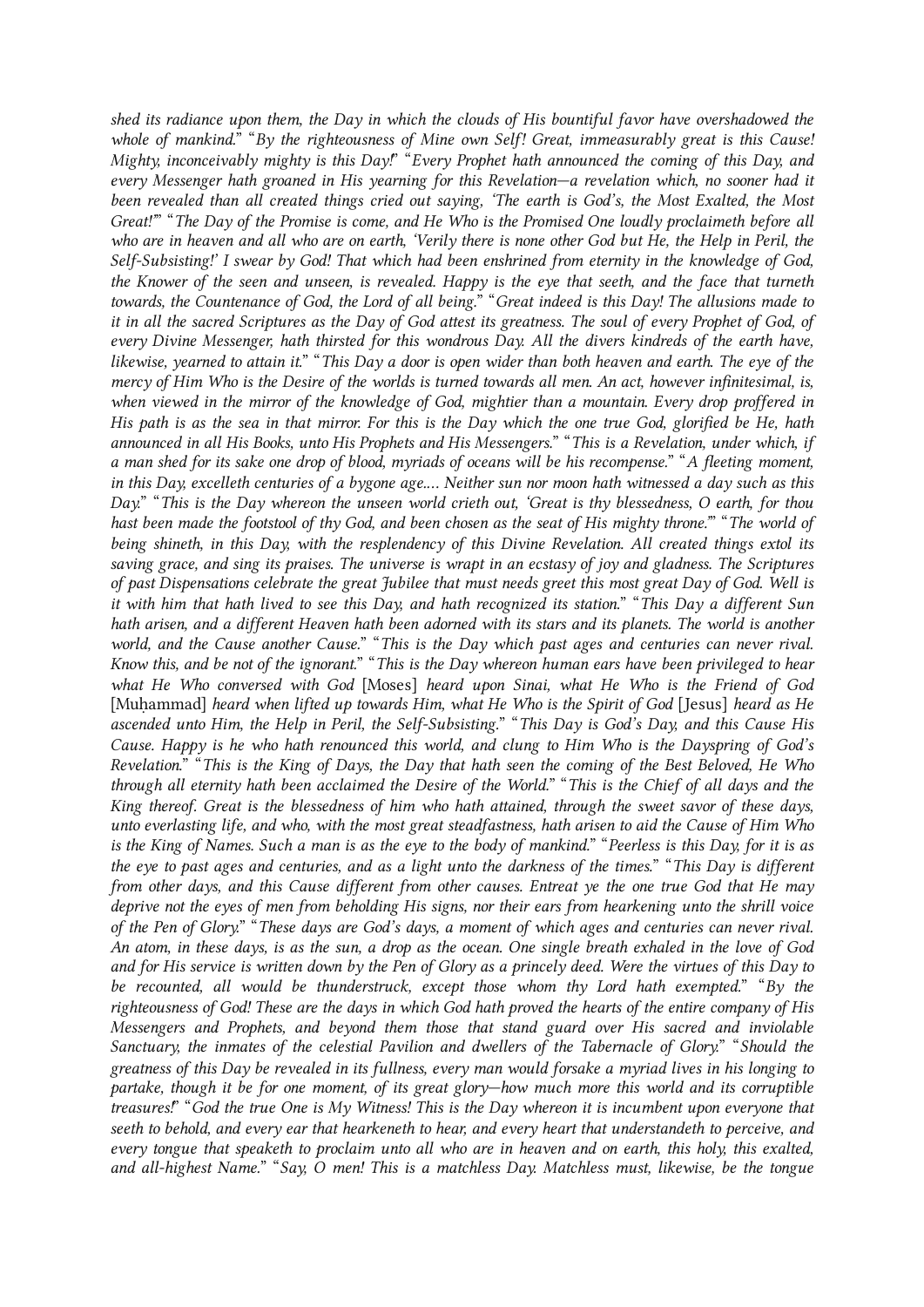that celebrateth the praise of the Desire of all nations, and matchless the deed that aspireth to be acceptable in His sight. The whole human race hath longed for this Day, that perchance it may fulfill that which well beseemeth its station and is worthy of its destiny."

<span id="page-36-0"></span>"Through the movement of Our Pen of Glory We have, at the bidding of the Omnipotent Ordainer, breathed a new life into every human frame, and instilled into every word a fresh potency. All created things proclaim the evidences of this worldwide regeneration." "O people! I swear by the one true God! This is the Ocean out of which all Seas have proceeded, and with which every one of them will ultimately be united. From Him all the Suns have been generated, and unto Him they will all return. Through His potency the Trees of Divine Revelation have yielded their fruits, every one of which hath been sent down in the form of a Prophet, bearing a Message to God's creatures in each of the worlds whose number God, alone, in His all-encompassing knowledge, can reckon. This He hath accomplished through the agency of but one Letter of His Word, revealed by His Pen—a Pen moved by His directing Finger—His Finger itself sustained by the power of God's Truth." "By the righteousness of the one true God! If one speck of a jewel be lost and buried beneath a mountain of stones, and lie hidden beyond the seven seas, the Hand of Omnipotence would assuredly reveal it in this Day, pure and cleansed from dross." "Every single letter proceeding from Our mouth is endowed with such regenerative power as to enable it to bring into existence a new creation—a creation the magnitude of which is inscrutable to all save God. He verily hath knowledge of all things." "It is in Our power, should We wish it, to enable a speck of floating dust to generate, in less than the twinkling of an eye, suns of infinite, of unimaginable splendor, to cause a dewdrop to develop into vast and numberless oceans, to infuse into every letter such a force as to empower it to unfold all the knowledge of past and future ages." "We are possessed of such power which, if brought to light, will transmute the most deadly of poisons into a panacea of unfailing efficacy."

<span id="page-36-1"></span>"The days are approaching their end, and yet the peoples of the earth are seen sunk in grievous heedlessness, and lost in manifest error." "Great, great is the Cause! The hour is approaching when the most great convulsion will have appeared. I swear by Him Who is the Truth! It shall cause separation to afflict everyone, even those who circle around Me." "Say: O concourse of the heedless! I swear by God! The promised day is come, the day when tormenting trials will have surged above your heads, and beneath your feet, saying: 'Taste ye what your hands have wrought!'" "The time for the destruction of the world and its people hath arrived. He Who is the Pre-Existent is come, that He may bestow everlasting life, and grant eternal preservation, and confer that which is conducive to true living." "The day is approaching when its [civilization's] flame will devour the cities, when the Tongue of Grandeur will proclaim: 'The Kingdom is God's, the Almighty, the All-Praised!"" "O ye that are bereft of understanding! A severe trial pursueth you, and will suddenly overtake you. Bestir yourselves, that haply it may pass and inflict no harm upon you." "O ye peoples of the world! Know, verily, that an unforeseen calamity is following you, and that grievous retribution awaiteth you. Think not the deeds ye have committed have been blotted from My sight." "O heedless ones! Though the wonders of My mercy have encompassed all created things, both visible and invisible, and though the revelations of  $My$  grace and bounty have permeated every atom of the universe, yet the rod with which I can chastise the wicked is grievous, and the fierceness of Mine anger against them terrible." "Grieve thou not over those that have busied themselves with the things of this world, and have forgotten the remembrance of God, the Most Great. By Him Who is the Eternal Truth! The day is approaching when the wrathful anger of the Almighty will have taken hold of them. He, verily is the Omnipotent, the All-Subduing, the Most Powerful. He shall cleanse the earth from the defilement of their corruption, and shall give it for an heritage unto such of His servants as are nigh unto Him." "Soon will the cry, 'Yea, yea, here am I, here am I' be heard from every land. For there hath never been, nor can there ever be, any other refuge to fly to for anyone." "And when the appointed hour is come, there shall suddenly appear that which shall cause the limbs of mankind to quake. Then, and only then, will the Divine Standard be unfurled, and the Nightingale of Paradise warble its melody."

"In the beginning of every Revelation adversities have prevailed, which later on have been turned into great prosperity." "Say: O people of God! Beware lest the powers of the earth alarm you, or the might of the nations weaken you, or the tumult of the people of discord deter you, or the exponents of earthly glory sadden you. Be ye as a mountain in the Cause of your Lord, the Almighty, the All-Glorious, the Unconstrained." "Say: Beware, O people of Bahá, lest the strong ones of the earth rob you of your strength, or they who rule the world fill you with fear. Put your trust in God, and commit your affairs to His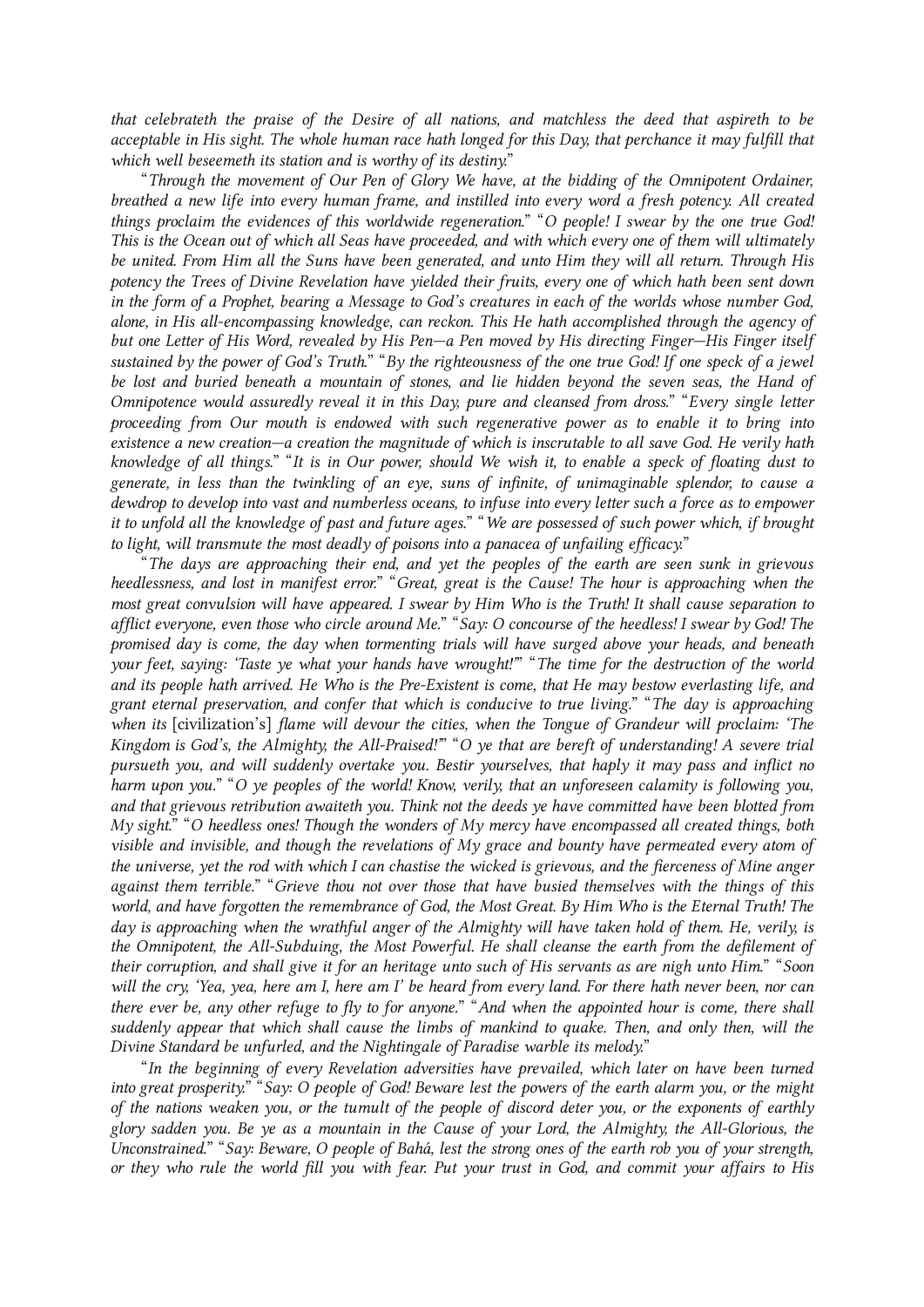keeping. He, verily, will, through the power of truth, render you victorious, and He, verily, is powerful to do what He willeth, and in His grasp are the reins of omnipotent might." "I swear by My life! Nothing save that which profiteth them can befall My loved ones. To this testifieth the Pen of God, the Most Powerful, the All-Glorious, the Best Beloved." "Let not the happenings of the world sadden you. I swear by God! The sea of joy yearneth to attain your presence, for every good thing hath been created for you, and will, according to the needs of the times, be revealed unto you." "O my servants! Sorrow not if, in these days and on this earthly plane, things contrary to your wishes have been ordained and manifested by God, for days of blissful joy, of heavenly delight, are assuredly in store for you. Worlds, holy and spiritually glorious, will be unveiled to your eyes. You are destined by Him, in this world and hereafter, to partake of their benefits, to share in their joys, and to obtain a portion of their sustaining grace. To each and every one of them you will, no doubt, attain."

<span id="page-37-0"></span>"This is the day in which to speak. It is incumbent upon the people of Bahá to strive, with the utmost patience and forbearance, to guide the peoples of the world to the Most Great Horizon. Every body calleth aloud for a soul. Heavenly souls must needs quicken, with the breath of the Word of God, the dead bodies with a fresh spirit. Within every word a new spirit is hidden. Happy is the man that attaineth thereunto, and hath arisen to teach the Cause of Him Who is the King of Eternity." "Say: O servants! The triumph of this Cause hath depended, and will continue to depend, upon the appearance of holy souls, upon the showing forth of goodly deeds, and the revelation of words of consummate wisdom." "Center your energies in the propagation of the Faith of God. Whoso is worthy of so high a calling, let him arise and promote it. Whoso is unable, it is his duty to appoint him who will, in his stead, proclaim this Revelation, whose power hath caused the foundations of the mightiest structures to quake, every mountain to be crushed into dust, and every soul to be dumbfounded." "Let your principal concern be to rescue the fallen from the slough of impending extinction, and to help him embrace the ancient Faith of God. Your behavior towards your neighbor should be such as to manifest clearly the signs of the one true God, for ye are the first among men to be re-created by His Spirit, the first to adore and bow the knee before Him, the first to circle round His throne of glory." "O ye beloved of God! Repose not yourselves on your couches, nay, bestir yourselves as soon as ye recognize your Lord, the Creator, and hear of the things which have befallen Him, and hasten to His assistance. Unloose your tongues, and proclaim unceasingly His Cause. This shall be better for you than all the treasures of the past and of the future, if ye be of them that comprehend this truth." "I swear by Him Who is the Truth! Erelong will God adorn the beginning of the Book of Existence with the mention of His loved ones who have suffered tribulation in His path, and journeyed through the countries in His name and for His praise. Whoso hath attained their presence will glory in their meeting, and all that dwell in every land will be illumined by their memory." "Vie ye with each other in the service of God and of His Cause. This is indeed what profiteth you in this world, and in that which is to come. Your Lord, the God of Mercy, is the All-Informed, the All-Knowing. Grieve not at the things ye witness in this day. The day shall come whereon the tongues of the nations will proclaim: 'The earth is God's, the Almighty, the Single, the Incomparable, the All-Knowing!'" "Blessed is the spot, and the house, and the place, and the city, and the heart, and the mountain, and the refuge, and the cave, and the valley, and the land, and the sea, and the island, and the meadow where mention of God hath been made, and His praise glorified." "The movement itself from place to place, when undertaken for the sake of God, hath always exerted, and can now exert, its influence in the world. In the Books of old the station of them that have voyaged far and near in order to guide the servants of God hath been set forth and written down." "I swear by God! So great are the things ordained for the steadfast that were they, so much as the eye of a needle, to be disclosed, all who are in heaven and on earth would be dumbfounded, except such as God, the Lord of all worlds, hath willed to exempt." "I swear by God! That which hath been destined for him who aideth My Cause excelleth the treasures of the earth." "Whoso openeth his lips in this day, and maketh mention of the name of his Lord, the hosts of Divine inspiration shall descend upon him from the heaven of My name, the All-Knowing, the All-Wise. On him shall also descend the Concourse on high, each bearing aloft a chalice of pure light. Thus hath it been foreordained in the realm of God's Revelation, by the behest of Him Who is the All-Glorious, the Most Powerful." "By the righteousness of Him Who, in this day, crieth within the inmost heart of all created things, 'God, there is none other God besides Me!' If any man were to arise to defend, in his writings, the Cause of God against its assailants, such a man, however inconsiderable his share, shall be so honored in the world to come that the Concourse on high would envy his glory. No pen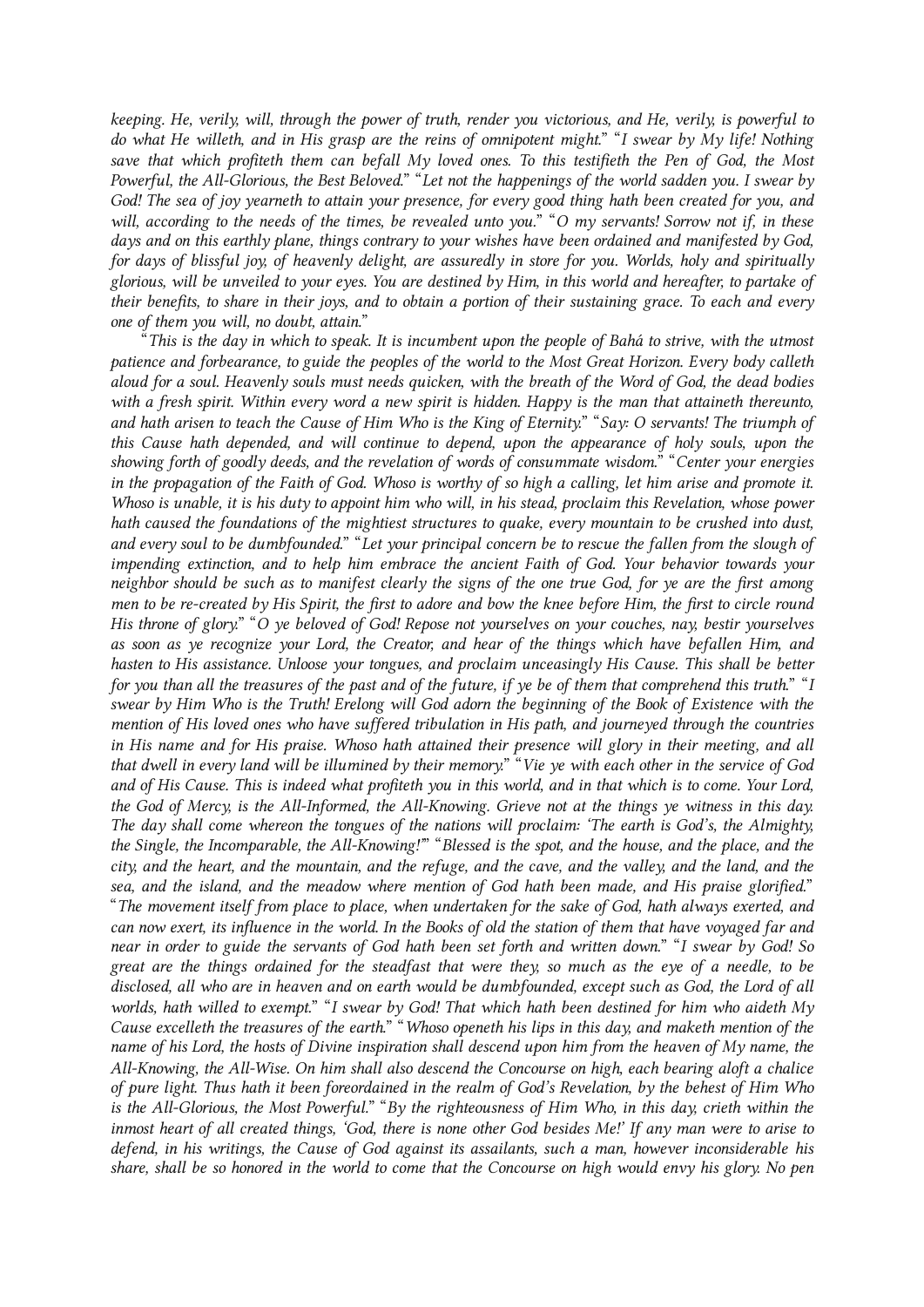can depict the loftiness of his station, neither can any tongue describe its splendor." "Please God ye may all be strengthened to carry out that which is the Will of God, and may be graciously assisted to appreciate the rank conferred upon such of His loved ones as have arisen to serve Him and magnify His name. Upon them be the glory of God, the glory of all that is in the heavens and all that is on earth, and the glory of the inmates of the most exalted Paradise, the heaven of heavens." "O people of Bahá! That there is none to rival you is a sign of mercy. Quaff ye of the Cup of Bounty the wine of immortality, despite them that have repudiated God, the Lord of names and Maker of the heavens."

"I swear by the one true God! This is the day of those who have detached themselves from all but Him, the day of those who have recognized His unity, the day whereon God createth, with the hands of His power, divine beings and imperishable essences, every one of whom will cast the world and all that is therein behind him, and will wax so steadfast in the Cause of God that every wise and understanding heart will marvel." "There lay concealed within the Holy Veil, and prepared for the service of God, a company of His chosen ones who shall be manifested unto men, who shall aid His Cause, who shall be afraid of no one, though the entire human race rise up and war against them. These are the ones who, before the gaze of the dwellers on earth and the denizens of heaven, shall arise and, shouting aloud, acclaim the name of the Almighty, and summon the children of men to the path of God, the All-Glorious, the All-Praised." "The day is approaching when God will have, by an act of His Will, raised up a race of men the nature of which is inscrutable to all save God, the All-Powerful, the Self-Subsisting." "He will, erelong, out of the Bosom of Power, draw forth the Hands of Ascendancy and Might—Hands who will arise to win victory for this Youth, and who will purge mankind from the defilement of the outcast and the ungodly. These Hands will gird up their loins to champion the Faith of God, and will, in My name, the Self-Subsistent, the Mighty, subdue the peoples and kindreds of the earth. They will enter the cities, and will inspire with fear the hearts of all their inhabitants. Such are the evidences of the might of God; how fearful, how vehement is His might!"

<span id="page-38-0"></span>One more word in conclusion. Among some of the most momentous and thought-provoking pronouncements ever made by 'Abdu'l‑Bahá, in the course of His epoch-making travels in the North American continent, are the following: "May this American Democracy be the first nation to establish the foundation of international agreement. May it be the first nation to proclaim the unity of mankind. May it be the first to unfurl the Standard of the Most Great Peace." And again: "The American people are indeed worthy of being the first to build the Tabernacle of the Great Peace, and proclaim the oneness of mankind.… For America hath developed powers and capacities greater and more wonderful than other nations.… The American nation is equipped and empowered to accomplish that which will adorn the pages of history, to become the envy of the world, and be blest in both the East and the West for the triumph of its people.… The American continent gives signs and evidences of very great advancement. Its future is even more promising, for its influence and illumination are far-reaching. It will lead all nations spiritually."

The creative energies, mysteriously generated by the first stirrings of the embryonic World Order of Bahá'u'lláh, have, as soon as released within a nation destined to become its cradle and champion, endowed that nation with the worthiness, and invested it with the powers and capacities, and equipped it spiritually, to play the part foreshadowed in these prophetic words. The potencies which this God-given mission has infused into its people are, on the one hand, beginning to be manifested through the conscious efforts and the nationwide accomplishments, in both the teaching and administrative spheres of Bahá'í activity, of the organized community of the followers of Bahá'u'lláh in the North American continent. These same potencies, apart from, yet collateral with these efforts and accomplishments, are, on the other hand, insensibly shaping, under the impact of the world political and economic forces, the destiny of that nation, and are influencing the lives and actions of both its government and its people.

To the efforts and accomplishments of those who, aware of the Revelation of Bahá'u'lláh, are now laboring in that continent, to their present and future course of activity, I have, in the foregoing pages sufficiently referred. A word, if the destiny of the American people, in its entirety, is to be correctly apprehended, should now be said regarding the orientation of that nation as a whole, and the trend of the affairs of its people. For no matter how ignorant of the Source from which those directing energies proceed, and however slow and laborious the process, it is becoming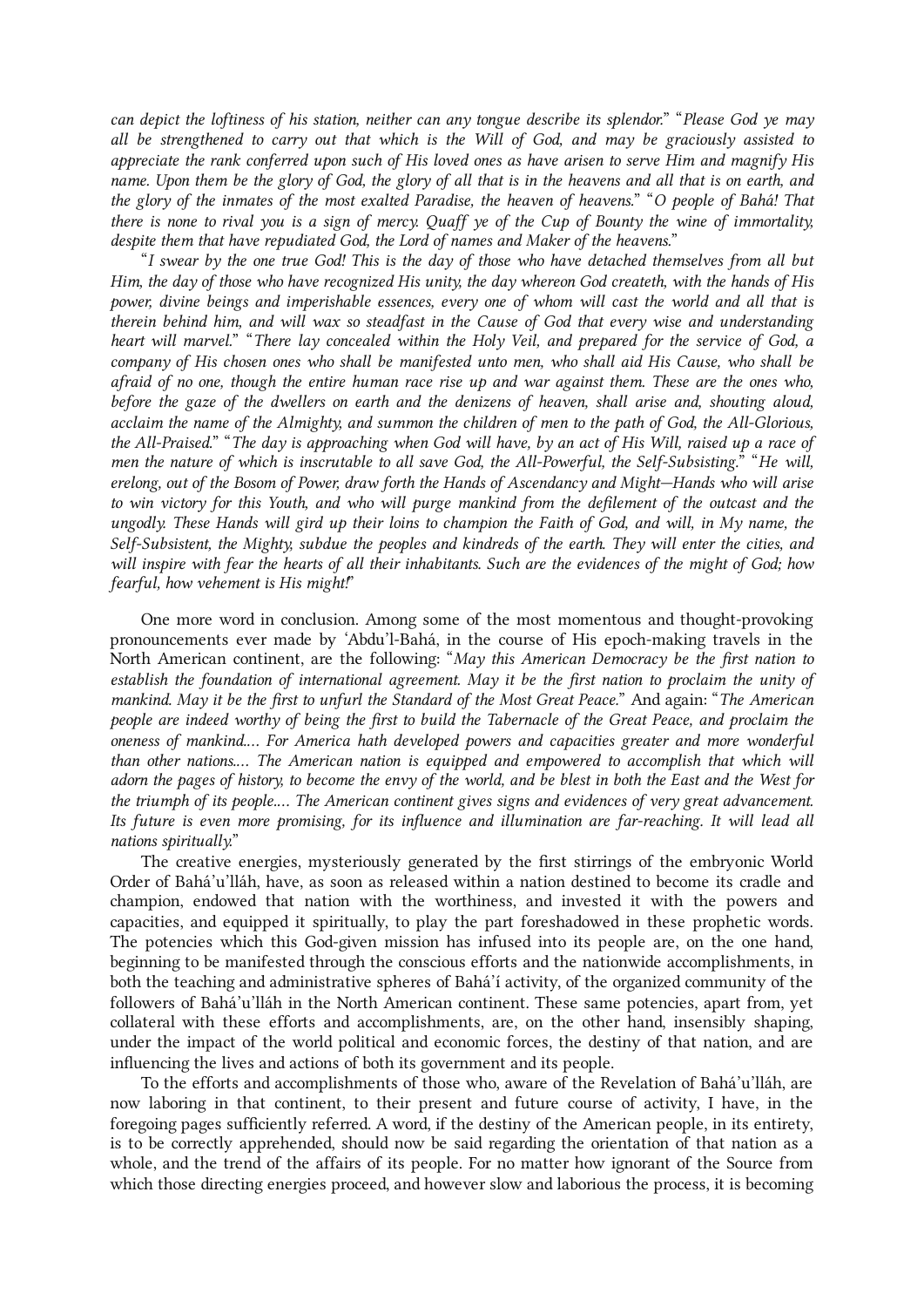increasingly evident that the nation as a whole, whether through the agency of its government or otherwise, is gravitating, under the influence of forces that it can neither comprehend nor control, towards such associations and policies, wherein, as indicated by 'Abdu'l-Bahá, her true destiny must lie. Both the community of the American believers, who are aware of that Source, and the great mass of their countrymen, who have not as yet recognized the Hand that directs their destiny, are contributing, each in its own way, to the realization of the hopes, and the fulfillment of the promises, voiced in the above-quoted words of 'Abdu'l-Bahá.

The world is moving on. Its events are unfolding ominously and with bewildering rapidity. The whirlwind of its passions is swift and alarmingly violent. The New World is being insensibly drawn into its vortex. The potential storm centers of the earth are already casting their shadows upon its shores. Dangers, undreamt of and unpredictable, threaten it both from within and from without. Its governments and peoples are being gradually enmeshed in the coils of the world's recurrent crises and fierce controversies. The Atlantic and Pacific Oceans are, with every acceleration in the march of science, steadily shrinking into mere channels. The Great Republic of the West finds itself particularly and increasingly involved. Distant rumblings echo menacingly in the ebullitions of its people. On its flanks are ranged the potential storm centers of the European continent and of the Far East. On its southern horizon there looms what might conceivably develop into another center of agitation and danger. The world is contracting into a neighborhood. America, willingly or unwillingly, must face and grapple with this new situation. For purposes of national security, let alone any humanitarian motive, she must assume the obligations imposed by this newly created neighborhood. Paradoxical as it may seem, her only hope of extricating herself from the perils gathering around her is to become entangled in that very web of international association which the Hand of an inscrutable Providence is weaving. 'Abdu'l-Bahá's counsel to a highly placed official in its government comes to mind, with peculiar appropriateness and force: You can best serve your country if you strive, in your capacity as a citizen of the world, to assist in the eventual application of the principle of federalism, underlying the government of your own country, to the relationships now existing between the peoples and nations of the world. The ideals that fired the imagination of America's tragically unappreciated President, whose high endeavors, however much nullified by a visionless generation, 'Abdu'l‑Bahá, through His own pen, acclaimed as signalizing the dawn of the Most Great Peace, though now lying in the dust, bitterly reproach a heedless generation for having so cruelly abandoned them.

That the world is beset with perils, that dangers are now accumulating and are actually threatening the American nation, no clear-eyed observer can possibly deny. The earth is now transformed into an armed camp. As much as fifty million men are either under arms or in reserve. No less than the sum of three billion pounds is being spent, in one year, on its armaments. The light of religion is dimmed and moral authority disintegrating. The nations of the world have, for the most part, fallen a prey to battling ideologies that threaten to disrupt the very foundations of their dearly won political unity. Agitated multitudes in these countries seethe with discontent, are armed to the teeth, are stampeded with fear, and groan beneath the yoke of tribulations engendered by political strife, racial fanaticism, national hatreds, and religious animosities. "The winds of despair," Bahá'u'lláh has unmistakably affirmed, "are, alas, blowing from every direction, and the strife that divides and afflicts the human race is daily increasing. The signs of impending convulsions and chaos can now be discerned...." "The ills," 'Abdu'l-Bahá, writing as far back as two decades ago, has prophesied, "from which the world now suffers will multiply; the gloom which envelops it will deepen. The Balkans will remain discontented. Its restlessness will increase. The vanquished Powers will continue to agitate. They will resort to every measure that may rekindle the flame of war. Movements, newly born and worldwide in their range, will exert their utmost for the advancement of their designs. The Movement of the Left will acquire great importance. Its influence will spread." As to the American nation itself, the voice of its own President, emphatic and clear, warns his people that a possible attack upon their country has been brought infinitely closer by the development of aircraft and by other factors. Its Secretary of State, addressing at a recent Conference the assembled representatives of all the American Republics, utters no less ominous a warning. "These resurgent forces loom threateningly throughout the world—their ominous shadow falls athwart our own